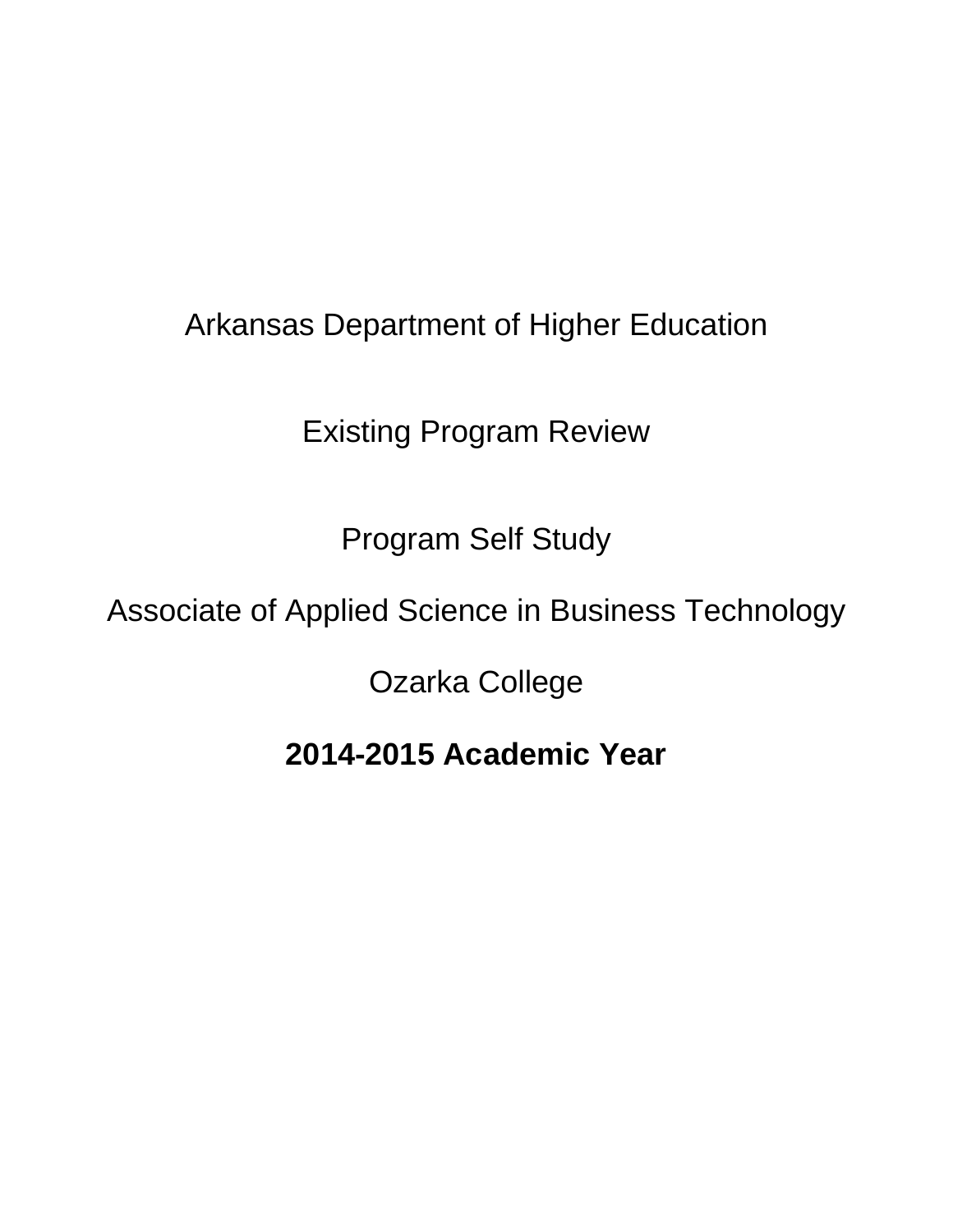## TABLE OF CONTENTS

| Section        | Description                         | Page |
|----------------|-------------------------------------|------|
| 1              | Goals, Objectives, and Activities   | 3    |
| $\overline{2}$ | Curriculum                          | 5    |
| 3              | <b>Program Faculty</b>              | 16   |
| 4              | <b>Program Resources</b>            | 18   |
| 5              | Instruction via Distance Technology | 20   |
| 6              | Majors/Declared Students            | 22   |
| $\overline{7}$ | Program Assessment                  | 25   |
| 8              | Program Effectiveness               | 28   |
| 9              | <b>Institutional Review Team</b>    | 29   |
|                | Appendix A Syllabi                  | 30   |
|                | <b>Appendix B Faculty</b>           | 58   |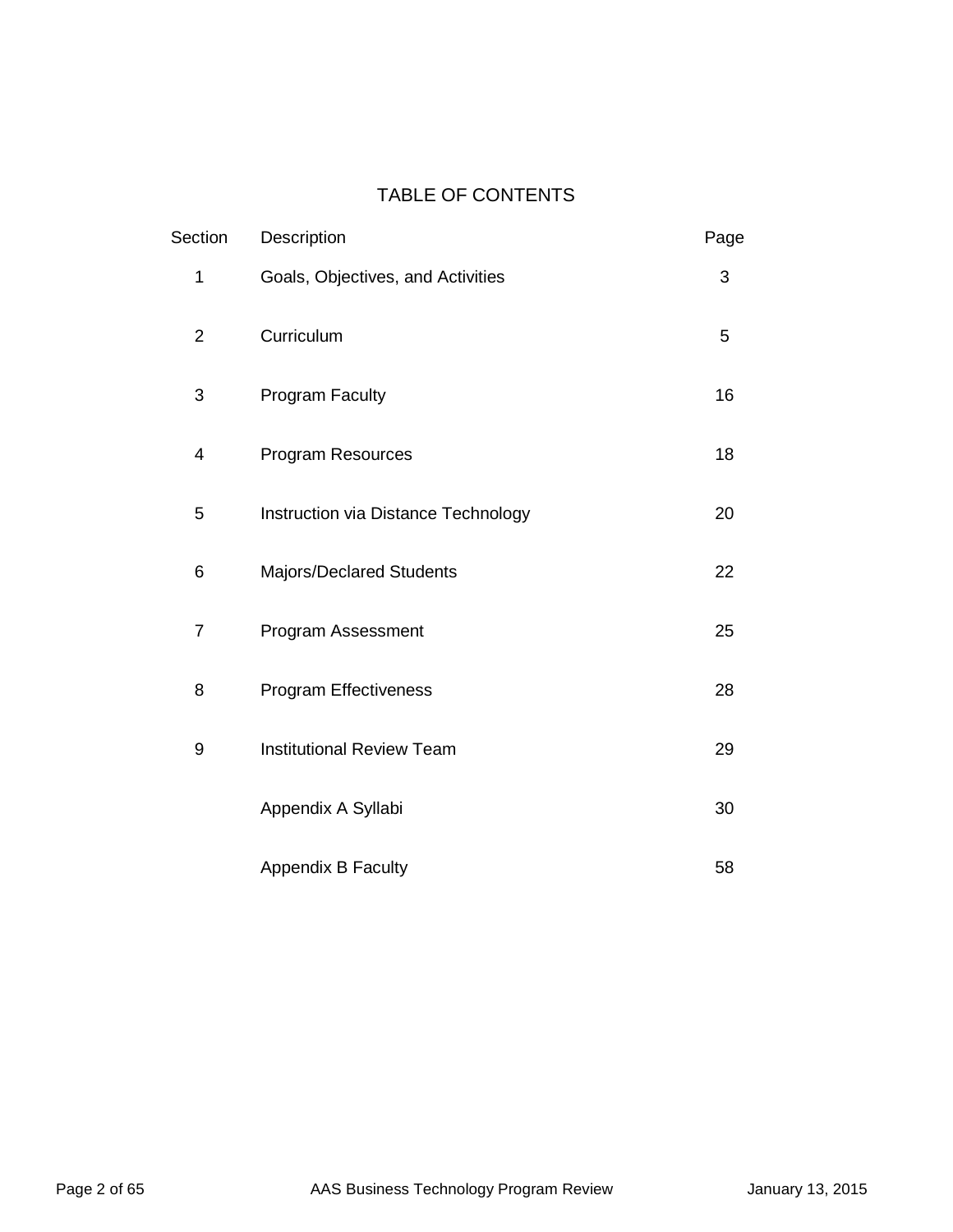## **SECTION ONE**

## **Goals, Objectives, and Activities**

## **1. Describe specific educational goals, objectives, and activities of the program.**

Successful completion of the requirements of the AAS in Business Technology provides students with the opportunity to achieve marketable skills and the knowledge necessary to succeed in a business occupation. The curriculum is provided for those individuals who desire to train, retrain, or upgrade their skills for an occupation in a business environment. All students should have the opportunity to develop to their highest potential in the best learning environment possible through guidance and instruction by a well-trained staff and hands-on applications using equipment which duplicates, as nearly as possible, equipment found in business offices.

## **Program graduates will possess the knowledge and skills needed to:**

- 1. Prepare appropriate and accurate personal and business documents in word processing, electronic spreadsheet, database, and power point software while using correct formatting, spelling and grammar.
- 2. Effectively communicate verbally and in writing using correct language, grammar, spelling, and proofreading.
- 3. Use computer applications and the Internet safely and ethically.
- 4. Set up a simple manual accounting system for a small business.
- 5. Apply and use basic mathematical calculations correctly.
- 6. Identify rights and duties involving personal, legal, and community legal rights and requirements.
- 7. Relate well with others in personal and business environment.
- 8. Demonstrate a keyboarding skill of at least 30 wpm.
- 9. Obtain employment relevant to training or be able to continue his/her education beyond the two-year degree.

## **2. Explain how the program serves the general education program and other disciplinary programs on the campus, if applicable.**

The Business Technology program serves the general education program. The Associate of Applied Science program provides an opportunity for students to complete English Composition I, English Composition II, Communications, and a Mathematics course. The program also provides eligible requirements and elective options for the AA General Education degree, AA Teaching degree, AAS Automotive Service Technology degree, AAS Culinary Arts degree, AAS General Technology degree, AAS Health Information Technology degree, AS Business degree, and five Certificates of Proficiency. The most common threads to these other programs are computer applications courses, Management courses, and Accounting courses.

## **3. Document market demand and/or state/industry need for careers stemming from the program.**

The *State of Arkansas Long-Term Industry and Occupational Projections for 2012-2022* published by the Department of Workforce Services and the Arkansas Workforce Centers reports that jobs in the Business Administrative and Support Services category will be in the Top 20 Industries by Net Growth over the next few years. Other categories that employ workers with Business skills, such as Retail Trade and the Leisure and Hospitality sectors, are also expected to have high growth rates in the number of jobs available. The majority of growth in the state will be in the Service-Providing industries.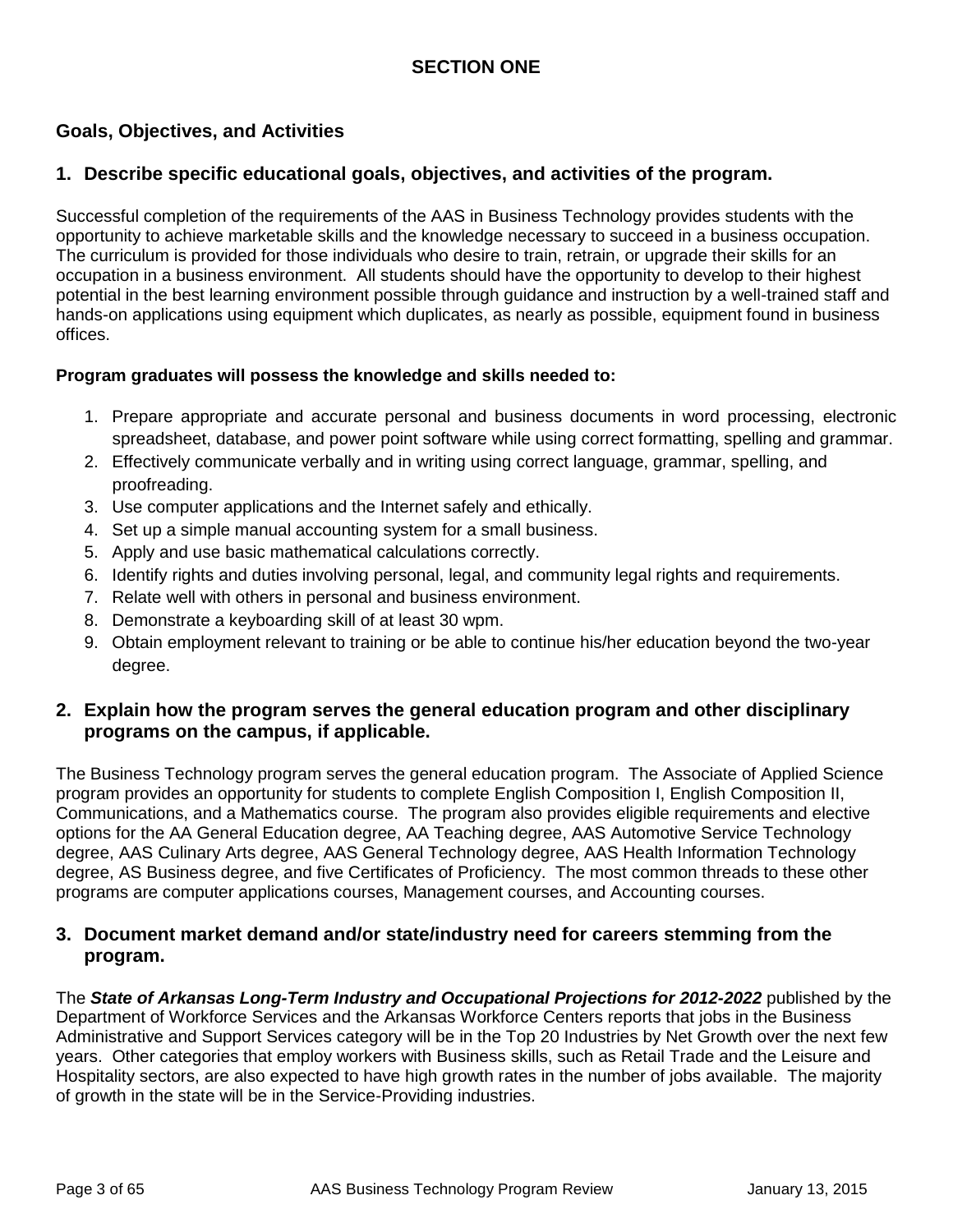According to the *Skills-Based Projections Tool* on the Discover Arkansas Labor Market Information website, long-term demand for certain skills in the labor market is increasing. Out of the top 15 knowledge bases for 2008-2018, almost half reflect the knowledge and skills graduates of the AAS Business Technology possess.

- 1. Customer and Personal Service
- 2. English Language
- 3. Clerical
- 4. Mathematics
- 5. Administration and Management
- 6. Computers and Electronics
- 7. Sales and Marketing
- 8. Accounting

Generalized work activities that fall under these projections include:

- 1. Organizing, planning, and prioritizing work
- 2. Updating and using job-relevant knowledge
- 3. Communicating with supervisors, peers, or subordinates
- 4. Getting information needed to do the job
- 5. Making decisions and solving problems
- 6. Working directly with the public
- 7. Processing information
- 8. Resolving conflicts and negotiating with others
- 9. Communicating with persons outside the organization
- 10. Thinking creatively

The AAS in Business Technology program is preparing students to be employed in a wide variety of careers in the Business industry, ranging from entry-level positions up to management, or even entrepreneurship. Retailers, offices, schools, doctor's offices, hospitals, local businesses, and even web-based employers are looking for, recruiting, and hiring students with the knowledge and skills needed to be successful in Business.

With additional training and education, business technology professionals in Arkansas can pursue a variety of business positions, technology based employment and self-employment opportunities.

## **4. Document student demand for the program.**

The total number of all (semester 1-4) declared AAS Business Technology majors is shown in the table below These numbers reflect duplicate students from year to year, since it includes students at all levels within the program. These are not all new students. Approximately 20-25 new students are included in each total.

| <b>Associate of Applied Science – Business Technology</b> |                |                |  |
|-----------------------------------------------------------|----------------|----------------|--|
| Fall 2011-2012                                            | Fall 2012-2013 | Fall 2013-2014 |  |
| 93                                                        |                | 79             |  |

There have been 38 graduates from the program during this three-year time frame (2011-2014).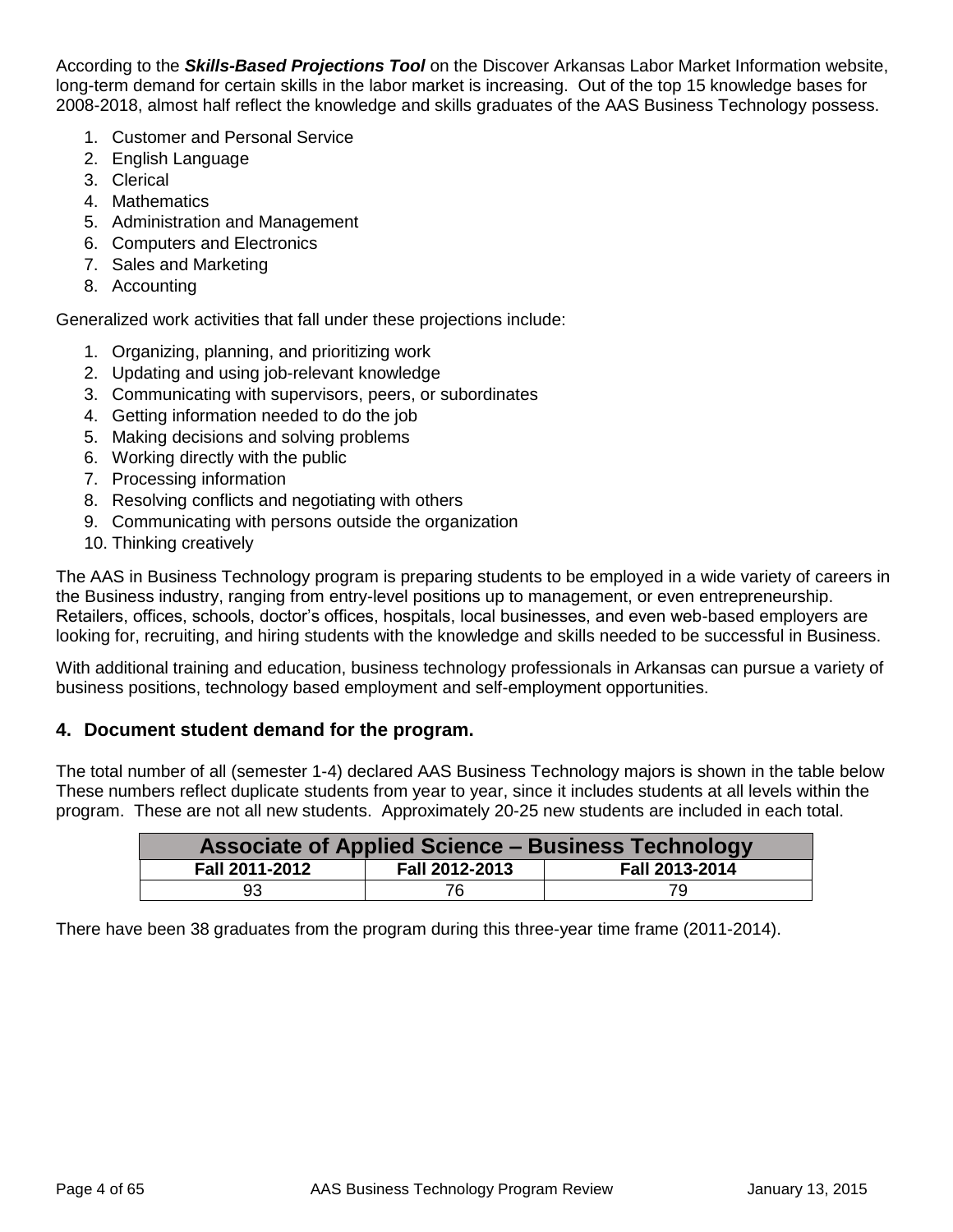## **SECTION TWO**

## **Curriculum**

## **1. Describe how program content parallels current thinking/trends in the field/trade (best practices, advisory committee recommendations, etc.).**

Advisory Boards meet annually for technical areas. Within these meetings, input from the advisory members is solicited for specific fields of study, such as: what the trends are, needs for the community, students, and employers. These Boards have minutes and documentation of all information obtained and the use of the information drives the decision making process to meet the demands of the market to help ensure employability for our students.

Internet research, current textbooks, professional and business articles, and input from current and past students are also used to help monitor and update the program. The Ozarka College Information Systems personnel provide up-to-date hardware and software acquisitions and information to maintain the technological edge students must have to be successful.

Another great resource is employers who call wanting to hire students to do part-time work during school, or to recruit graduates for their place of business. Even employers calling for job references provide a lot of guidance. These requests often include specific software requirements or skills that are needed. These "trends" (what employers in our area are looking for) help to steer the AAS Business Technology curriculum in the best direction.

## **2. Provide an outline for each program curriculum, including the sequence of courses.**

| <b>FIRST SEMESTER</b>                                     | <b>Hours</b> | Completed                                                                                        |
|-----------------------------------------------------------|--------------|--------------------------------------------------------------------------------------------------|
| COLL 1001 College Success (Must make a C or better)       |              | Must make a C or better or                                                                       |
|                                                           |              | retake.                                                                                          |
| ACCT 1003 Intro to Accounting                             | 3            |                                                                                                  |
| BTMA1033 Math for Business Technology or higher Math      | 3            |                                                                                                  |
| BUS 1133 Keyboarding Essentials                           | 3            |                                                                                                  |
| <b>MGMT 2643 Human Relations</b>                          | 3            |                                                                                                  |
| <b>ENGL 1013 English Composition I</b>                    | 3            | Students must complete<br>ENGL1013 English Comp I with<br>a grade of C or better to<br>Graduate. |
| <b>HOURS</b>                                              | 15           |                                                                                                  |
| <b>SECOND SEMESTER</b>                                    | <b>Hours</b> | Completed                                                                                        |
| ENGL 1023 English Composition II                          | 3            | Must make a C or better to                                                                       |
| or ENGL 1123 Tech & Bus English (Prerequisite: ENGL 1013) |              | graduate.                                                                                        |
| Social Science Elective                                   | 3            |                                                                                                  |
| ACCT 1123 Accounting I                                    | 3            |                                                                                                  |
| CPSI 1003 Introduction to Computer Applications           | 3            |                                                                                                  |
| ELECTIVE: ACCT, BANK, BUS, CIS, IST, MGMT, HOSP, OR MKTG  | 3            |                                                                                                  |
| <b>HOURS</b>                                              | 15           |                                                                                                  |

## **Associate of Applied Science – Business Technology**

| l THIRD SEMESTER                                         | <b>Hours</b> | Completed |
|----------------------------------------------------------|--------------|-----------|
| ACCT 2133 Accounting II or                               | 3            |           |
| ACCT 2143 Computerized Acct (Spring Only)                |              |           |
| BUS 2613 Business Principles (Fall Only)                 | っ            |           |
| Bus 2013 Business Communications (Fall Only)             | 3            |           |
| BUS 2663 Legal Environment of Business (Spring Only)     | 2            |           |
| ELECTIVE: ACCT, BANK, BUS, CIS, IST, MGMT, HOSP, OR MKTG | 3            |           |
| <b>HOURS</b>                                             | 15           |           |

FOURTH SEMESTER HOURS AND THE SERVICE SERVICE SERVICE SERVICE SERVICE SERVICE SERVICE SERVICE SERVICE SERVICE S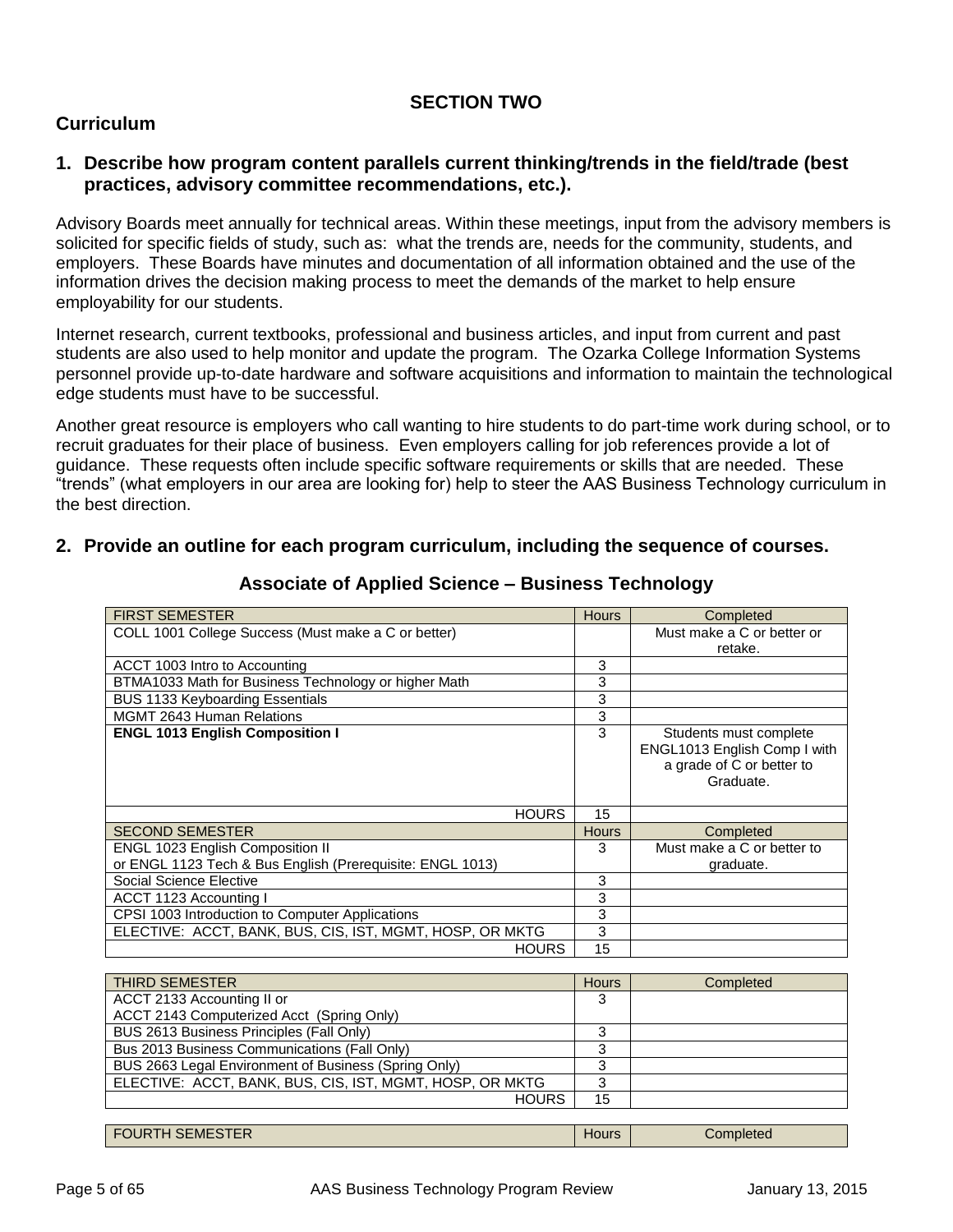| COMM 1313 Communications                                 |    |  |
|----------------------------------------------------------|----|--|
| CIS 1303 Computer Information Systems                    | ົ  |  |
| ELECTIVE: ACCT, BANK, BUS, CIS, IST, MGMT, HOSP, OR MKTG |    |  |
| ELECTIVE: ACCT, BANK, BUS, CIS, IST, MGMT, HOSP, OR MKTG |    |  |
| ELECTIVE: ACCT, BANK, BUS, CIS, IST, MGMT, HOSP, OR MKTG | ◠  |  |
| <b>HOURS</b>                                             | 15 |  |
| TOTAL HOURS IN DEGREE                                    | 60 |  |

### **Certificates of Proficiency 18 Credit Hours Each**

| <b>ACCOUNTING</b>                                                                                                                                                                                                                                                                                                                                                                                                                                                                                                                                                                               | <b>HOSPITALITY</b><br><b>MANAGEMENT</b>                                                                                                                                                                                                                                                                                                                                                                                                                          | <b>INFORMATION SCIENCE</b><br><b>TECHNOLOGY</b>                                                                                                                                                                                                                                                                                                                                                                                             | <b>BUSINESS MANAGEMENT</b><br><b>Six Courses from the</b><br>following:                                                                                                                                                                                                                                                                                                                                                                                                                                                                                                                                                                                                                                                                 |
|-------------------------------------------------------------------------------------------------------------------------------------------------------------------------------------------------------------------------------------------------------------------------------------------------------------------------------------------------------------------------------------------------------------------------------------------------------------------------------------------------------------------------------------------------------------------------------------------------|------------------------------------------------------------------------------------------------------------------------------------------------------------------------------------------------------------------------------------------------------------------------------------------------------------------------------------------------------------------------------------------------------------------------------------------------------------------|---------------------------------------------------------------------------------------------------------------------------------------------------------------------------------------------------------------------------------------------------------------------------------------------------------------------------------------------------------------------------------------------------------------------------------------------|-----------------------------------------------------------------------------------------------------------------------------------------------------------------------------------------------------------------------------------------------------------------------------------------------------------------------------------------------------------------------------------------------------------------------------------------------------------------------------------------------------------------------------------------------------------------------------------------------------------------------------------------------------------------------------------------------------------------------------------------|
| ACCT 1123 Accounting I<br>ACCT 2133 Accounting II<br>(Spring)<br>ACCT 2283 Managerial<br>Accounting (Fall)<br>ACCT 2163 Federal Income<br>Tax Accounting (Fall)<br>ACCT 2153 Payroll<br>Accounting (Spring)<br>*Approved Business Division<br>Elective<br>*Recommended Electives:<br>ACCT 1003 Introduction to<br>Accounting or<br>ACCT 2413 Computerized<br><b>Accounting (Spring)</b><br>Use of Skills:<br><b>Accounting Clerk</b><br><b>Tax Preparation</b><br><b>Bookkeeper</b><br>QuickBooks Pro<br><b>Payroll Accounting Clerk</b><br>Accounts Payable Clerk<br>Accounts Receivable Clerk | HOSP 1103 Introduction to<br>Hospitality<br>HOSP 1203 Hospitality<br>Purchasing<br>CUL 2503 Catering and<br><b>Banquet Service</b><br>HOSP 1403 Hospitality<br>Marketing<br>HOSP 1303 Hospitality<br>Operations and<br><b>Supervisory Management</b><br>CUL 1103 Sanitation and<br>Safety<br>Use of Skills:<br>Restaurant management<br>Hotel management<br><b>Catering Operations</b><br><b>Hospitality Promotions</b><br>Management and<br>Supervise employees | IST 2713 Computer Ethics and<br>Security (Spring)<br>IST 1213 Intro to Computer<br>Programming (Fall)<br>IST 1503 Internet Technologies<br>(Fall)<br>IST 1223 Introduction to Visual<br>Basic (Spring)<br>IST 1403 Networking I (Spring)<br>IST 2803 Intro to Database<br>Concepts<br>Use of Skills:<br>Perform basic computer<br>programming.<br>Design web pages.<br>Set up simple local area<br>network.<br>Design and manage databases. | ACCT 1003 Intro to<br>Accounting<br><b>CPSI Intro to Computer</b><br>Applications<br>ACCT 2143 Computerized<br>Accounting (Spring)<br>MGMT 2643 Human<br>Relations<br>MGMT 2623 Principles of<br>Management (Fall)<br>MGMT 2603 Financial<br>Planning (Spring)<br><b>MGMT 2663 Small Business</b><br>Management (Spring)<br>MKTG 2633 Principles of<br>Marketing (Spring)<br>Use of skills:<br>Create a small business and<br>set up the accounting records<br>necessary for success.<br>Prepare necessary<br>documents, work with others,<br>set up and manage a small<br>business and market the<br>product or service.<br>Opportunity for promotion in<br>current job to higher position.<br><b>Entry level Assistant</b><br>Manager |
|                                                                                                                                                                                                                                                                                                                                                                                                                                                                                                                                                                                                 |                                                                                                                                                                                                                                                                                                                                                                                                                                                                  |                                                                                                                                                                                                                                                                                                                                                                                                                                             |                                                                                                                                                                                                                                                                                                                                                                                                                                                                                                                                                                                                                                                                                                                                         |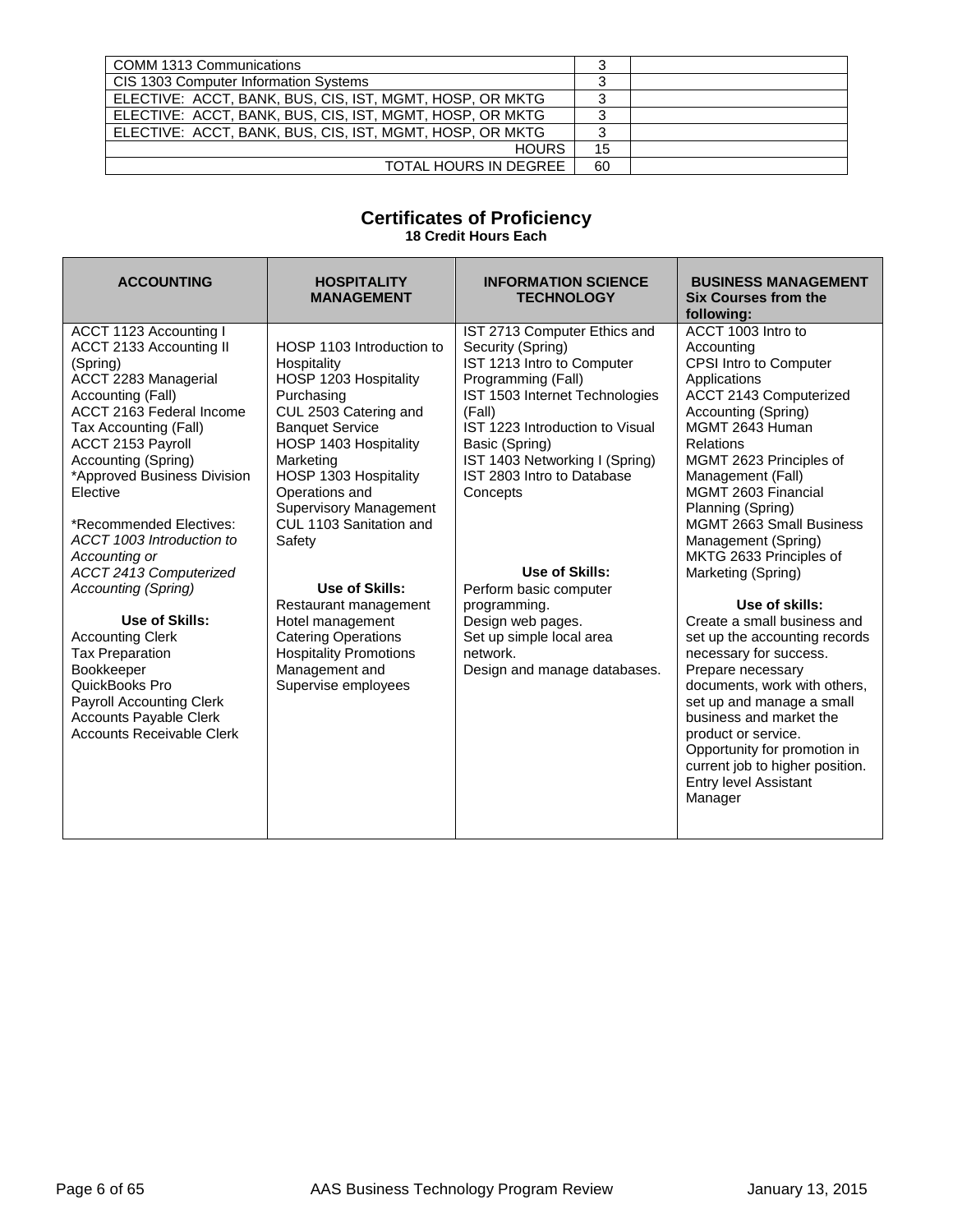### **Certificates of Proficiency (continued) 18 Credit Hours Each**

| <b>BANKING AND FINANCE</b>               | <b>BUSINESS COMPUTER</b><br><b>APPLICATIONS</b> | <b>MEDICAL OFFICE</b><br><b>ADMINISTRATION</b> |
|------------------------------------------|-------------------------------------------------|------------------------------------------------|
| BANK 2013 Law and Banking                | CPSI 1003 Intro to Computer                     | BUS 1213 Information                           |
| (Spring)                                 | Applications                                    | Processing (Fall)                              |
| BANK 1013 Principles of                  | BUS 1213 Information                            | HIT 1203 Medical Term I                        |
| Banking (Fall)                           | Processing (Fall)                               | HIT 1213 Medical Term II                       |
| MGMT 2603 Financial                      | CIS 2353 Electronic                             | HIT 2213 Legal/Ethical                         |
| Planning (Spring)                        | Spreadsheets (Fall)                             | Aspects of Health Care                         |
| CPSI 1003 Intro to Computer              | CIS 2393 Desktop Publishing                     | MGMT 2643 Human                                |
| Applications                             | (Spring)                                        | Relations                                      |
| CIS 2353 Electronic                      | IST 2803 Intro to Database                      | MGMT 2403 Records                              |
| Spreadsheets (Fall)                      | Management (Spring)                             | Management (Fall)                              |
| IST 2713 Computer Ethics                 | Approved Business Division                      |                                                |
| and Security (Spring)                    | <b>Elective</b>                                 |                                                |
|                                          | <b>Recommended Elective:</b>                    | Use of skills:                                 |
| Use of Skills:                           | MGMT 2403 Records                               | Medical Office Administration                  |
| <b>Banking Administrative</b>            | Management (Fall                                | Assistant                                      |
| Assistant                                | or ACCT 2143 Computerized                       | <b>Medical Data Entry</b>                      |
| Banking Data Entry<br><b>Bank Teller</b> | Accounting (Spring)                             |                                                |
|                                          | Use of skills:                                  |                                                |
|                                          |                                                 |                                                |
|                                          | Receptionist<br><b>Office Clerk</b>             |                                                |
|                                          |                                                 |                                                |
|                                          | Secretary                                       |                                                |
|                                          | Data Entry                                      |                                                |
|                                          |                                                 |                                                |

**3. State the degree requirements, including general education requirements, institutional, college or school requirements, and major requirements.**

#### **Technical Education Requirements**

(45 semester credit hours)

## **Accounting-6 hours**

**ACCT 1123** Accounting I

**ACCT 2133** Accounting II

**ACCT 2143** Computerized Accounting

#### **Required Courses-24 hours**

- **BUS 1133** Keyboarding Essentials
- **BUS 2013** Business Communications
- **CIS 1303** Computer Information Systems
- **CPSI 1003** Introduction to Computer Applications
- **BUS2613** Business Principles
- **MGMT 2643** Human Relations
- **IST 2713** Computer Ethics and Security
- **BUS 2663** Legal Environment of Business

### **Business Electives-15 hours ACCTXXXX BANKXXXX ECONXXXX BUSXXXX CISXXXX**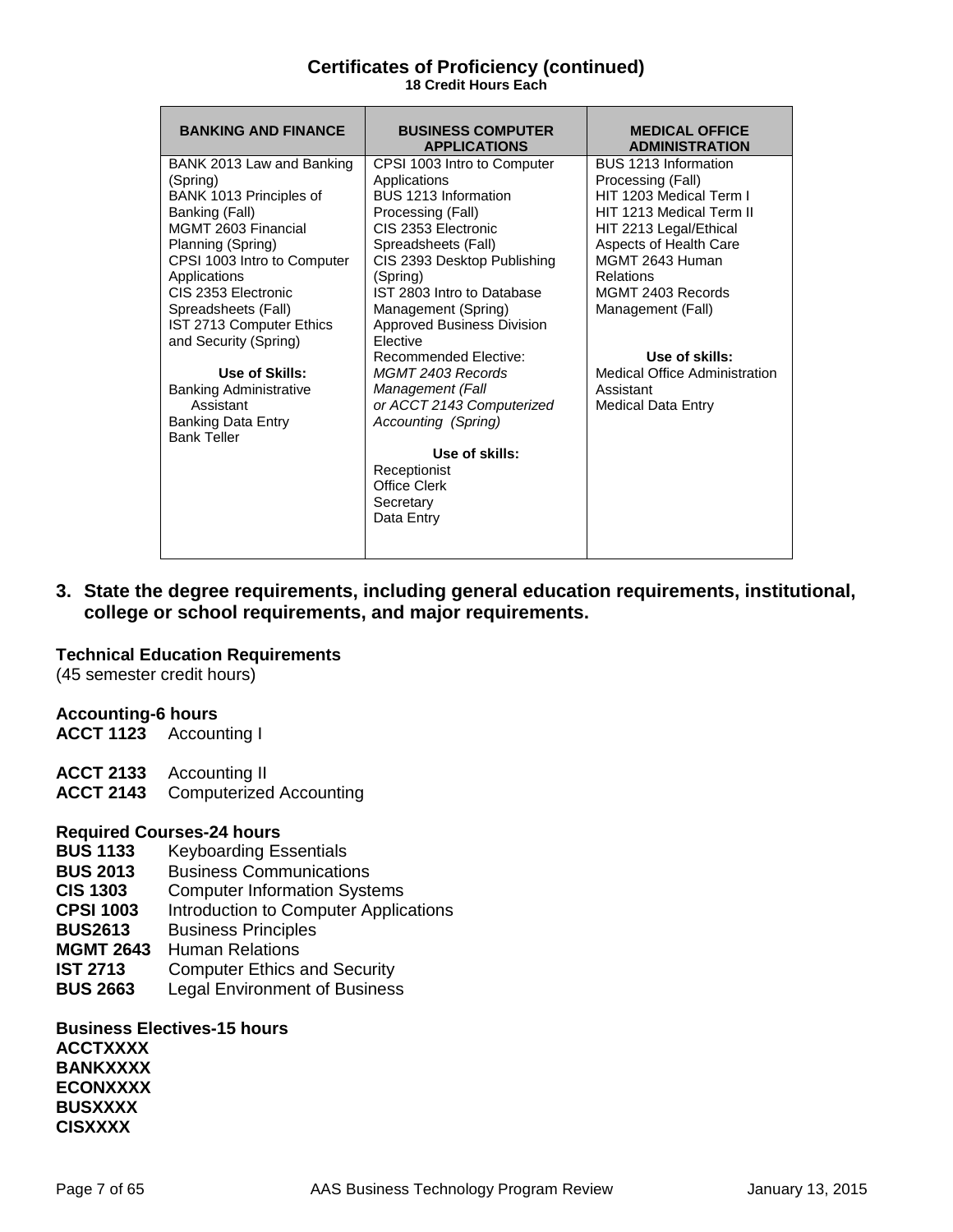## **ISTXXXX MGMTXXXX MKTGXXXX**

**General Education Requirements**

(15 semester credit hours)

#### **English/Communications-9 hours**

**ENGL 1013** English Composition I (with grade of C or better)

**COMM 1313** Communications

#### **Select one course from the following:**

**ENGL 1023** English Composition II (with grade of C or better) **ENGL 1123** Technical and Business English (with grade of C or better)

**Math-3 hours BTMA 1003** Math for Business or higher level math course

**Social Science Elective-3 hours HISTXXXX PSYCXXXX SOCIXXXX ECONXXXX ANTHXXXX GEOGXXXX CRIMXXXX PLSCXXXX**

**Total Credit Hours Required........60 Hours**

**4. Indicate the semester/year the major/program courses were last offered. Exclude general education courses.**

| <b>Accounting-6 hours</b>                                                                                       |                                                                                                                                                                                                                                             |                                                                                                       |
|-----------------------------------------------------------------------------------------------------------------|---------------------------------------------------------------------------------------------------------------------------------------------------------------------------------------------------------------------------------------------|-------------------------------------------------------------------------------------------------------|
| ACCT 1123 Accounting I                                                                                          |                                                                                                                                                                                                                                             | Spring 2015                                                                                           |
| <b>ACCT 2133</b><br><b>ACCT 2143</b>                                                                            | Select one course from the following:<br>Accounting II<br><b>Computerized Accounting</b>                                                                                                                                                    | Spring 2015<br>Spring 2015                                                                            |
| <b>BUS 1133</b><br><b>BUS 2013</b><br><b>CIS 1303</b><br><b>CPSI 1003</b><br><b>BUS2613</b><br><b>MGMT 2643</b> | <b>Required Courses-24 hours</b><br><b>Keyboarding Essentials</b><br><b>Business Communications</b><br><b>Computer Information Systems</b><br>Introduction to Computer Applications<br><b>Business Principles</b><br><b>Human Relations</b> | Spring 2015<br><b>Fall 2014</b><br>Spring 2015<br>Spring 2015<br><b>Fall 2014</b><br><b>Fall 2014</b> |
| <b>IST 2713</b><br><b>BUS 2663</b>                                                                              | <b>Computer Ethics and Security</b><br><b>Legal Environment of Business</b>                                                                                                                                                                 | <b>Fall 2014</b><br>Spring 2015                                                                       |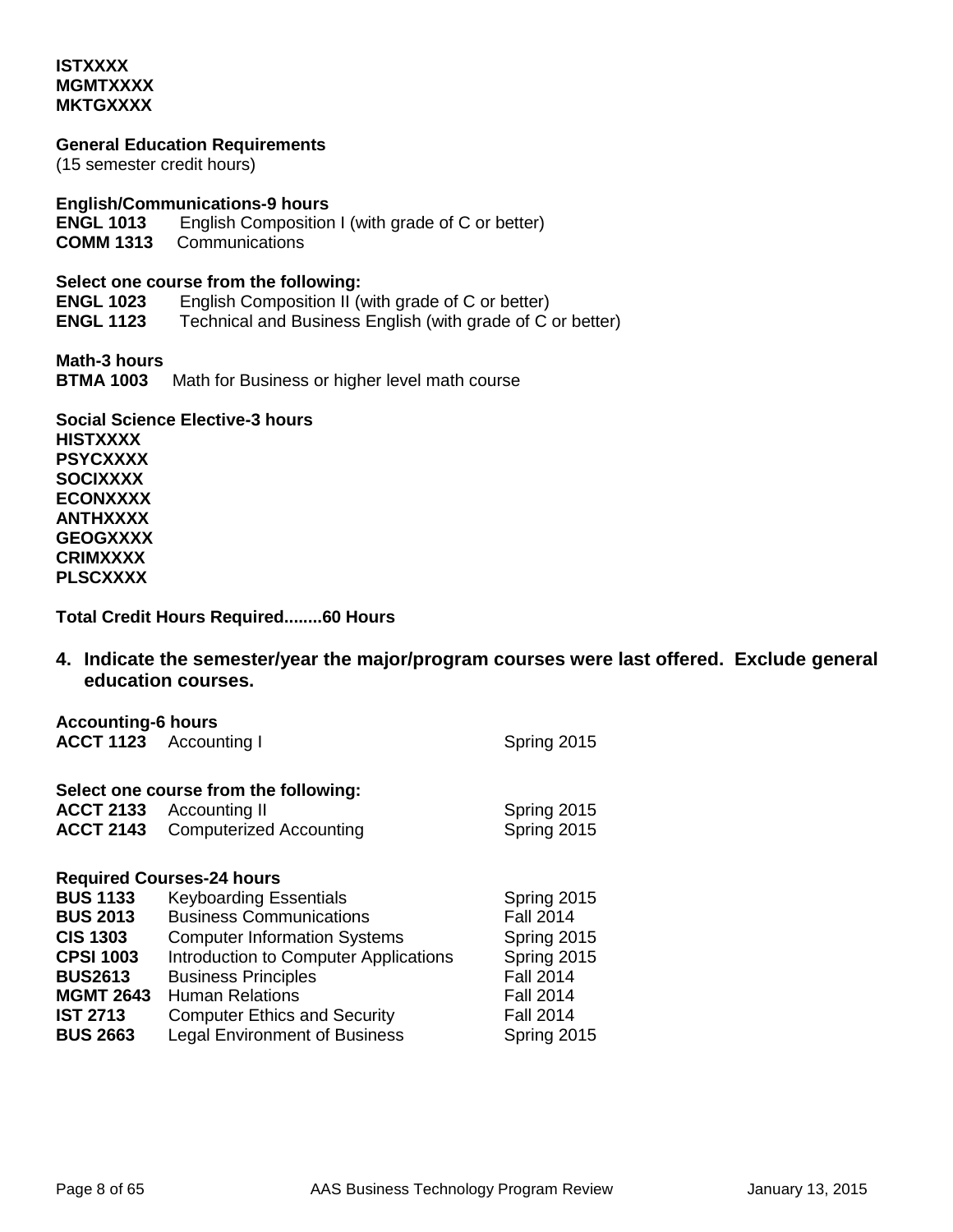## **5. Provide syllabi for discipline-specific courses and departmental objectives for each course.**

See APPENDIX A for core course syllabi.

Syllabus- ACCT 1123 Accounting I Syllabus- ACCT 2133 Accounting II Syllabus- ACCT 2143 Computerized Accounting Syllabus- BUS 1133 Keyboarding Essentials Syllabus- CIS 1303 Computer Information Systems Syllabus- SPSI 1003 Introduction to Computer Applications Syllabus- BUS 2613 Business Principles Syllabus- MGMT 2643 Human Relations Syllabus- IST 2713 Computer Ethics and Security Syllabus- BUS 2663 Legal Environment of Business

## **6. Outline the process for the introduction of new courses, including all internal curriculum review processes and the findings.**

Curriculum development is a key element in the education process at Ozarka College and requires careful planning and implementation in order to meet student and community needs within the scope of the institution's mission.

To enable the College to be accurate and consistent in curriculum development, the following plan complements existing Board academic policies. These policies can be found in Section 4 of the Ozarka College Board Policy and Procedures Manual.

Proposals for new curriculum are generated from many sources. Common sources include faculty initiative, administrative initiative, curriculum committee, advisory committee, needs assessment, and program review.

Minor curriculum changes or developments such as adding or deleting specific courses necessitate the following procedure:

- 1. Curriculum Committee Review and Approval
- 2. Faculty Council Review and Approval
- 3. Administrative Council Review and Approval

Additionally, minor curricular changes must also be examined before implementation to determine whether the proposal is compatible with the institution's mission and resources, and whether the proposed change will supplement (not supplant) current curriculum.

Major curriculum changes or developments include new programs that result in a certificate or degree, new majors leading to a certificate or degree, and others as defined by the Arkansas Department of Higher Education. These require more intense research, planning, and documentation that will result in a formal written proposal to the Arkansas Higher Education Coordinating Board.

Generally, major curricular change or development requires a steering committee comprised of professionals in the field or related area, college faculty, and administration. As with all curriculum proposals, major curriculum proposals are subject to approval through the progressive committee structure of the College, the Ozarka Board of Trustees, the Arkansas Department of Higher Education, and the Arkansas Higher Education Coordinating Board. Any new programs involving Title IV funding that are comprised of 50 percent new courses must also be approved by the Higher Learning Commission. The Ozarka College curriculum development process involves a hierarchy of procedures and opportunities for evaluation, assessment, and revision. At any step in the process, the proposal may be returned to the originator and/or the previous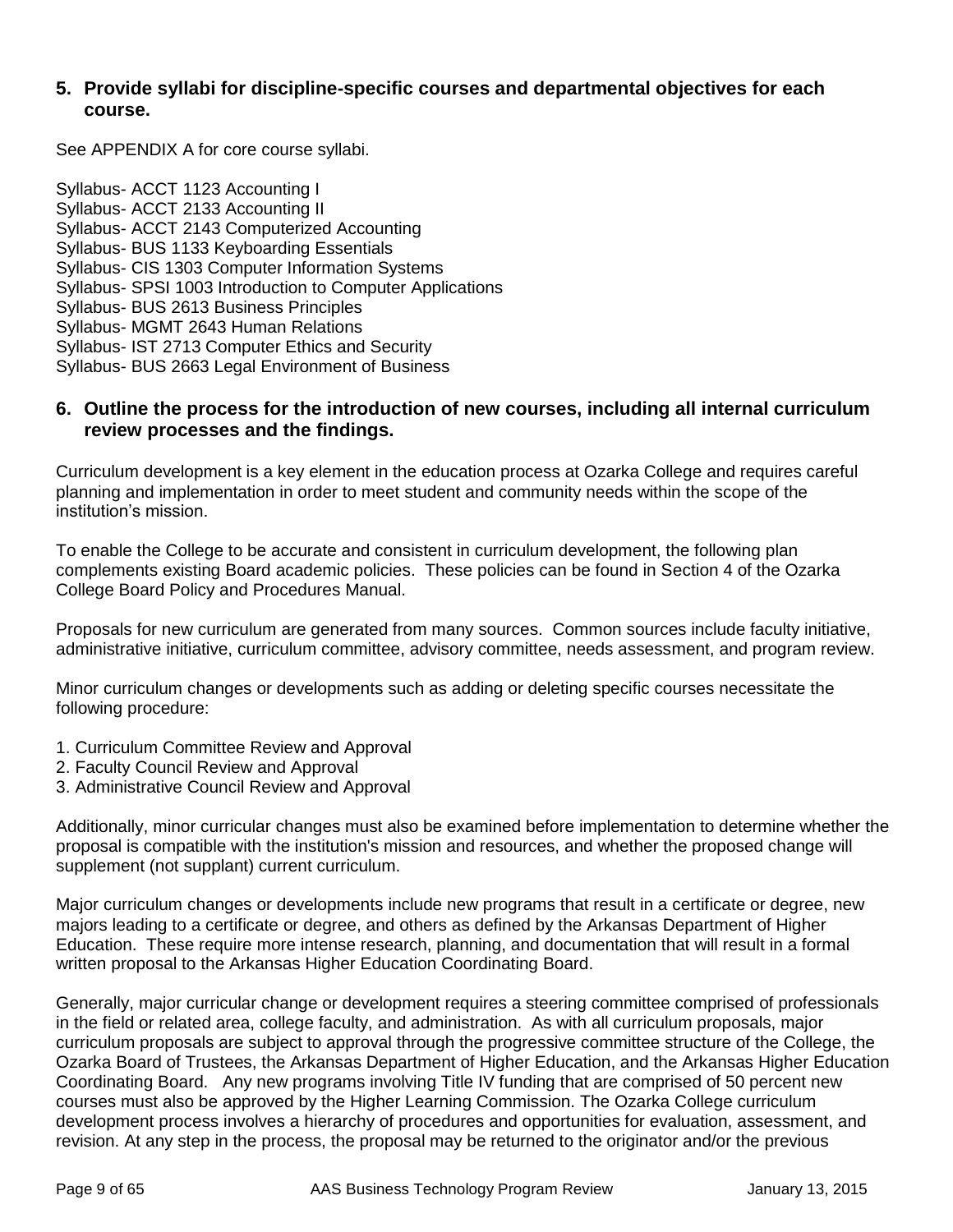decision-making body for additional information, clarification, or revision. Curriculum changes, additions, and revisions reflect a persistent focus on program and course relevancy.

Instructor-to-student interaction for distance courses are achieved through various means. All courses offer interaction through email, phone conversations, and office appointments. Instruction of course material is offered through instructor videos, PowerPoint presentations, and classroom discussion through discussion board, assignments, and test/quizzes. Some tests may be proctored.

## **7. List courses in the proposed degree program currently offered by distance delivery.**

Most courses included in the AAS-BT and the CP's are offered via distance delivery—through ITV, or Internet.

- 1. ACCT 1003 Introduction to Accounting
- 2. ACCT 1123 Accounting I
- 3. ACCT 2133 Accounting II
- 4. ACCT 2143 Computerized Accounting
- 5. ACCT 2153 Payroll Accounting
- 6. ACCT 2163 Federal Income Tax Accounting
- 7. ACCT 2283 Managerial Accounting
- 8. BANK 1013 Principles of Banking
- 9. BANK 2013 Law and Banking
- 10. BUS 1133 Keyboarding Essentials
- 11. BUS 1213 Information Processing
- 12. BUS 2013 Business Communications
- 13. BUS 2613 Business Principles
- 14. BUS 2663 Legal Environment of Business
- 15. CIS 1303 Computer Information Systems
- 16. CIS 2353 Electronic Spreadsheets
- 17. CIS 2393 Desktop Publishing
- 18. CPSI 1003 Intro to Computer Applications
- 19. ECON 2113 Business Statistics I
- 20. ECON 2313 Principles of Microeconomics
- 21. ECON 2323 Principles of Macroeconomics
- 22. ENGL1123 Business and Technical Writing
- 23. IST 2713 Computer Ethics & Security
- 24. MATH 2143 Business Calculus
- 25. MGMT 2403 Records Management
- 26. MGMT 2553 Small Business Management
- 27. MGMT 2603 Financial Planning
- 28. MGMT 2623 Management
- 29. MGMT 2643 Human Relations
- 30. MKTG 2633 Marketing

## **8. Describe the instructor-to-student and student-to-student interaction for distance courses (prerequisite courses, lab requirements, examination procedures**—**online/proctored, instructor response to student assignments).**

With regard to distance delivery, all courses in the CP and AAS programs are offered via distance delivery.

All of the general education course requirements (included in the AAS) are offered via distance delivery with the exception of BTMA Math for Business Technology. This course is offered in class only; however, students have the option of fulfilling the math requirement with College Algebra, which is offered via distance delivery.

## **PROCEDURES FOR CONSISTENCY IN DEVELOPING ONLINE COURSES:**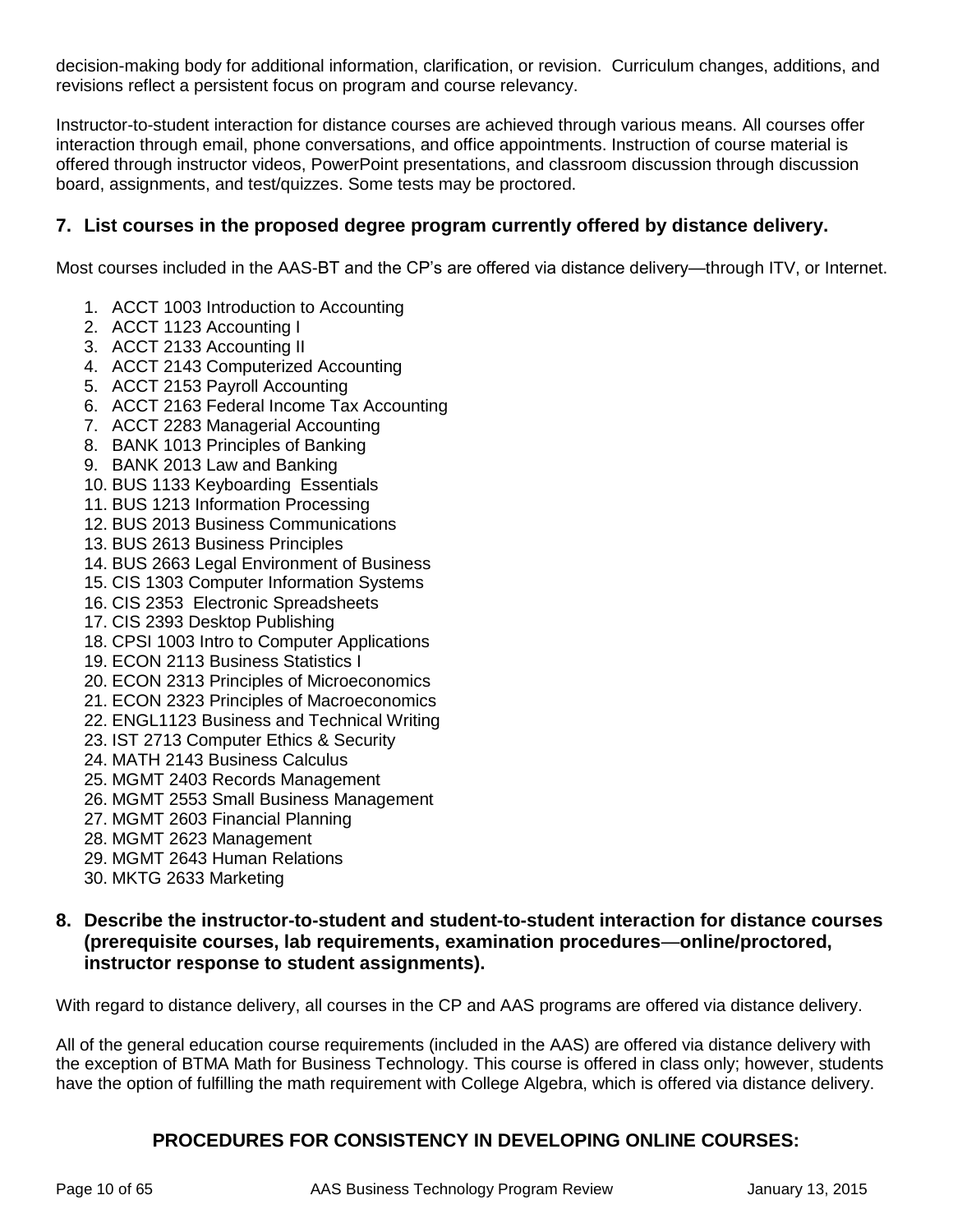| <b>COURSE</b>                                             | All instructors who teach a course must coordinate with other instructors teaching the same course to assure<br>consistency throughout the curriculum and quality of content of courses.                                                                                                                                                                                                                                                                                                                                                                                  |
|-----------------------------------------------------------|---------------------------------------------------------------------------------------------------------------------------------------------------------------------------------------------------------------------------------------------------------------------------------------------------------------------------------------------------------------------------------------------------------------------------------------------------------------------------------------------------------------------------------------------------------------------------|
| <b>CONTENT</b>                                            | All courses should contain the same rigor and grading standards.                                                                                                                                                                                                                                                                                                                                                                                                                                                                                                          |
|                                                           | Please include an "Introduce Yourself" Discussion in your first week of activities.<br>Also, please include a getting started assignment—does not have to be graded—that gives the student information<br>about your expectations in the course and how to proceed.                                                                                                                                                                                                                                                                                                       |
| <b>FIRST WEEK</b>                                         | Please be sure your student has enrolled in the Online Orientation Course for Students in online courses. You can<br>see if they have completed the course by checking your roster. Completion of this orientation will be indicated with<br>a "Y" or "N" or a red ~ mark. If the student shows a "Y", then they have completed the course. If it is an "N", then<br>they are currently enrolled, but have not completed it. If is shows a red $\sim$ , then you can click on the red symbol and<br>it will automatically enroll them in the course.                      |
| <b>ACTIVITIES</b>                                         | Please explain to the student that you are requiring them to complete this orientation course-it will only take 1-2<br>hours to complete. You may set this use as an assignment and award points for completion. Be sure to give the<br>students that have already completed the course points. You will need to check with the Distance Education<br>Director to get information of when the ones that have not previously completed the course do complete it. Have the<br>students let you know they completed it and then check with the Distance Education Director. |
|                                                           | If you have a student that has not completed the activities in week one, please CONTACT them immediately by mail<br>or phone and be sure they intend to continue in the course and that they need to get started.                                                                                                                                                                                                                                                                                                                                                         |
|                                                           | Weekly Activities must be entered in MyOzarka Activities Section. There should be activities or instructions on how<br>to proceed in the course each week.                                                                                                                                                                                                                                                                                                                                                                                                                |
|                                                           | Enter all your assignments to be graded in the activities section of MyOzarka. By doing this, you can enter a grade<br>in the grade book for everything that is to be graded and students always have a current grade showing how they<br>are doing in the class.                                                                                                                                                                                                                                                                                                         |
|                                                           | Enter required discussions as an individual assignment in activities section of MyOzarka in the week that it is due,<br>and indicate in the assignment the topic to be discussed in the discussion. Also instruct student to go to the<br>Discussion Board to Discuss the topic. Be sure to enter a Discussion Thread for each of the Discussion<br>Assignments given. This way, when you copy forward your course to another semester, you will have your<br>discussion topics available.                                                                                |
| <b>ACTIVITIES</b><br><b>SECTION OF</b><br><b>MYOZARKA</b> | Enter start and stop dates for assignments to require students to stay at the same pace as in-class coursework.<br>Please do not open all assignments at the beginning of the semester or leave them open for the entire semester.<br>When you put your assignments in the week that they are due, the program will set the due dates for that week.                                                                                                                                                                                                                      |
|                                                           | Be sure to coordinate coursework for web classes to cover the same information and require the same assignment<br>load as the in-class course. Instructors must work together to maintain course consistency and quality from web to<br>in-class.                                                                                                                                                                                                                                                                                                                         |
|                                                           | Save files that are to be included in the assignment in the .rtf (rich text format) so that they may be opened by any<br>software program.                                                                                                                                                                                                                                                                                                                                                                                                                                |
|                                                           | Instruct students to save their submissions in .rtf format, so that the file may be opened by any software program.                                                                                                                                                                                                                                                                                                                                                                                                                                                       |
|                                                           | Include homework type assignments, as well as problem type exams in the activities section.                                                                                                                                                                                                                                                                                                                                                                                                                                                                               |
|                                                           | Regular discussion assignments are required of all web courses. This allows for student to student and student to<br>instructor interaction. The discussions may be entered in the Activities Section of MyOzarka in the week they are<br>due; however, they may have an open date earlier.                                                                                                                                                                                                                                                                               |
| <b>CREATING</b><br><b>DISCUSSIONS</b>                     | It is critically important to have an "Introduce Yourself" discussion in the first week activity section. This will let you<br>know who is participating in the course from the first week.                                                                                                                                                                                                                                                                                                                                                                               |
|                                                           |                                                                                                                                                                                                                                                                                                                                                                                                                                                                                                                                                                           |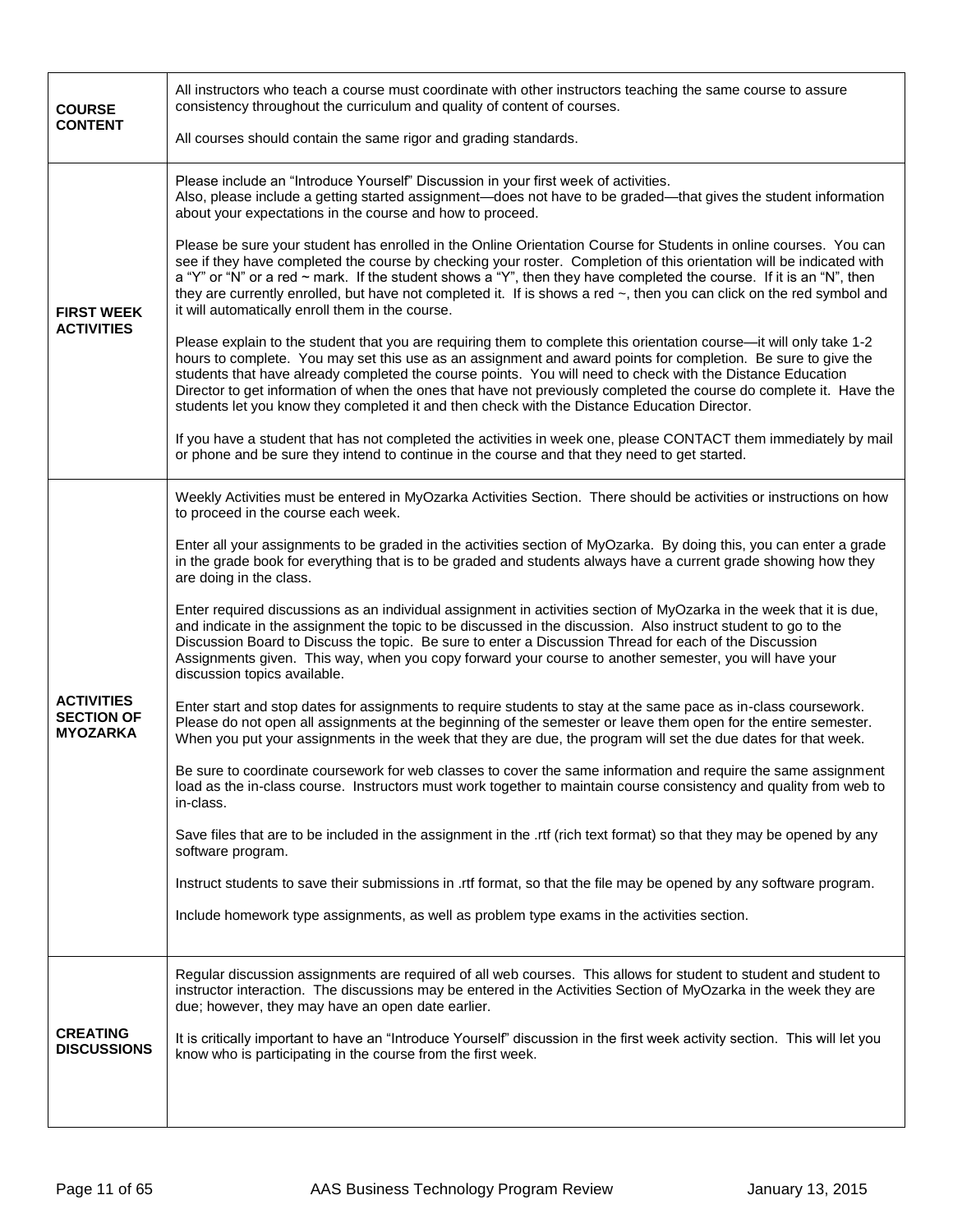|                                                                                   | Add helpful links, textbook website link, youtube.com video links, help sheets, etc. as content in the Activities<br>Section as a new items.                                                                                                                                                                                                                                                                                                                                                                                                                                                                                                                                                                                                                                                                                                                                                                                                                                                                                                        |  |
|-----------------------------------------------------------------------------------|-----------------------------------------------------------------------------------------------------------------------------------------------------------------------------------------------------------------------------------------------------------------------------------------------------------------------------------------------------------------------------------------------------------------------------------------------------------------------------------------------------------------------------------------------------------------------------------------------------------------------------------------------------------------------------------------------------------------------------------------------------------------------------------------------------------------------------------------------------------------------------------------------------------------------------------------------------------------------------------------------------------------------------------------------------|--|
| <b>LINKING AND</b><br><b>CREATING</b><br><b>CONTENT FOR</b><br><b>ASSIGNMENTS</b> | You can add all your content in any Week; however, the content must be linked to an assignment for the student to<br>see it.                                                                                                                                                                                                                                                                                                                                                                                                                                                                                                                                                                                                                                                                                                                                                                                                                                                                                                                        |  |
|                                                                                   | When you create Assignments in any week, you can then link any of your Content items directly to any assignment<br>in any week.                                                                                                                                                                                                                                                                                                                                                                                                                                                                                                                                                                                                                                                                                                                                                                                                                                                                                                                     |  |
|                                                                                   | If you have taught your class as an interactive video class, you will have archived lectures of all class section from<br>all semesters that may be linked to your current course assignments for students to view in-class presentations of<br>the content.                                                                                                                                                                                                                                                                                                                                                                                                                                                                                                                                                                                                                                                                                                                                                                                        |  |
|                                                                                   | You may also create your own videos of presentations of theory and content.                                                                                                                                                                                                                                                                                                                                                                                                                                                                                                                                                                                                                                                                                                                                                                                                                                                                                                                                                                         |  |
|                                                                                   | Also, tools like http://www.screencast-o-matic.com/ Screencast-o-Matic are excellent ways to capture items on your<br>screen, while you talk and explain content. It is free for 15 minute videos.                                                                                                                                                                                                                                                                                                                                                                                                                                                                                                                                                                                                                                                                                                                                                                                                                                                  |  |
|                                                                                   | Exams and Quizzes in MyOzarka may be created in the Activities section of any week.                                                                                                                                                                                                                                                                                                                                                                                                                                                                                                                                                                                                                                                                                                                                                                                                                                                                                                                                                                 |  |
|                                                                                   | Give frequent exams and quizzes--maybe every chapter or two.                                                                                                                                                                                                                                                                                                                                                                                                                                                                                                                                                                                                                                                                                                                                                                                                                                                                                                                                                                                        |  |
|                                                                                   | Give a proctored comprehensive final exam which is weighted heavy enough to assure that student must know the<br>information in order to make above a C in the course, i.e. 200-300 points. These will be proctored final exams for<br>Online Courses on each of the Ozarka Campuses during finals week.                                                                                                                                                                                                                                                                                                                                                                                                                                                                                                                                                                                                                                                                                                                                            |  |
|                                                                                   | Other problem exams as assignments in the activities section of MyOzarka:                                                                                                                                                                                                                                                                                                                                                                                                                                                                                                                                                                                                                                                                                                                                                                                                                                                                                                                                                                           |  |
| <b>EXAMS AND</b><br><b>QUIZZES</b>                                                | You may set up any of your other problem type exams as assignments to be at a certain time on one day, at one<br>time. All students should be required to take the exam at the same time or date. You might set up the exam at a<br>time when all students can access it, and limit the time it is open to 90-120 minutes to complete and submit.                                                                                                                                                                                                                                                                                                                                                                                                                                                                                                                                                                                                                                                                                                   |  |
|                                                                                   | This is also possible to do with the Exams or Quizzes In MyOzarka, if you want more security.                                                                                                                                                                                                                                                                                                                                                                                                                                                                                                                                                                                                                                                                                                                                                                                                                                                                                                                                                       |  |
|                                                                                   | Textbook test banks may be uploaded to the test bank section of Exams in MyOzarka for each course. You may<br>create tests or create one test with all the questions for a chapter as a test bank for that chapter in one of the<br>programs that comes with your textbook instructor CD. These may be done in "Exam View" for example. Once you<br>have created it in one of these programs, you can export it to go in "blackboard format". The entire zipped file you<br>create may then be uploaded to MyOzarka test banks in the Exams section. Then when you create exams for that<br>chapter, you will have to option to choose which questions or have the program randomly choose from the entire<br>test bank questions for the exams. Students would then receive different questions in a random format. MyOzarka<br>Exams also creates a different or of questions and multiple choice answer sequence for each person; therefore, if<br>they are sitting next to each other, they would not get the same questions in the same order. |  |
|                                                                                   | EXAMPLE OF POSSIBLE WORDING ON SYLLABUS                                                                                                                                                                                                                                                                                                                                                                                                                                                                                                                                                                                                                                                                                                                                                                                                                                                                                                                                                                                                             |  |
|                                                                                   | Methods of Instruction:                                                                                                                                                                                                                                                                                                                                                                                                                                                                                                                                                                                                                                                                                                                                                                                                                                                                                                                                                                                                                             |  |
|                                                                                   | DUE DATES FOR ALL ASSIGNMENTS AND EXAMS AND QUIZZES ARE FOUND IN THE ACTIVITIES OF<br>MYOZARKA.                                                                                                                                                                                                                                                                                                                                                                                                                                                                                                                                                                                                                                                                                                                                                                                                                                                                                                                                                     |  |
|                                                                                   | This course will be comprised of:                                                                                                                                                                                                                                                                                                                                                                                                                                                                                                                                                                                                                                                                                                                                                                                                                                                                                                                                                                                                                   |  |
| <b>SYLLABUS</b>                                                                   | Videos, power points, links to textbook sites, exercises, problems and solutions for each chapter are linked to the<br>resources assignment for each chapter.                                                                                                                                                                                                                                                                                                                                                                                                                                                                                                                                                                                                                                                                                                                                                                                                                                                                                       |  |
|                                                                                   | Discussions for chapters and required topics will be included in the activities section of MyOzarka.                                                                                                                                                                                                                                                                                                                                                                                                                                                                                                                                                                                                                                                                                                                                                                                                                                                                                                                                                |  |
|                                                                                   | Problem exams located in the activities section of MyOzarka. Students must open, download, complete and submit<br>these exams in the assignment on or before the due date and time.                                                                                                                                                                                                                                                                                                                                                                                                                                                                                                                                                                                                                                                                                                                                                                                                                                                                 |  |
|                                                                                   | Exams and quizzes must be taken in MyOzarka Exams section on or before the due date. These show up in the<br>activities section of each week.                                                                                                                                                                                                                                                                                                                                                                                                                                                                                                                                                                                                                                                                                                                                                                                                                                                                                                       |  |
|                                                                                   | This is a web-based course. Students must be self-motivated. Students must access the course website and<br>MyOzarka and participate in the activities for each week on or before the due dates shown on the assignment.                                                                                                                                                                                                                                                                                                                                                                                                                                                                                                                                                                                                                                                                                                                                                                                                                            |  |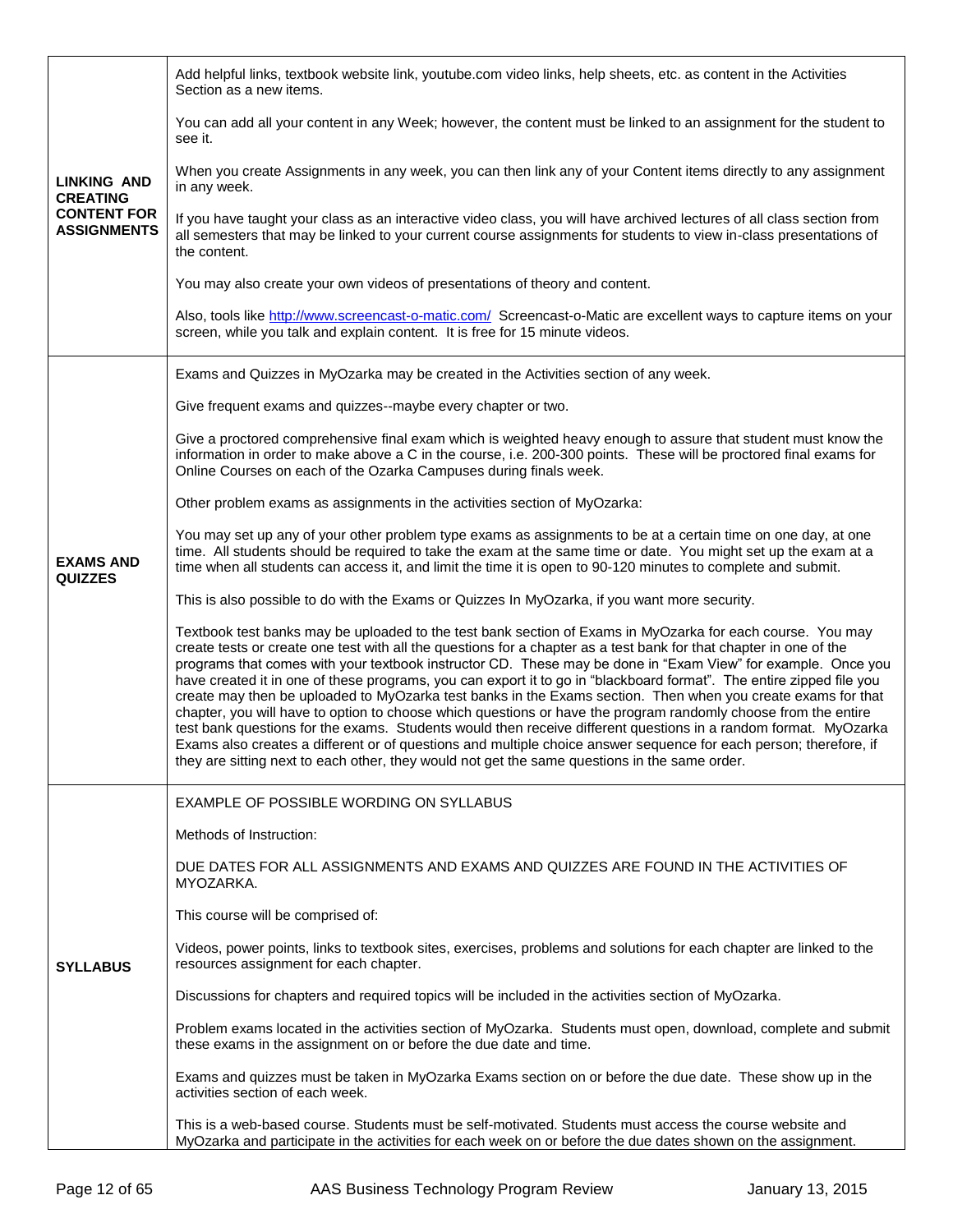|  | Students must log in to this course regularly and participate weekly. Online courses require as much time as a<br>regular course and student activity is tracked.                                                                                                                                                                                                                                                                                 |
|--|---------------------------------------------------------------------------------------------------------------------------------------------------------------------------------------------------------------------------------------------------------------------------------------------------------------------------------------------------------------------------------------------------------------------------------------------------|
|  | Make-Up Policy:<br>You MUST plan ahead and complete assignments, exams and quizzes on or before the due dates. Computers<br>down, internet down, computer broken are NOT EXCUSES to allow late work. If computer shuts down during an<br>exam online, student should call or e-mail instructor at the time of the failure. Tracking will be checked and if excuse<br>is legitimate, work may be opened--at discretion of instructor.              |
|  | If you are working on an exam or quiz BEFORE THE DUE DATE and something happens online to shut you out of<br>the quiz or exam, you may notify the instructor, who will at her discretion after investigating the situation, reopen the<br>quiz or exam for you to finish it.                                                                                                                                                                      |
|  | Please be aware that we have tracking on MyOzarka that shows exactly when you logged onto exams, etc. If your<br>computer went off or the site went down, we will have documentation as to how long you were at a certain place on<br>MyOzarka.                                                                                                                                                                                                   |
|  | No late work accepted. Extenuating circumstances may be considered by instructor.                                                                                                                                                                                                                                                                                                                                                                 |
|  | Attendance Policy:<br>You should expect to spend as much time in this class as you would in an in-class class, plus time to do your<br>homework. Classes on the web make the class more flexible NOT easier!                                                                                                                                                                                                                                      |
|  | Students must participate in this course via the web. Assignments are to be submitted, quizzes taken, exams taken,<br>discussion comments entered in the discussion section, and e-mail used for communication. Student time on the<br>site will be monitored. Students who do not log regularly, participate in discussions and turn in assignments on or<br>before the due date may receive a grade of "F" at the discretion of the instructor. |

## **RUBRIC FOR ASSESSING ONLINE INSTRUCTION**

| <b>Rubric for Online</b>                                              | Instructor:                                                                                                                                                                                                                                                                                                                                            | Course:                                                                                                                                                                                                                                                                                                                                                              | Date:                                                                                                                                                                                                                                                                                                                                                                        |
|-----------------------------------------------------------------------|--------------------------------------------------------------------------------------------------------------------------------------------------------------------------------------------------------------------------------------------------------------------------------------------------------------------------------------------------------|----------------------------------------------------------------------------------------------------------------------------------------------------------------------------------------------------------------------------------------------------------------------------------------------------------------------------------------------------------------------|------------------------------------------------------------------------------------------------------------------------------------------------------------------------------------------------------------------------------------------------------------------------------------------------------------------------------------------------------------------------------|
| <b>Instruction</b>                                                    |                                                                                                                                                                                                                                                                                                                                                        |                                                                                                                                                                                                                                                                                                                                                                      |                                                                                                                                                                                                                                                                                                                                                                              |
|                                                                       | <b>Baseline</b>                                                                                                                                                                                                                                                                                                                                        | Effective                                                                                                                                                                                                                                                                                                                                                            | Exemplary                                                                                                                                                                                                                                                                                                                                                                    |
| <b>Category 1</b><br><b>Learner Support &amp;</b><br><b>Resources</b> | □ Course contains limited<br>Information for online learner<br>support and links to campus<br>resources.<br>□ Course provides limited<br>course-specific resources,<br>limited contact info for<br>instructor, department, and/or<br>program<br>□ Course offers limited<br>resources supporting course<br>content and different learning<br>abilities. | □ Course contains adequate<br>information for online learner<br>support and links to campus<br>resources.<br>□ Course provides adequate<br>course-specific resources,<br>some contact information for<br>instructor, department and<br>program.<br>□ Course offers access to<br>adequate resources<br>supporting course content and<br>different learning abilities. | □ Course contains extensive<br>information about being an online<br>learner and links to campus resources.<br>$\Box$ Course provides a variety of course-<br>specific resources, contact information<br>for instructor, department, and<br>program.<br>□ Course offers access to a wide<br>range of resources supporting course<br>content and different learning abilities. |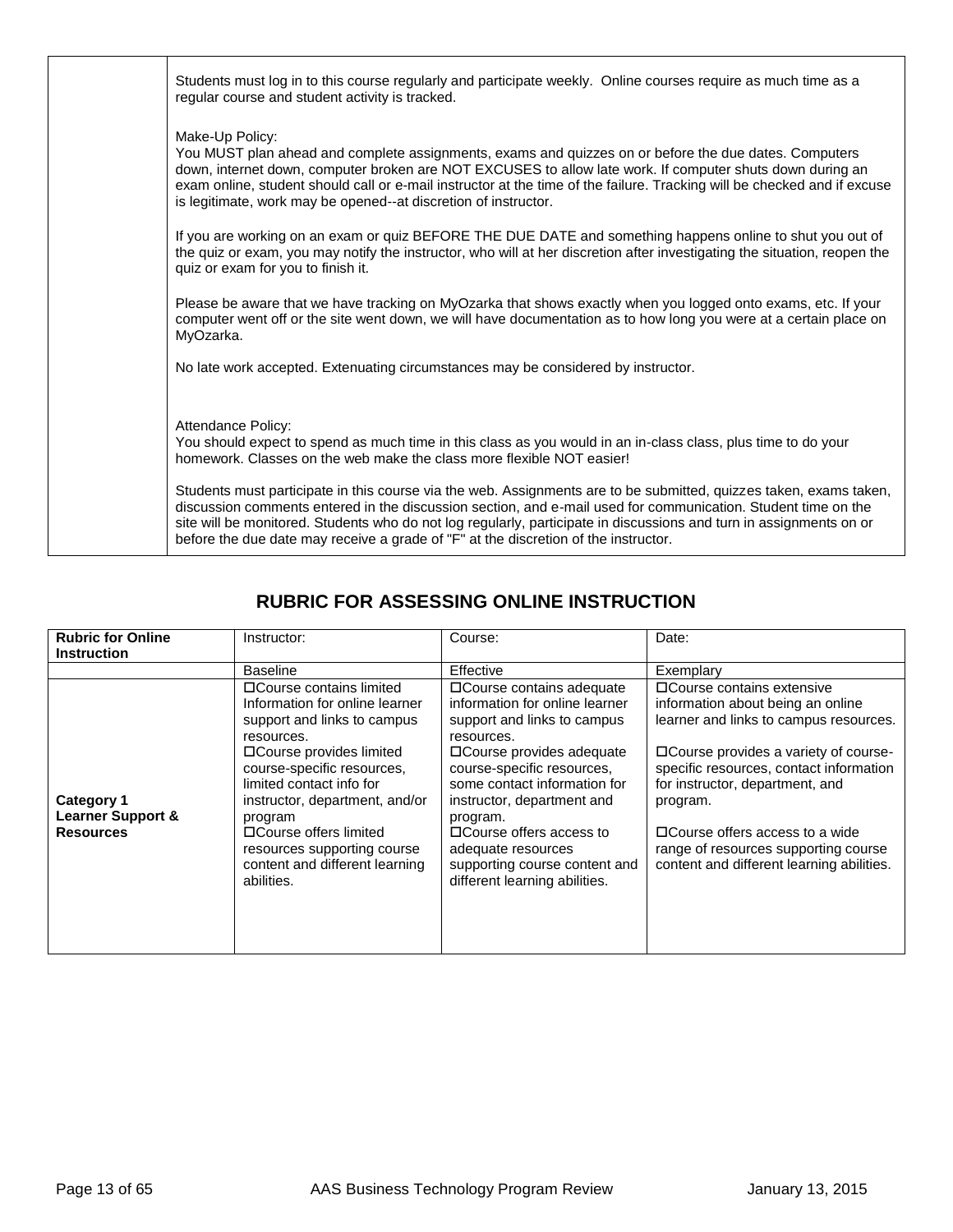| <b>Rubric for Online</b>                                                                 | Instructor:                                                                                                                                                                                                                                                                                                                                                                                                                                                                                                                                                                                                                                     | Course:                                                                                                                                                                                                                                                                                                                                                                                                                                                                                                                                                                                                        | Date:                                                                                                                                                                                                                                                                                                                                                                                                                                                                                                                                                                                            |
|------------------------------------------------------------------------------------------|-------------------------------------------------------------------------------------------------------------------------------------------------------------------------------------------------------------------------------------------------------------------------------------------------------------------------------------------------------------------------------------------------------------------------------------------------------------------------------------------------------------------------------------------------------------------------------------------------------------------------------------------------|----------------------------------------------------------------------------------------------------------------------------------------------------------------------------------------------------------------------------------------------------------------------------------------------------------------------------------------------------------------------------------------------------------------------------------------------------------------------------------------------------------------------------------------------------------------------------------------------------------------|--------------------------------------------------------------------------------------------------------------------------------------------------------------------------------------------------------------------------------------------------------------------------------------------------------------------------------------------------------------------------------------------------------------------------------------------------------------------------------------------------------------------------------------------------------------------------------------------------|
| <b>Instruction</b>                                                                       |                                                                                                                                                                                                                                                                                                                                                                                                                                                                                                                                                                                                                                                 |                                                                                                                                                                                                                                                                                                                                                                                                                                                                                                                                                                                                                |                                                                                                                                                                                                                                                                                                                                                                                                                                                                                                                                                                                                  |
|                                                                                          | <b>Baseline</b>                                                                                                                                                                                                                                                                                                                                                                                                                                                                                                                                                                                                                                 | Effective                                                                                                                                                                                                                                                                                                                                                                                                                                                                                                                                                                                                      | Exemplary                                                                                                                                                                                                                                                                                                                                                                                                                                                                                                                                                                                        |
| <b>Category 2</b><br><b>Online Organization &amp;</b><br>Design                          | $\Box$ Much of the course is under<br>construction, with some key<br>components identified such as<br>the syllabus.<br>□ Course syllabus is unclear<br>about what is expected of<br>students.<br>□ Aesthetic design does not<br>present and communicate<br>course information clearly.<br>□Web pages are inconsistent<br>both visually and functionally.<br>□ Accessibility issues are not<br>address. (Including: sight,                                                                                                                                                                                                                       | □Course is organized and<br>navigable. Students can<br>understand the key<br>components and structure of<br>the course.<br>□ Course syllabus identifies<br>and delineates the role the<br>online environment will play in<br>the course.<br>□ Aesthetic design presents<br>and communicates course<br>information clearly.<br>□Most web pages are visually<br>and functionally consistent.<br>□Accessibility issues are<br>briefly addressed.                                                                                                                                                                  | □ Course is well organized and easy<br>to navigate. Students can clearly<br>understand all components and<br>structure of the course.<br>□Course syllabus identifies and<br>clearly delineates the role the online<br>environment will play in the total<br>course.<br>□ Aesthetic design presents and<br>communicates course information<br>clearly throughout the course.<br>□All web pages are visually and<br>functionally consistent throughout the<br>course.<br>□ Accessibility issues are addressed<br>throughout the course.                                                            |
|                                                                                          | mobility, hearing, cognition,                                                                                                                                                                                                                                                                                                                                                                                                                                                                                                                                                                                                                   |                                                                                                                                                                                                                                                                                                                                                                                                                                                                                                                                                                                                                |                                                                                                                                                                                                                                                                                                                                                                                                                                                                                                                                                                                                  |
| <b>Category 3</b><br><b>Instructional Design and</b><br><b>Delivery</b>                  | and technical.)<br>□Course offers limited<br>opportunity for interaction and<br>communication student to<br>student, student to instructor<br>and student to content.<br>□ Course goals are not clearly<br>defined and do not align to<br>learning objectives.<br>□Learning objectives are<br>vague or incomplete and<br>learning activities are absent<br>or unclear.<br>□Course provides limited<br>visual, textual, kinesthetic<br>and/or auditory activities to<br>enhance student learning and<br>accessibility.<br>□Course provides limited<br>activities to help students<br>develop critical thinking and/or<br>problem-solving skills. | □ Course offers adequate<br>opportunities for interaction<br>and communication student to<br>student, student to instructor<br>and student to content.<br>□Course goals are<br>adequately defined but may<br>not align to learning<br>objectives.<br>□Learning objectives are<br>identified and learning<br>activities are implied.<br>□Course provides adequate<br>visual, textual, kinesthetic<br>and/or auditory activities to<br>enhance student learning and<br>accessibility.<br>□Course provides adequate<br>activities to help students<br>develop critical thinking and/or<br>problem-solving skills. | □ Course offers ample opportunities<br>for interaction and communication<br>student to student, student to<br>instructor and student to content.<br>□ Course goals are clearly defined and<br>aligned to learning objectives.<br>□Learning objectives are identified<br>and learning activities are clearly<br>integrated.<br>□ Course provides multiple visual,<br>textual, kinesthetic and/or auditory<br>activities to enhance student learning<br>and accessibility.<br>□ Course provides multiply activities<br>that help students develop critical<br>thinking and problem-solving skills. |
| <b>Category 4</b><br><b>Assessment &amp;</b><br><b>Evaluation of Student</b><br>Learning | □ Course has limited activities<br>to access student readiness<br>for course content and mode<br>of delivery.<br>□Learning objectives,<br>instructional and assessment<br>activities are not aligned.<br>□ Assessment strategies are<br>limited in use to measure<br>content knowledge, attitudes,<br>and skills.<br>□Opportunities for students to<br>receive feedback about their<br>own performance are<br>infrequent and sporadic.<br>□Students ' self-assessments<br>and/or peer feedback<br>opportunities are limited.                                                                                                                    | □ Course has adequate<br>activities to assess student<br>readiness for course content<br>and mode of delivery.<br>□Learning objectives,<br>instructional and assessment<br>activities are adequately<br>aligned.<br>□Ongoing strategies are used<br>to measure content<br>knowledge, attitudes and<br>skills.<br>□Opportunities for students to<br>receive feedback about their<br>own performance are<br>provided.<br>□Students' self-assessments<br>and/or peer feedback<br>opportunities exist.                                                                                                             | □Course has multiple timely and<br>appropriate activities to assess<br>student readiness for course content<br>and mode of delivery.<br>□Learning objectives, instructional<br>and assessment activities are closely<br>aligned<br>□Ongoing multiple assessment<br>strategies are used to measure<br>content knowledge, attitudes, and<br>skills.<br>□Regular feedback about student<br>performance is provided in a timely<br>manner throughout the course.<br>□Students' self-assessments and<br>peer feedback opportunities exist<br>throughout the course.                                   |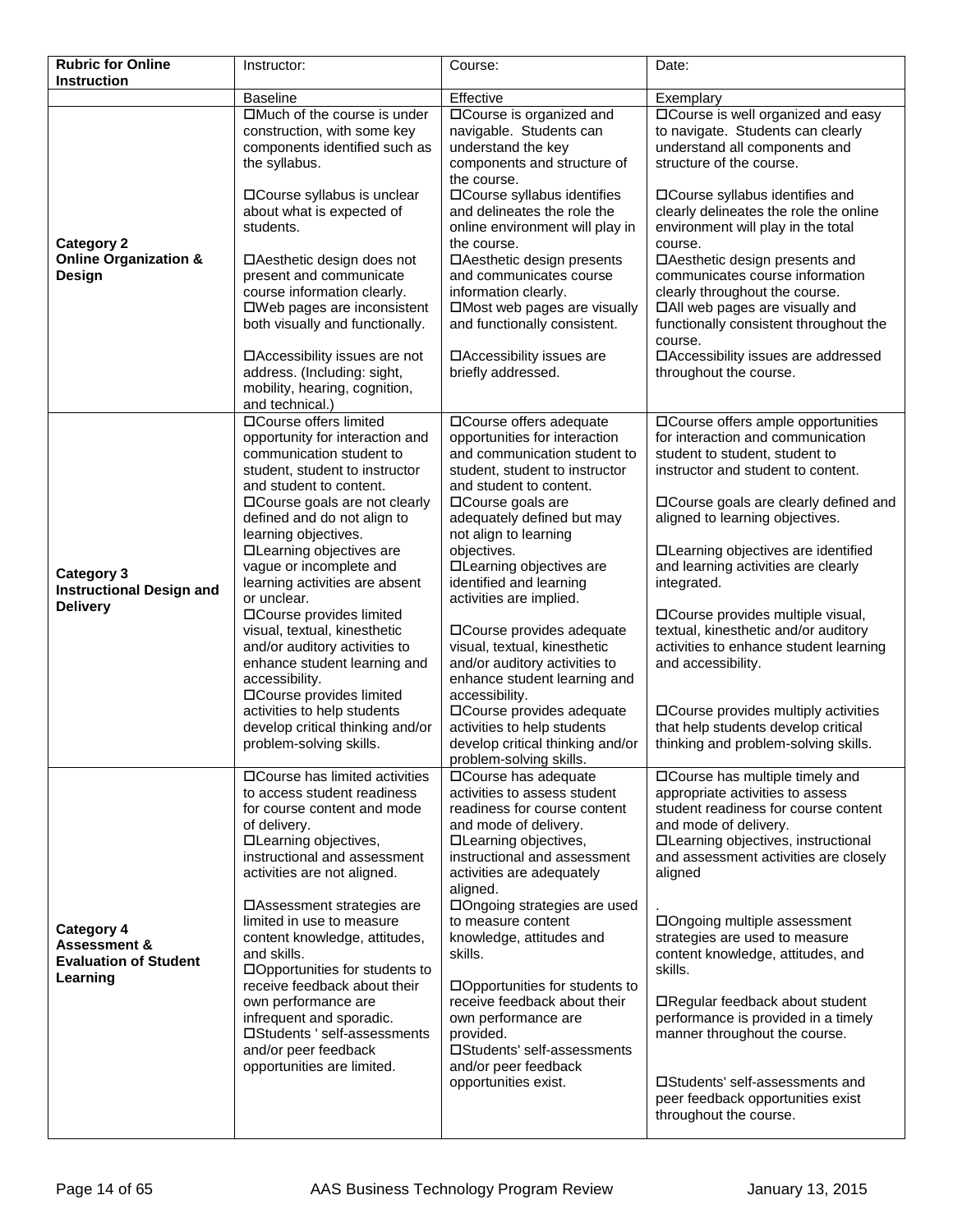| <b>Rubric for Online</b>                                                  | Instructor:                                                                                                                                                                                                                                                                                                                                                                                                    | Course:                                                                                                                                                                                                                                                                                                                                                                                                                                                         | Date:                                                                                                                                                                                                                                                                                                                                                                                                                                                                                                                                                    |
|---------------------------------------------------------------------------|----------------------------------------------------------------------------------------------------------------------------------------------------------------------------------------------------------------------------------------------------------------------------------------------------------------------------------------------------------------------------------------------------------------|-----------------------------------------------------------------------------------------------------------------------------------------------------------------------------------------------------------------------------------------------------------------------------------------------------------------------------------------------------------------------------------------------------------------------------------------------------------------|----------------------------------------------------------------------------------------------------------------------------------------------------------------------------------------------------------------------------------------------------------------------------------------------------------------------------------------------------------------------------------------------------------------------------------------------------------------------------------------------------------------------------------------------------------|
| <b>Instruction</b>                                                        |                                                                                                                                                                                                                                                                                                                                                                                                                |                                                                                                                                                                                                                                                                                                                                                                                                                                                                 |                                                                                                                                                                                                                                                                                                                                                                                                                                                                                                                                                          |
|                                                                           | <b>Baseline</b>                                                                                                                                                                                                                                                                                                                                                                                                | Effective                                                                                                                                                                                                                                                                                                                                                                                                                                                       | Exemplary                                                                                                                                                                                                                                                                                                                                                                                                                                                                                                                                                |
| <b>Category 5</b><br><b>Innovative Teaching with</b><br><b>Technology</b> | □Course uses limited<br>technology tools to facilitate<br>communication and learning.<br>□New teaching methods<br>applied to enhance student<br>learning are limited.<br>□There are limited multimedia<br>elements and/or learning<br>objects for accommodating<br>different learning styles.<br>□Course uses Internet<br>access and engages students<br>in the learning process in a<br>very limited way.     | □ Course uses adequate<br>technology tools to facilitate<br>communication and learning.<br>□New teaching methods are<br>adequately applied to<br>innovatively enhance student<br>learning.<br>□Multimedia elements and/or<br>learning objects are used and<br>are relevant to accommodate<br>different learning styles.<br>□Course optimizes Internet<br>access and effectively<br>engages students in the<br>learning process.                                 | □ Course uses a variety of technology<br>tools to appropriately facilitate<br>communication and learning.<br>□New teaching methods are applied<br>and innovatively enhance student<br>learning, and interactively engage<br>students.<br>□A variety of multimedia elements<br>and/or learning objects are used and<br>are relevant to accommodate different<br>learning styles throughout the course.<br>□Course optimizes Internet access<br>and effectively engages students in<br>the learning process in a variety of<br>ways throughout the course. |
| Category 6<br><b>Faculty Use of Student</b><br><b>Feedback</b>            | □Instructor offers limited<br>opportunity for students to<br>give feedback to faculty on<br>course content.<br>□Instructor offers limited<br>opportunity for students to<br>give feedback on ease of<br>online technology and<br>accessibility of course.<br>□Instructor uses student<br>feedback to help plan<br>instruction and assessment of<br>student learning for the next<br>semester in a limited way. | <b>OInstructor offers adequate</b><br>opportunities for students to<br>give feedback on course<br>content.<br>□Instructor offers adequate<br>opportunities for students to<br>give feedback on ease of<br>online technology and<br>accessibility of course.<br>□Instructor requests and<br>uses student feedback a<br>couple of times during the<br>semester to help plan<br>instruction and assessment of<br>student learning for the rest of<br>the semester. | □Instructor offers multiply<br>opportunities for students to give<br>feedback on course content.<br>□Instructor offers multiple<br>opportunities for students to give<br>feedback on ease of online technology<br>and accessibility of course.<br>□Instructor uses formal and informal<br>student feedback in an ongoing basis<br>to help plan instruction and<br>assessment of student learning<br>throughout the semester.                                                                                                                             |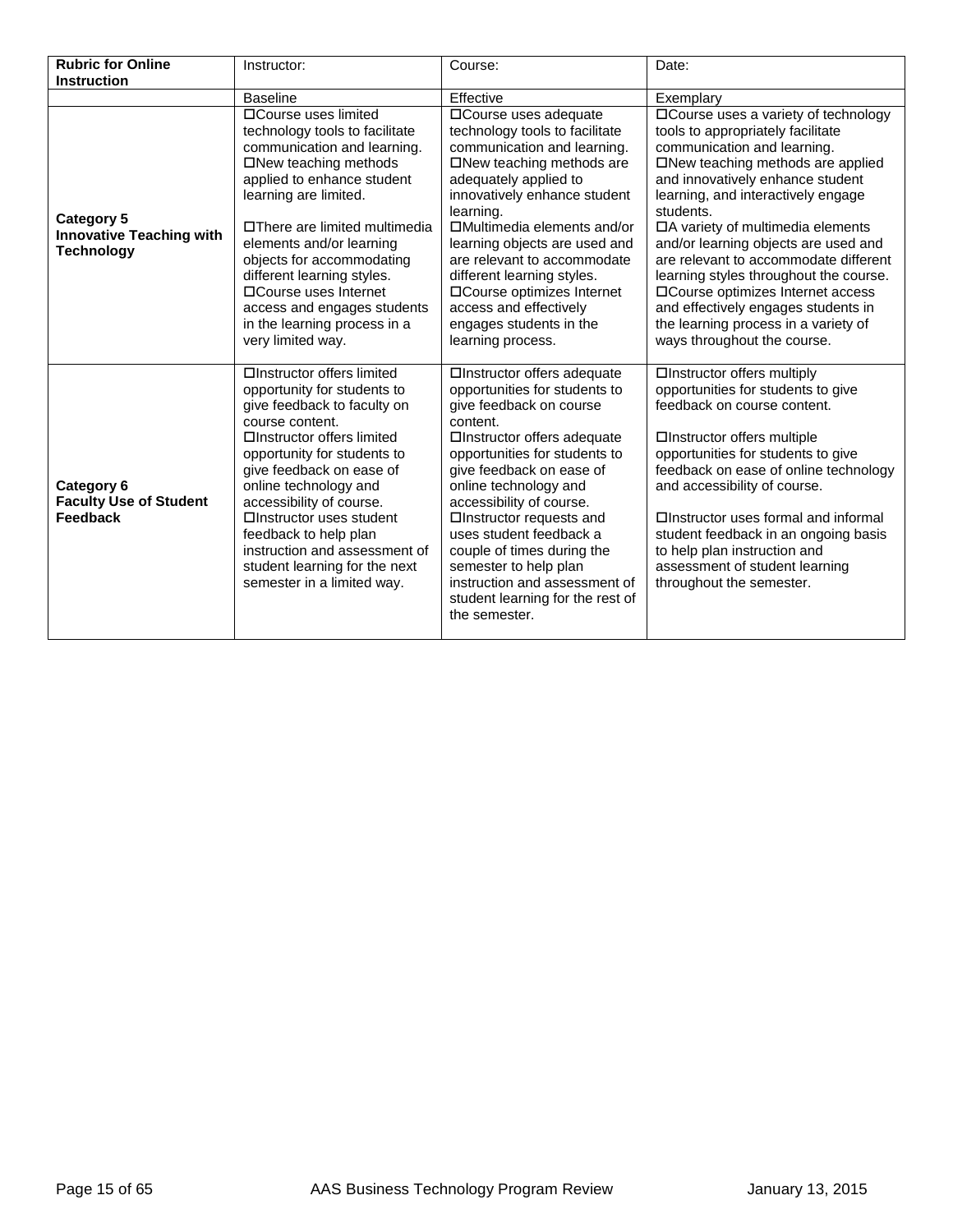## **SECTION THREE**

## **Program Faculty (full-time/adjunct/part-time)**

**1. Provide curriculum vitae or program faculty information form for all full-time program faculty. The vita or form should include the following: all degrees and institutions granting the degrees; field or specialty of degrees; number of years employed as program faculty at the institution; current academic rank, if applicable; professional certifications/licenses; evidence of quality and quantity of creative and scholarly/research activity; evidence of quality and quantity of service activities; evidence of professional activities and non-teaching work experiences related to courses taught; list of course numbers/course titles of credit courses taught over the past two academic years; and other evidence of quality teaching.**

Charles Bradford Hollaway has 15 years' experience teaching at Ozarka College. The courses he has taught over the past two academic years are: BUS 1133 Keyboarding Essentials, BUS 2613 Business Principles, CPSI 1003 Intro to Computer Applications, ECON 2113 Business Statistics 1, MGMT 2643 Human Relations, ACCT 2143 Computerized Accounting, and MGMT 2603 Financial Planning.

Stephen Baltz has been teaching at Ozarka College for 15 years. The courses he has taught over the past two academic years are: BUS 1133 Keyboarding Essentials, CIS 1303 Computer Information systems, CPSI 1003 Intro to Computer Applications, ECON 2313 Intro to Microeconomics, MGMT 2623 Management, MGMT 2543 Human Relations, MGMT 2663 Small Business Management, MKTG 2633 Principles of Marketing, and BUS1213 Information Processing.

Brad Lawrey began teaching at Ozarka College this year. The courses he teaches are: CPSI 1003 Intro to Computer Applications, IST 2713 Computer Ethics and Security, IST 1213 Intro to Computer Programming, IST 1703 Intro to Web Design, IST 2923 A+ Essentials, IST 1403 Networking Essentials I, and IST 2803 Intro to Database Concepts.

Kathryn Langston has been teaching at Ozarka College for 14 years. The courses she has taught over the past two academic years are: ACCT 1003 Introduction to Accounting, ACCT 1123 Accounting 1, and ACCT 2133 Accounting II,

Curriculum Vitae for these instructors are included in Appendix B.

## **2. Indicate the academic credentials required for adjunct/part-time faculty teaching major/program courses.**

Academic credentials required for full-time faculty, as determined by the Higher Learning Commission's Guide on Qualified Faculty, in undergraduate programs require the instructor hold a degree at least one level above that of the program in which they are teaching.

The guide also states "Faculty teaching in higher education organizations should have completed a significant program of study in the discipline they teach and /or for which they will develop curricula, with substantial coursework at least one level above that of the courses being taught or developed. Further, it is assumed that completion of a degree better prepares a person than an unstructured collection of credit courses."

Faculty appointments are made by the president, with recommendation of the Vice President for Academic Affairs, to persons who can give substantial contributions of time, expertise, and participation in College programs.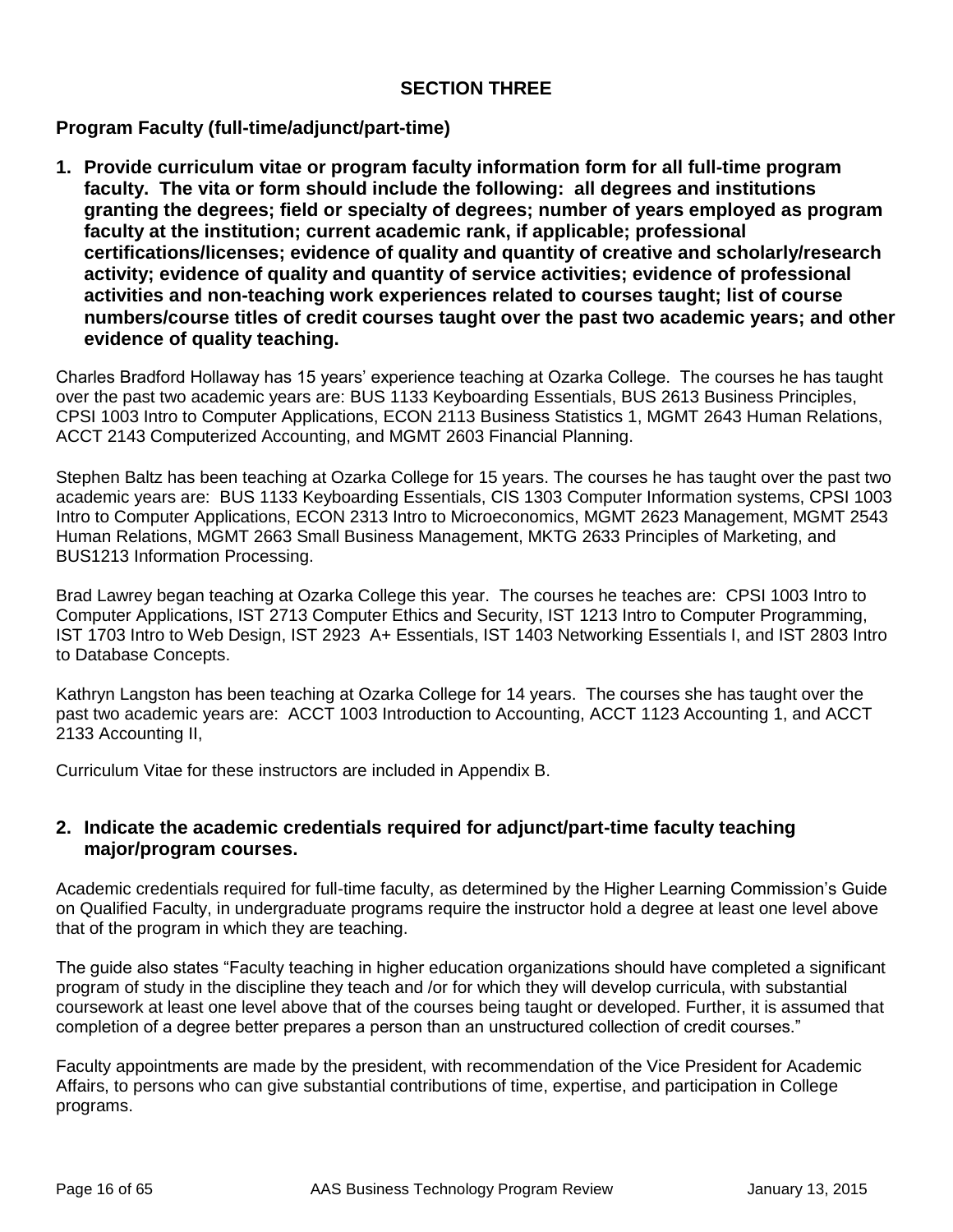Adjunct faculty appointments are not eligible for staff benefits and are executed on a semester by semester basis or other period for special purposes. All recommendations for appointment to the Ozarka College faculty must be supported by a file containing an application, appropriate material establishing expertise and qualifications, and valid transcript(s). These credentials are reviewed by the VPAA prior to recommendation for employment.

## **3. Describe the orientation and evaluation processes for faculty, including adjunct and parttime faculty.**

Orientation and evaluation processes for faculty are available on pages 19-21 in the Ozarka College Faculty Handbook, located on the Ozarka College website, Human Resources link at [http://www.ozarka.edu/hr/index.cfm.](http://www.ozarka.edu/hr/index.cfm)

Student evaluation of instruction is conducted on each faculty member, both full-time and adjunct, each semester of the academic year using an online evaluation provided through the learning management system, MyOzarka. This evaluation process provides a way of assessing the effectiveness of instruction and other areas of faculty performance at Ozarka College. The information gathered assists each instructor in the identification of areas of strength as well as opportunities for improvement.

Each faculty member, whether full-time or adjunct can be observed in the classroom, via interactive video recorded class sessions, or online courses by the VPAA, Division Chair or designee at least once annually. The visit is unannounced and observed for at least thirty minutes.

## **4. Provide average number of courses and number of credit hours taught for full-time program faculty for current academic year.**

Faculty loading for full-time instructors is a minimum of 15 credit hours per regular semester. Part time faculty loading is available at a maximum of 9 credit hours per regular semester, with the exception of high-need and competency based coursework requiring comprehensive instruction by an industry specialist.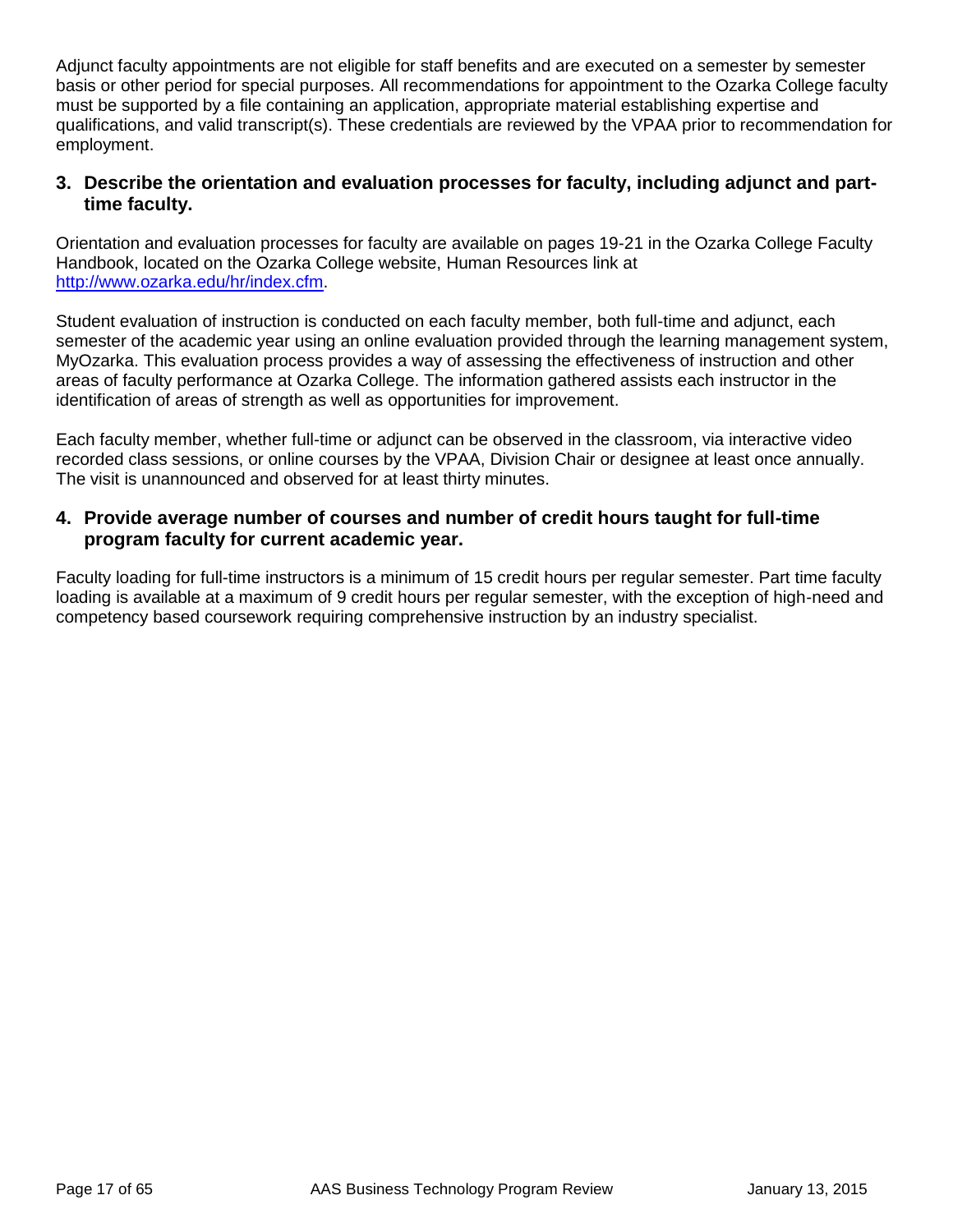## **SECTION FOUR**

## **Program Resources**

## **1. Describe the institutional support available for faculty development in teaching, research, and service.**

Full access to library holdings, databases and research, student services, academic support services, tutoring, advising, placement preparation, basic education assistance, information technology resources, helpdesk, information training and assistance

## **2. Describe the professional development of full-time program faculty over the past two years including the institutional financial support provided to faculty for the activities.**

Instructional support available for faculty development is multifaceted and provided in a variety of options including the following:

Bi-Annual Faculty In-service Bi-Annual Adjunct Faculty In-service Professional Development Webinars-viewable in MyOzarka and directed by the Faculty Professional Development Committee Professional Development Seminars-offered by the Institutional Professional Development Committee Additional local, state-wide, regional and national conferences and symposiums as requested will be provided via the Vice President of Academic Instruction as requested and approved.

Most in-service meetings provided on the Ozarka College campus are recorded and viewable via the MyOzarka learning management system.

Magna Publications Monday Morning Mentor is available for online Professional Development Membership.

## **3. Provide the annual library budget for the program or describe how library resources are provided for the program.**

Because of the diversity of this program, there is no budget specifically for it alone.

Ozarka College Library offers extensive online research databases for students on all the campus sites. [https://www.ozarka.edu/library\\_online\\_databases.cfm.](https://www.ozarka.edu/library_online_databases.cfm)

Library resources, program equipment, and program specific expenditures are budgeted through the Vice President of Academic Affairs or the appropriate institutional sector (library, allied health, etc.). All instructional technology is requested and purchased through Information Systems. Comprehensive teaching technology is provided in all Ozarka College classrooms.

## **4. Describe the availability, adequacy, and accessibility of campus resources (research, library, instructional support, instructional technology, etc.).**

#### **Online Research Databases**

The following online databases are provided through the Ozarka College Library. Just click on the link.

#### » **[Academic World Book](http://www.worldbookonline.com/?subacct=A0491)**

Find World Book information including the World Book Atlas and interactive maps. The database also features research guides, article searching and timelines plus a World Resources section and e-book collection.

#### » **[Access World News](http://infoweb.newsbank.com/)**

Find current and archived state, regional, national, and international articles on issues, events, people, government and more with over 2,000 news sources including the Arkansas State Collection, New York Times (1995-Current) and the Washington Post (1977-Current),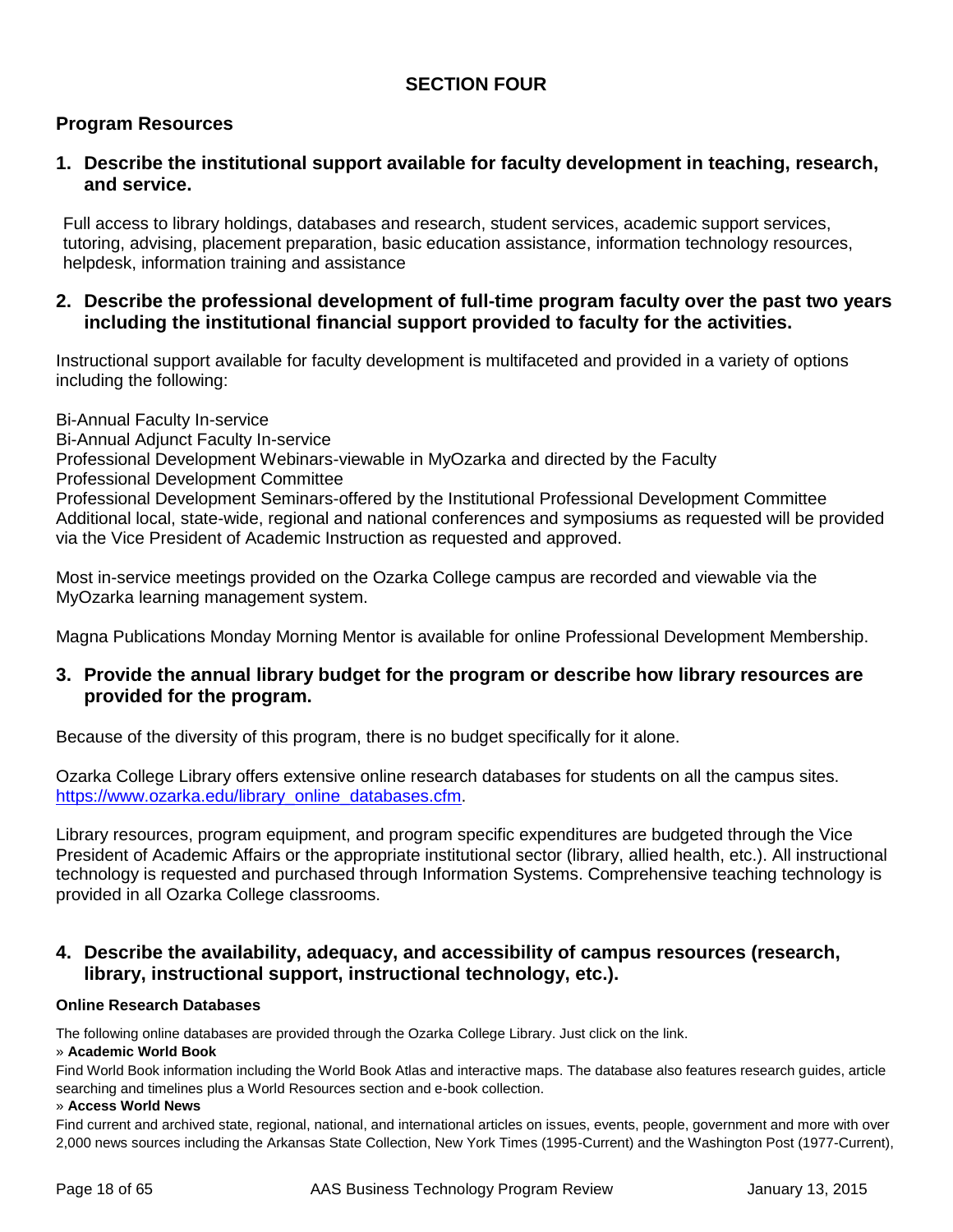Access Broadcast Transcripts, and Access Newswires.

#### » **[Alldata](http://library.alldatapro.com/)**

A comprehensive resource for automotive diagnostic, repair and maintenance information, plus technical service bulletins and a

## Technician's Reference section.

#### » **[Books In Print](http://www.booksinprint.com/)**

This site contains information on books, audio books, or videos with millions of titles to choose from.

#### » **[Consumer Health Complete](http://search.ebscohost.com/login.aspx?authtype=ip,uid&profile=chc)**

Consumer Health Complete™ (CHC) is the single-most comprehensive resource for consumer-oriented health content. It is designed to support the information needs of patients, and to foster an overall understanding of health-related topics.

#### » **[Credo Reference](http://www.credoreference.com/)**

Credo Reference offers access to over 600 e-books and numerous articles on a wide range of subjects. Credo also allows seamless searching of most of the Paul Weaver Library's databases without leaving the Credo Site or re-typing the previous search terms. » **[EBSCOHOST](http://search.ebscohost.com/login.aspx?authtype=ip,uid&profile=ehost)**

A wide-ranging group of databases including Newspaper Source, Business Source Elite, Health Source (Nursing), PSYCHINFO (Psychological literature and abstracts database) and CINAHL (which includes indexing for over 1,800 journals from the fields of nursing and allied health.)

#### » **[Gale Databases](http://find.galegroup.com/menu/commonmenu.do?userGroupName=ar_a_oc)**

A wide ranging group of databases that include Culinary Arts, Discovering Collection (Covers core curriculum areas and integrated national and state curriculum standards), National Geographic (contains every issue from 1888 to present), and Gale Virtual Reference Library (a database of encyclopedias and specialized reference sources in eBook form).

#### » **[Global Road Warrior](http://www.globalroadwarrior.com/directclient_index2.asp?c=ozarkaedu)**

The Ultimate Guide to the World This comprehensive resource contains a wide variety of information on 175 countries in a simple and easy to use format

#### » **[InfoBase Learn](http://online.infobaselearning.com/Direct.aspx?aid=102985&pid=WE00)**

Issues and Controversies supporting the curriculum across a wide variety of subject areas from history, science, and literature to careers, health, and social issues.

#### » **[LearningExpress Library](http://www.learningexpresshub.com/learningexpresslibrary?AuthToken=5F330CA6-6B8D-4404-8738-656F4FC15FE7)**

After setting up a free personal account, users can access over 100 different practice tests including EMT, GED, Civil Service, and Teacher Certification exams.

#### » **[ProQuest Direct](http://search.proquest.com/?accountid=39274)**

This comprehensive database offers thousands of articles on a wide range of subjects, many in full text and ready to print.

#### » **[Sharpe Reference](http://www.sharpe-online.com/)**

Core reference e-books in U.S. history and culture. Contains seven full-text titles which offer a unique, interdisciplinary approach to U.S History and Culture, Sharpe Online Reference (SOLR) explores the broad range of events, people, movements, and political, social, economics, and cultural issues that have shaped the nation from colonial times to the present day.

#### » **[SIRS online](http://sks.sirs.com/)**

The Social Issues Resource Series database includes SIRS Researcher, SIRS Government Reporter, SIRS Renaissance (Arts and Humanities), and SIRS WebSelect, an index of Internet sites.

## **5. Provide a list of program equipment purchases for the past three years.**

No equipment was purchased specifically for this program. This program uses the equipment purchased for all the AAS programs at Ozarka College and computers purchased for the entire student body.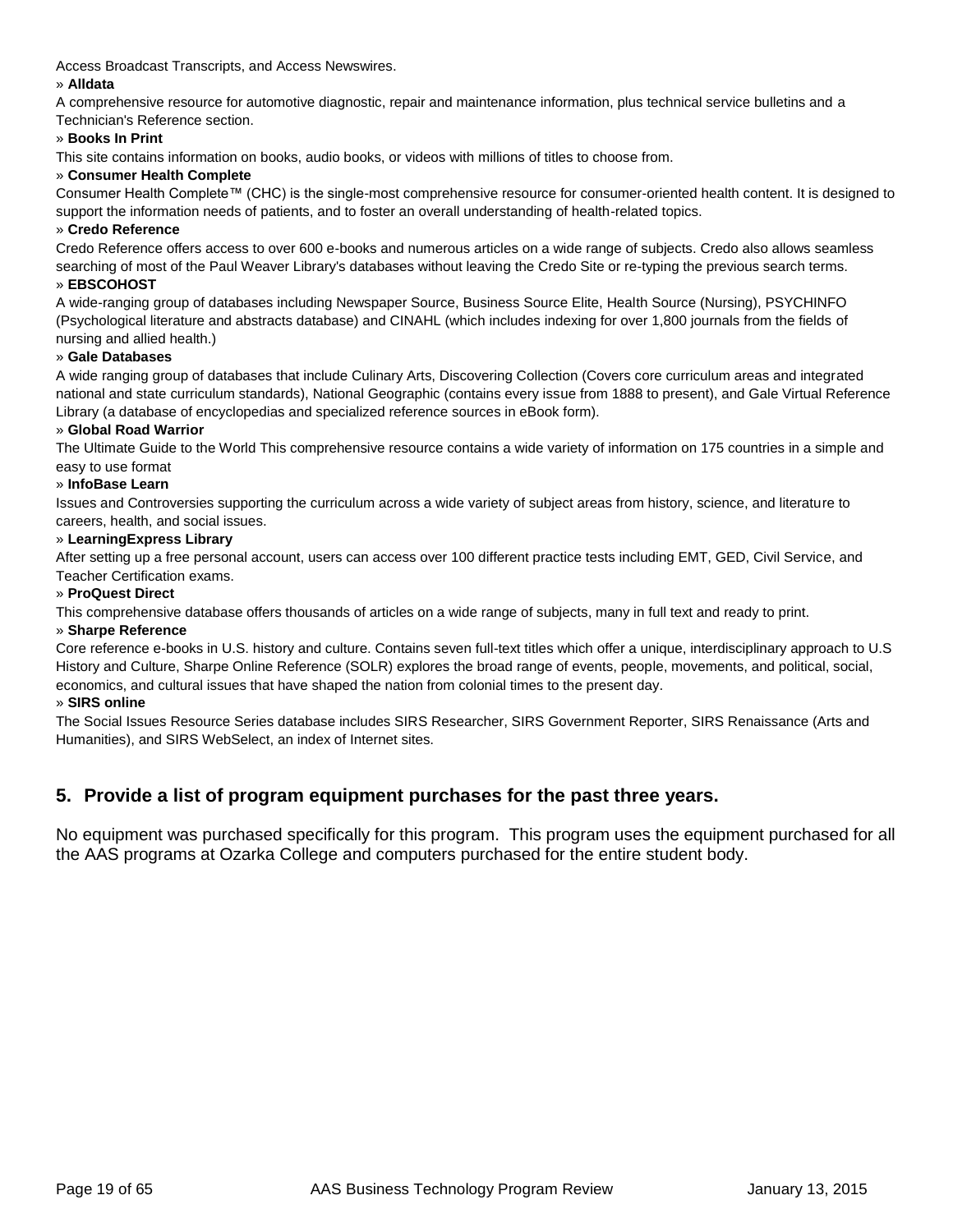## **SECTION FIVE**

## **Instruction via Distance Technology**

This section should be completed if at least 50% of any program/major course is delivered electronically.

## **1. Summarize institutional policies on the establishment, organization, funding, and management of distance courses/degrees.**

Ozarka College has been approved by the Higher Learning Commission to offer up to 100% of its total degree programs through distance education. The ADHE currently approves Ozarka College to provide nine degrees and eleven certificates through distance delivery; therefore, Ozarka College has demonstrated a track record of success in distance education.

## **2. Summarize the policies and procedures to keep the technology infrastructure current.**

The college has invested in developing its own Learning Management System (LMS) platform (MyOzarka) which provides distance delivery capability to all online and hybrid coursework at Ozarka College as well as provides the distance education support for more than 300 registered nursing students enrolled with the Arkansas Rural Nursing Education Consortium (ARNEC), which consists of membership from eight two-year public colleges in Arkansas.

The Information Systems department at Ozarka College provides all programming and information technology support for the LMS so that the college can respond to any learner or educator need. In addition, Ozarka College employs a full-time Director of Distance Learning to provide training for all faculty and students to properly use the LMS as well as to be successful in the distance education experience. The Director also serves as an in-house expert regarding the packaging (e.g. course shell, compressed video exchange, etc.) of distance delivered education. Because of the internal wealth of distance education expertise, Ozarka College does not out-source any of its LMS capabilities as well as technical support. These unique capabilities frequently result in Ozarka College being deemed a leader of distance education for the two-year colleges across the state.

## **3. Summarize the procedures that assure the security of personal information.**

Regarding protection of information and training, student and faculty learning exchanges are protected through the use of appropriate firewalls to the online infrastructure as well as through the use of mandatory username and password requirements for logging into the MyOzarka LMS. Staff and faculty are kept apprised of advancements in distance delivery education through specialized trainings to include:

(a) bi-annual in-service training, (b) special speaker seminars (i.e. presenters who are experts in the field distance education), and (c) professional publications and webinars regarding best practices and advancements in distance education, which are paid for by the college through annual subscriptions.

## **4. Describe the support services that will be provided to students enrolled in distance technology courses/programs by the institution and/or other entities:**

The college provides effective student and academic services to support students enrolled in distance education offerings. Examples of evidence of these services provided to students are:

Admissions program for distance education provides good web-based information to students about the nature of the on-line environment, and assists them in determining if they possess the skills important to success in distance learning

Students in distance education programs have adequate access to student services, including financial aid, course registration, and career and placement counseling.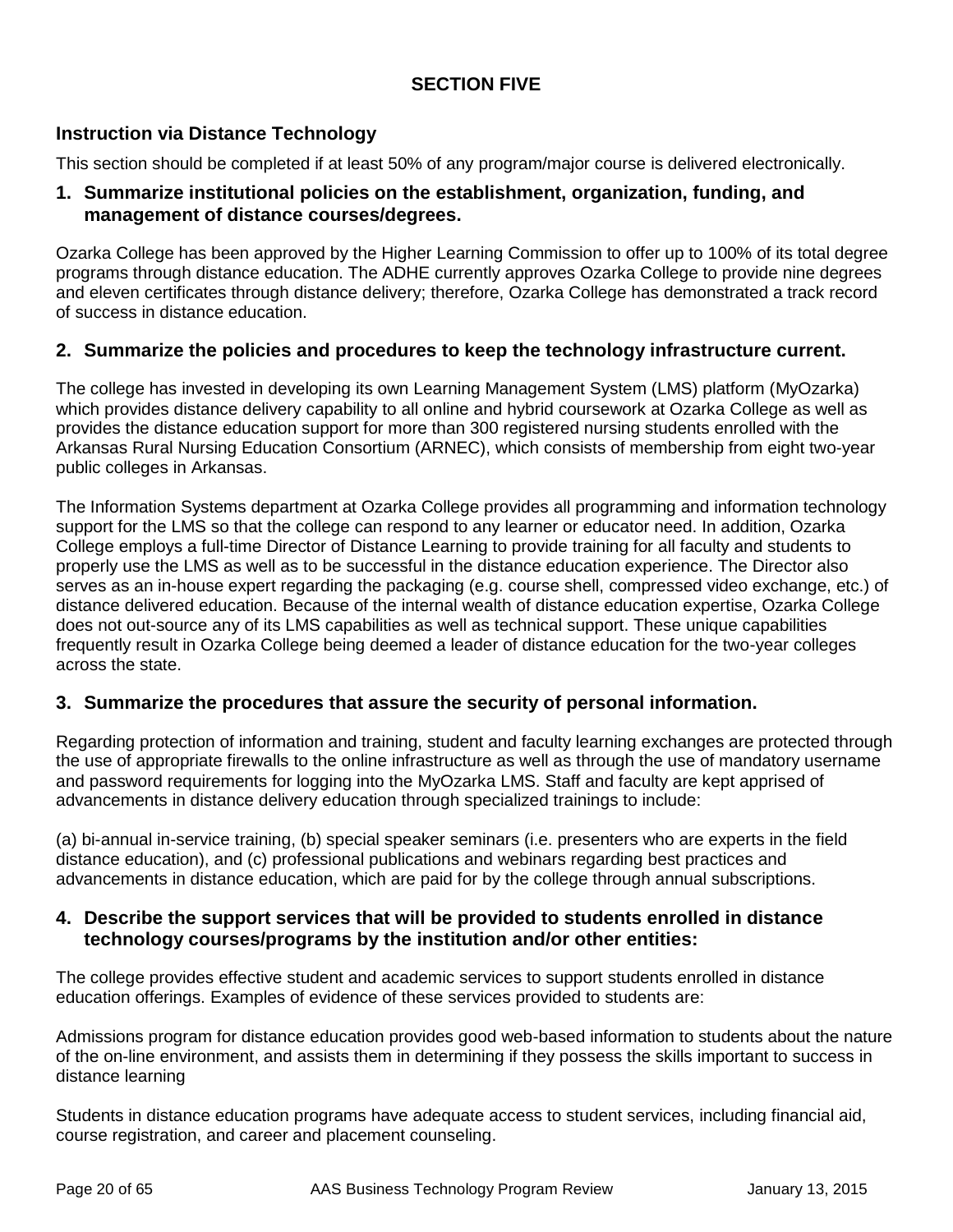Students using distance learning have adequate access to learning resources, including library, information resources, laboratories, and equipment and tracking systems.

Students using distance education demonstrate proficiency in the use of electronic forms of learning resources.

Student complaint processes are clearly defined and can be used electronically.

Students can withdraw from courses electronically. Once the student submits their withdrawal request, the request will be routed electronically to the registrar, instructor, advisor, etc., for their approvals.

## **5. Describe technology support services that will be provided to students enrolled in distance technology courses/programs by the institution and/or other entities.**

Students in distance education programs have ready access to 24/7 tech support

## **6. Describe the orientation for students enrolled in distance technology courses/programs.**

An on-line distance education orientation program is provided to all students

Support services are provided to students in formats appropriate to the delivery of the on-line learning program

## **7. Summarize the institutional policy for faculty course load and number of credit hours taught, compensation, and ownership of intellectual property.**

Faculty loading for full-time distance education instructors is a minimum of 15 credit hours per semester. Part time faculty loading for distance education is available at a maximum of 9 credit hours per regular semester. Ozarka College has full ownership of all intellectual property.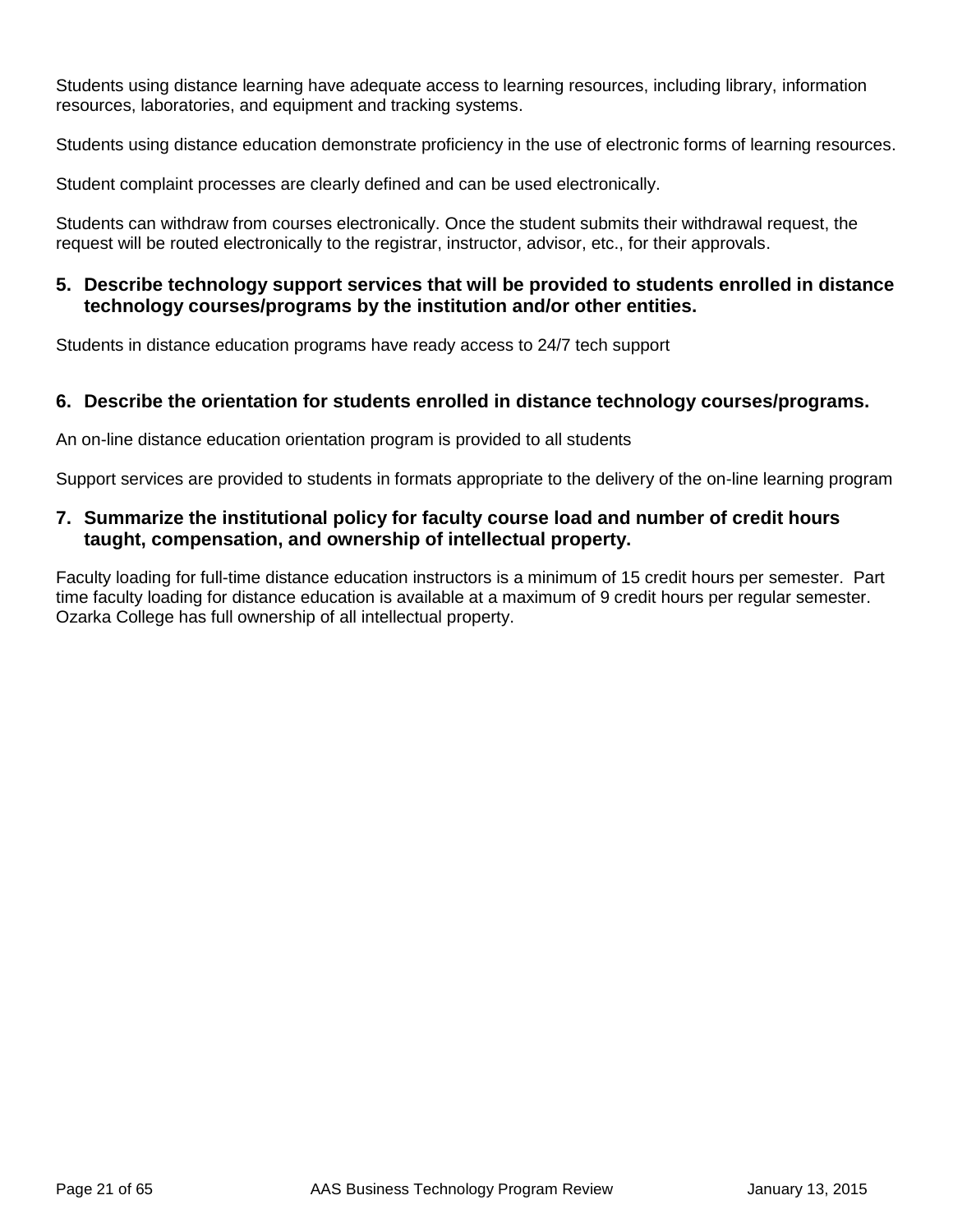## **SECTION SIX**

## **Majors/Declared Students**

**1. State the number of undergraduate/graduate majors/declared students in each degree program under review for the past three years.**

| 2011-2012 | 93 |
|-----------|----|
| 2012-2013 | 76 |
| 2013-2014 | 79 |

## **2. Describe strategies to recruit, retain, and graduate students.**

## **Recruitment Strategies 2015-2020**

## High Schools-

**Approach-** The local area high schools are approached through the use of a program called "Project College Now". This program is an agreement between Ozarka College and the high schools giving us ability to visit multiple times throughout the semester and maintain more contact with these students. We offer the schools placement testing (COMPASS), early registration, help through the application process, and even some light advising is done during the many visits.

**Good-** The good stemmed from this program is that it does give us that contact that is necessary to influence students and their decisions. We are also able to make great connections with the counselors and administration. These important figures are then able to give us information on their students we wouldn't have known without the constant contact. This program gives the students more time to trust the recruiter and the college.

We also see a lot more dependence being put on the "contact person". This dependence goes back to questions about college, financial aid, careers, and even just advice. The program is designed to gain these very things, while also encouraging enrollment.

**Bad-** The bad of this also is seen as a positive. We are developing such good relationships with these schools, their dependence grows to spread the "contact person" thin, therefore, putting the relationship in danger of fizzling out. Changing our image in the students mind is improving, but has always been seen as a last resort for most students. Students are beginning to see the advantages but this can be altered by starting with the students early and often.

**Potential**- Our high schools give us a constant flow of potential students and the close proximity we have to each school gives us a strong advantage in most cases.

## Concurrent Enrollment-

**Approach**- Ozarka has developed a good establishment in most of our local schools for concurrent enrollment. We have begun to approach our Oregon County schools in Missouri and breaking that bond to MSU West Plains presents the biggest problem. We present this opportunity to students as a way to get ahead and better their college experience as well as their high school.

**Good-** Price is a key to this program and the ease of access we bring to the students. They are able to get ahead at a reasonable price. This also gives us one more connection to the students giving us more contact and more comfort between students and the college.

**Bad**- Because it is such a good deal and it helps these students so much, we often help them right out of Fall enrollment with us after they graduate. They are already so far ahead it makes more sense for them to continue at the 4-year institution. It also presents problems when instructors retire and new ones hired aren't being required to have Masters so we aren't able to offer as much

**Potential-** The potential possibly lies in the way we record these students. We are getting the top students in our concurrent enrollment and then may catch a few after graduations, but most go to the four year institution. The initial reaction when we don't get those students is negative, but in reality we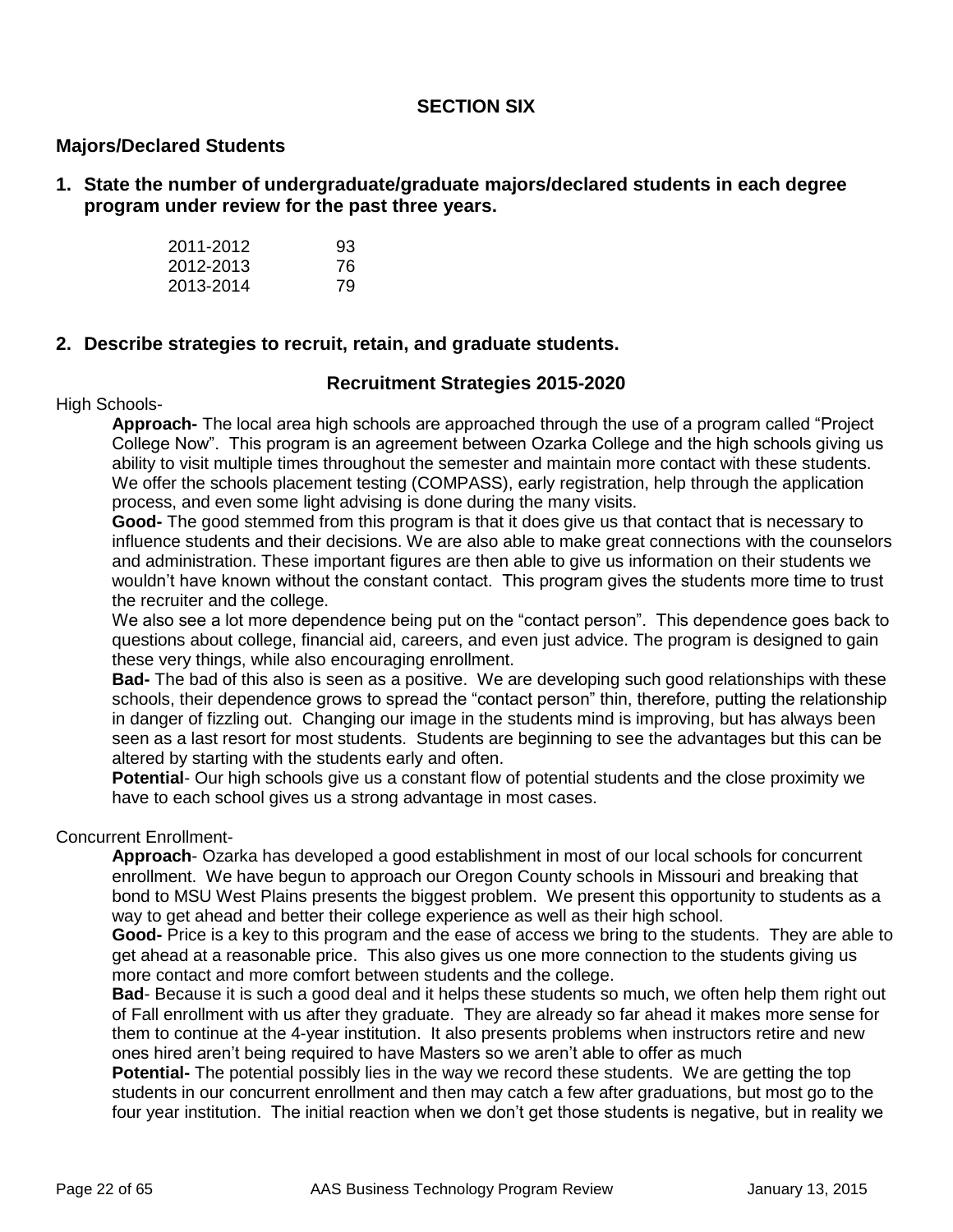have had them. More and more are beginning to understand the benefits especially with college prices not getting any cheaper.

## College Fairs-

**Approach**- We use the college fairs as ways to reach those students we do not have contact with in the high schools. It does give us more contact with our local students, but is intended to catch the others.

**Good**- It allows us to showcase what we offer to students who may not know about us otherwise. **Bad-** There are restrictions on material to bring and you must stay at your table, no mingling. The students at some are pushed through like an assembly line and thee is not time to develop that rapport. This creates a very strong need for good print material to send student after the fair to entice them even more. Some students are just there to kill time.

**Potential**- There are a lot of students at these fairs at one time, which allows for ultimate visibility among the schools we are not able to visit. Having a proper set up, good print material and some eye catchers are what's going to better us at these fairs.

## Community-

**Approach** - We aim to reach the community in as many ways as possible. We are attending community events such as Fairs, parades, shows, etc… we always have team member s on hand ready to answer questions and material for them to have for future

**Good**- seeing how prominent we are in our communities, it is easy to be known and seen. We are able to participate in many events allowing more people to see our involvement and helping our community.

**Bad**- The need for participation in many events puts stress on the recruiting department because these are recruiting type events and responsibility will come back to the recruitment. Not all people are able to communicate the proper recruitment message at these events and prospects can slip through the cracks.

**Potential**- With all the events, a good general way of approaching them would be an effective way to ensure that all prospective students are getting the same information. Each person's approach may differ slightly but the verbal and nonverbal messages should be the same.

Admissions Process Current and Future-

### **Current:**

The admissions process currently is an effective yet opportune process that has room for improvement. The process begins with prospects. These students have filled out a contact card or have gone on our website and requested more information therefore entering themselves as prospects. These students are then pulled and sent general information because it does not give their interest unless we manually enter it from a contact card.

They remain at the prospect level until an application is filed; they are then moved to applicant status. At this point they have decided to possibly take a course or at least begin the process just in case. We contact them with an email and a letter telling them their status and their next steps to take. They are then instructed to submit the admissions documents that follow: Transcripts from High School and previous college work (Official), Acceptable Photo ID (Copy of Driver's License), Records of Immunizations, Test Scores (COMPASS, ACT). Students then can also schedule to meet with financial aid if they haven't already. After required documentation is submitted, students are able to register with their assigned advisor. These new students are then ready to begin classes with New Student Orientation and a College Success course remaining on their checklist.

#### **Future:**

The prospective student will begin when a student inquires information from Ozarka College. The Admissions department will log students into the prospective database that enter into the office asking about school, call with interest in attending, and prospect cards sent to us. After the information gathered is documented and entered into the system, the prospects will also be put in a separate database to separate them from inactive prospects. The list will be checked weekly to promote prospects to applicant status and remove the inactive. We will also be sending these prospective students a letter as well as an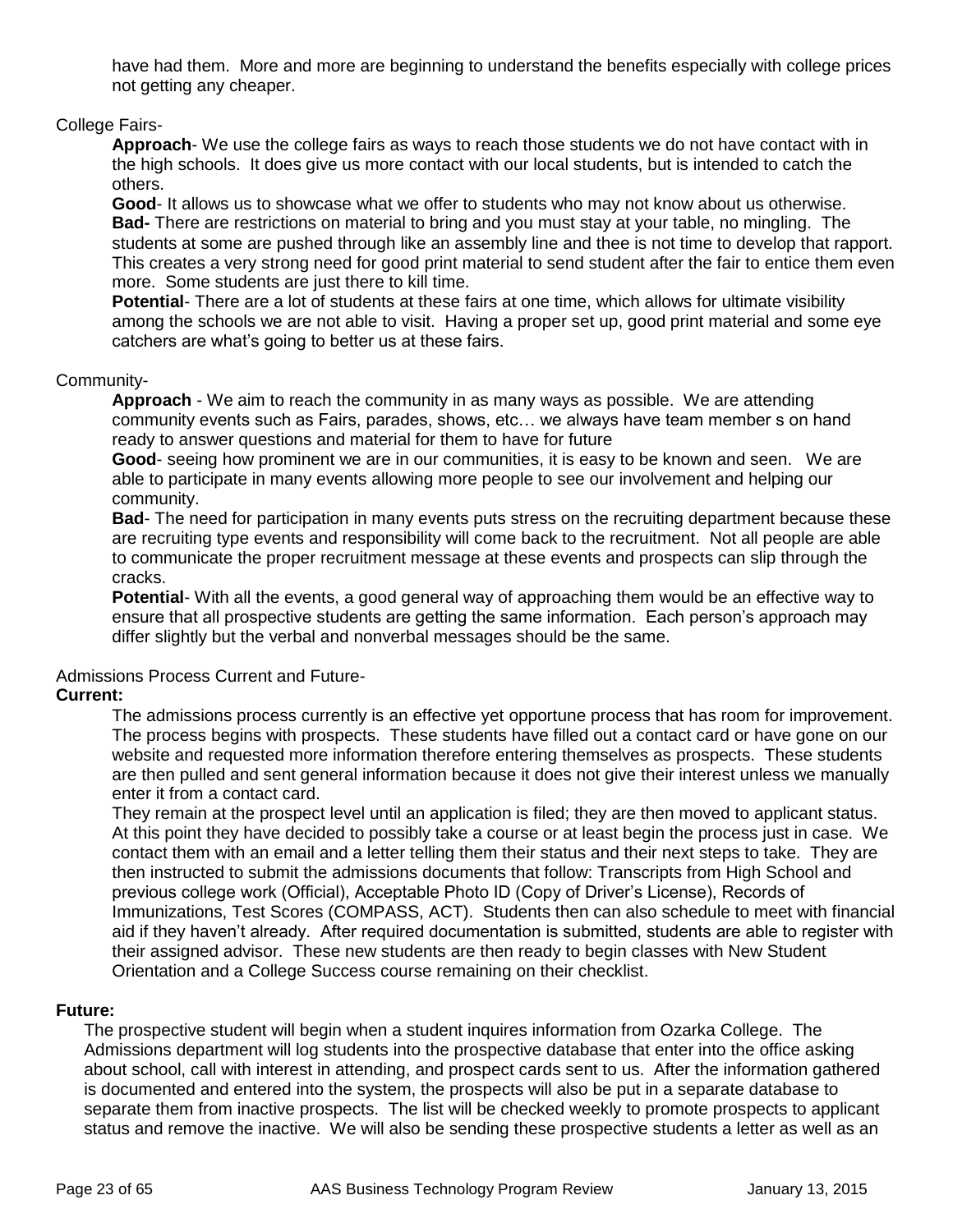interest form so that we can learn more about these students and relate to them more. This will allow us to make Ozarka College a better fit for them. Prospects can slip between the cracks if they aren't kept informed and managed properly. Once we receive the forms back, they will be given a "college pathway" for their interests that will help assure that Ozarka is a good fit for them. Applicants that skip the prospect phase will also be sent an interest form. Once the student is at the Applicant phase, they will assigned and Advisor and be placed on registration hold until the necessary documents are submitted: Driver's License, Shot Records, Transcripts (High School, GED and College), and Placement Scores. Student can register as soon as transcripts and test scores have been received. After the student has submitted documents, they will be promoted to Student Status. This allows them to register for classes with their assigned advisor. After Registration if student is missing any documents such as a picture or a shot record, they will be placed back on hold until documents are submitted.

## **3. Provide the number of program graduates over the past three years.**

AAS-BT Graduates

| 2011-2012 | 16 |
|-----------|----|
| 2012-2013 | 14 |
| 2013-2014 | 8  |
|           |    |

Total Graduates 38

Ozarka College has experienced cycles in enrollment in the AAS-BT degree. There have been closings of major factories in the immediate area that resulted in an influx of displaced workers needing re-training for employment.

In the last three years, the enrollment seems to be leveling at the current student count.

Brochures and recruiting visits to local high school are planned. Also, increased advertising in local area newspapers is planned.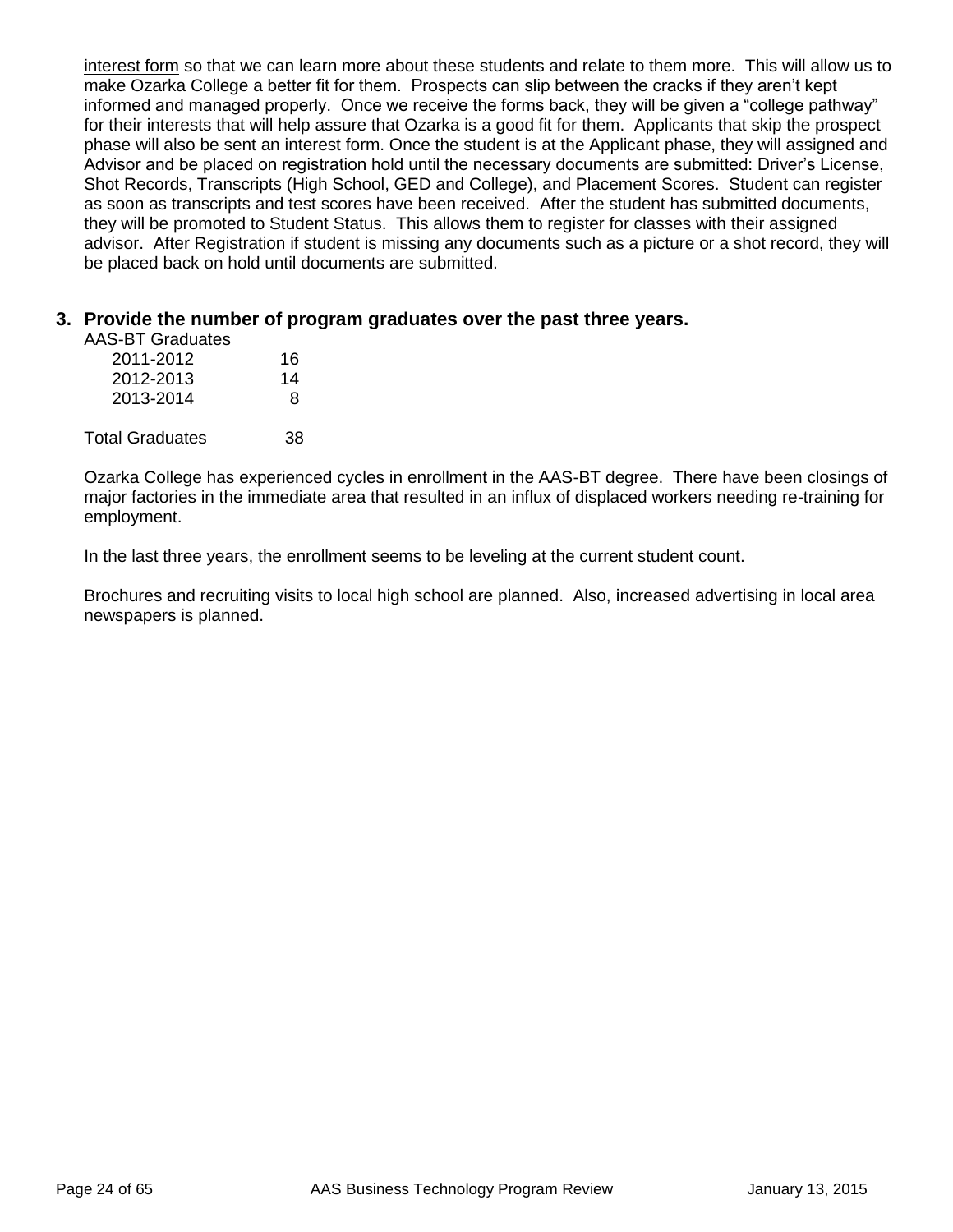## **SECTION SEVEN**

## **Program Assessment**

## **1. Describe the program assessment process and provide outcomes data (standardized entrance/placement test results, exit test results, etc.).**

## **Program Assessment**

Assessment is accomplished at Ozarka College in a variety of ways using a combination of assessment methods. Students will be asked to take standardized tests, complete surveys, and evaluate courses.

Standardized placement tests required by state law include the ACT or COMPASS which must be taken before enrollment in the proper level of math, English, and reading, as determined by test scores. The SAT placement test commonly taken in other states will be accepted.

Faculty members use formative and summative assessment to determine whether learning is taking place in both program specific and general education coursework. Formative assessment, in the form of quizzes, tests and assignments, is utilized to immediately determine whether students have learned the material presented. Results of formative assessment assist the instructor in determining whether curriculum or learning activities need to be modified during a class session or before the next class meets. Results vary from semester to semester. Summative assessment is cumulative in nature and is utilized to determine whether students have met the course goals, competencies or student learning outcomes at the end of a course or program.

## **2. Describe program/major exit or capstone requirements.**

Exiting the program consists of completion of the 60 credit hours with an overall GPA of 2.5 or higher. When the student enrolls in their final semester, they complete an intent to graduate online.

## **3. Provide information on how teaching is evaluated, the use of student evaluations, and how the results have affected the curriculum.**

Student course evaluations offer insight into teaching methodology and knowledge acquisition. Input is gathered from the evaluations and taken into consideration to constructively make the courses better for student learning and rigor maintained.

Students are surveyed about their opinions at several points in their college careers. Entering students, nonreturning students, and alumni will all be contacted, as well as currently enrolled students. Areas which will be measured are satisfaction with procedures, policies, facilities, and instruction.

Ozarka College is currently participating in the Higher Learning Commission Assessment Academy. Our goals are to develop more relevant institutional learning outcomes, general education learning outcomes and assessment methodologies. The College is also actively working to revise course learning objectives to a more outcomes-based format, and develop appropriate assessment strategies for those outcomes to supplement current practices in course and program assessment.

## **4. Provide transfer information for major/declared students including the receiving institutions for transfer and programs of study.**

This is a terminal degree plan. There is no transfer information for the entire degree; however course work within the degree is transferrable to other institutions through the Arkansas College Transfer System (ACTS).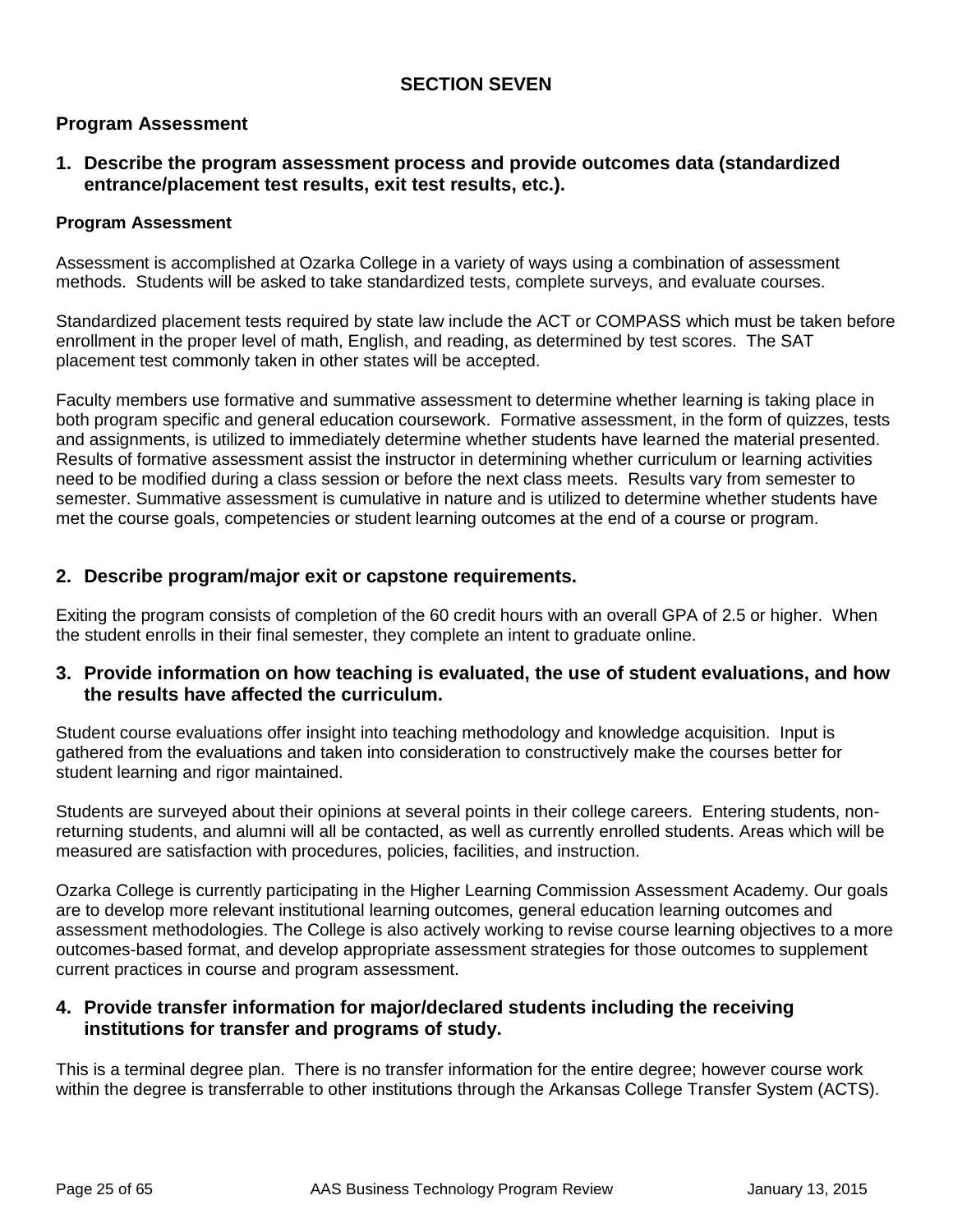## **5. Provide information for program graduates continuing their education by entering graduate school or by performing volunteer service.**

A majority of graduates with the AAS-BT, since it is a terminal degree and provides the students with salable skills, find employment.

## **6. Provide aggregate results of student/alumni/employer satisfaction surveys.**

| <b>ALUMNI SURVEY</b><br>LIFE LONG LEARNING SKILLS      |         |                              |         |          |                |
|--------------------------------------------------------|---------|------------------------------|---------|----------|----------------|
| 12 Students Responded                                  |         |                              |         |          |                |
|                                                        | V. Much | Much                         | Average | Little   | None           |
|                                                        |         |                              |         |          |                |
| Speaking more effectively                              | 3       | ⇁                            | ົ       |          |                |
| Gaining insight into human nature                      |         | 4                            |         |          |                |
| Developing and openness to new ideas and practices     | 3       | 6                            | 3       |          |                |
| Locating, screening & organizing information           | ◠       | 8                            | ົ       |          |                |
| Presenting a positive company image to customers       | 3       | 5                            | 3       | $\Omega$ |                |
| Developing good interpersonal relationships on the job | 4       | 5                            | ⌒       |          |                |
| TOTAL                                                  | 16      | 35                           | 19      |          | $\overline{2}$ |
|                                                        |         | 70 points out of $72 = 97\%$ |         |          |                |

## **Alumni Surveys**

| <b>ALUMNI SURVEY</b><br><b>Technical Skills</b><br>12 Students Responded |               |      |                |        |      |
|--------------------------------------------------------------------------|---------------|------|----------------|--------|------|
|                                                                          | V. Much       | Much | Average        | Little | None |
| Becoming a proficient computer user                                      | 8             | 3    |                |        |      |
| <b>Using Word Processing</b>                                             | 8             | 3    |                |        |      |
| Using Spreadsheet                                                        | 6             | 4    | 2              |        |      |
| <b>Using Database</b>                                                    | 5             | 3    | $\overline{2}$ |        |      |
| Preparing, interpreting, & analyzing financial statements                | 3             | 5    | 3              |        | 0    |
| Using touch keyboarding skills to enter and manipulate text<br>and data  | 4             | 4    | 3              |        |      |
| Using technology to enhance communication                                | 3             | 6    | $\overline{2}$ |        |      |
| Completing the various steps of the accounting cycle                     | 4             | 5    | $\overline{2}$ |        |      |
| Using the 10-key pad accurately                                          | $\mathcal{P}$ | 5    | 3              |        | 2    |
| <b>TOTAL</b>                                                             | 43            | 38   | 19             | 4      | 3    |
| 100 points out of $107 = 94\%$                                           |               |      |                |        |      |

Conclusion: Students graduating from Ozarka College overwhelmingly believe they developed lifelong learning skills and technical skills.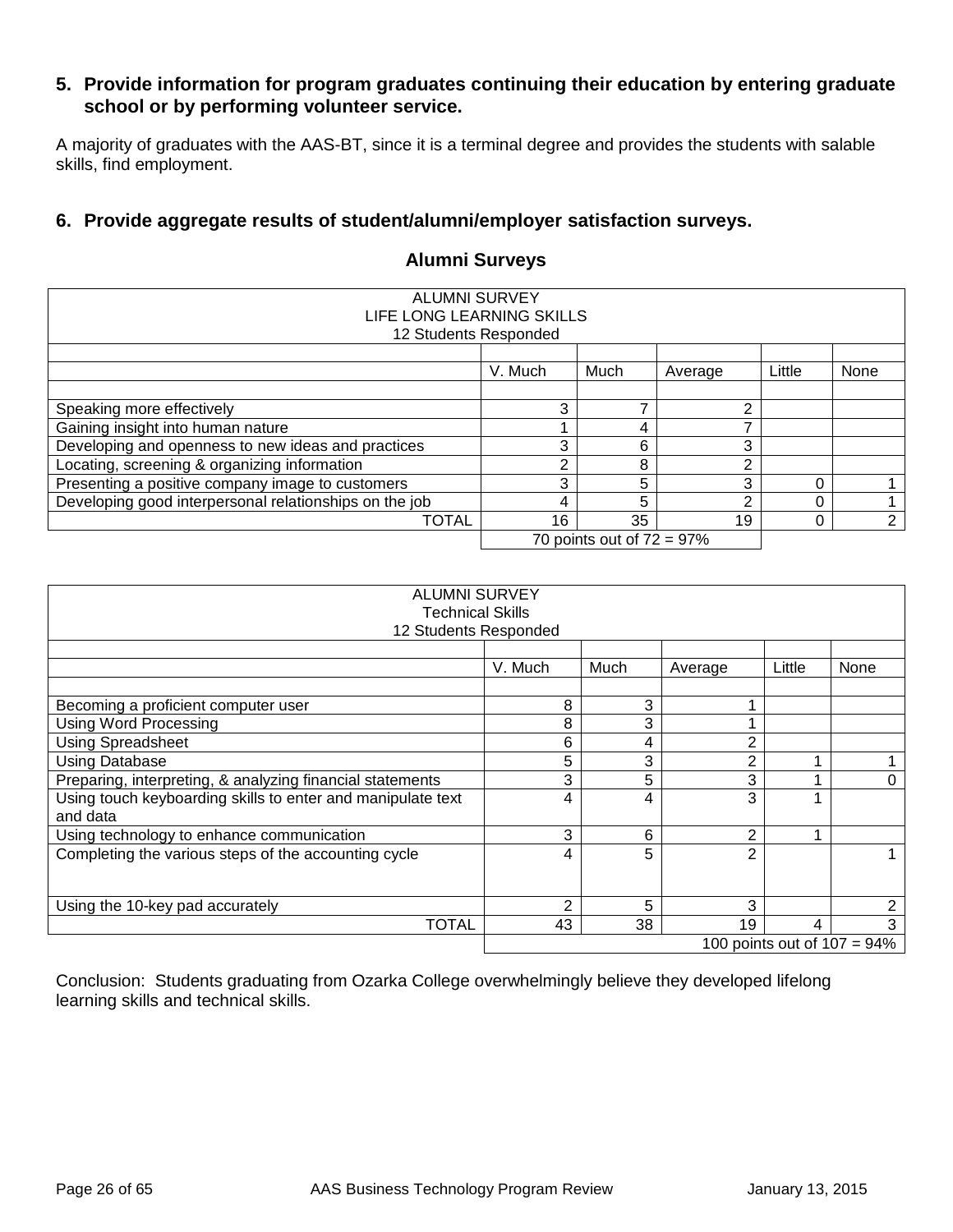## **Employer Surveys**

Ten employers responded to the Employer Survey. 97% of the responses were "very satisfied", "satisfied", or "neutral".

| <b>Employer Survey</b><br>10 Employers Responded |                |                |                |                     |                             |
|--------------------------------------------------|----------------|----------------|----------------|---------------------|-----------------------------|
|                                                  |                |                |                |                     |                             |
|                                                  | Very Satisfied | Satisfied      | <b>Neutral</b> | <b>Dissatisfied</b> | Very<br><b>Dissatisfied</b> |
|                                                  |                |                |                |                     |                             |
| <b>Speaks Effectively</b>                        | 4              | 4              | 2              |                     |                             |
| Understands and applies math concepts            | 4              | 6              |                |                     |                             |
| Defines and solves problems                      | 4              | 6              |                |                     |                             |
| Has an insight into human nature                 | 4              | 4              | 2              |                     |                             |
| Displays an openness to new ideas and practices  | 5              | 4              |                |                     |                             |
| Locates, screens and organizes information       | 5              | 4              |                |                     |                             |
| Writes effectively                               | 4              | 6              |                |                     |                             |
| Uses the computer proficiently                   | 7              | 3              |                |                     |                             |
| Organizes and manages time effectively           | 6              | 3              |                |                     |                             |
| Prepares, interprets, and analyzes financial     | 3              | $\overline{2}$ | 4              |                     |                             |
| statements                                       |                |                |                |                     |                             |
| Operates computer keyboard by touch              | 6              | 3              |                |                     |                             |
| Uses technology to enhance communication         | 3              | 6              |                |                     |                             |
| Represents your company well to customers        | 5              | 3              | $\overline{2}$ |                     |                             |
| Shows competency in his/her field                | 4              | 6              |                |                     |                             |
|                                                  |                |                |                |                     |                             |
|                                                  |                |                |                |                     |                             |

## **7. Describe how the program is aligned with the current job market needs of the state or local communities.**

The core of this degree includes training in Accounting, computer applications, human relations, communications, English and math. The technical courses chosen by each student gives them training to work in their specific field of interest.

| <b>Business Technology Employment Data 2014</b> |          |          |          |
|-------------------------------------------------|----------|----------|----------|
| <b>Year of Graduation</b>                       | 2011     | 2012     | 2013     |
| <b>Number of Graduates</b>                      | $N=16$   | $N = 16$ | $N = 14$ |
| Employed* Year 1 (%)                            | 50.0     | 68.8     | 64.3     |
| Quarters Employed* Year 1                       | 2.9      | 3.7      | 3.6      |
| UI Wages** Year 1                               | \$12,373 | \$16,053 | \$10,867 |
| <b>Average Estimated Salary Year 1***</b>       | \$17,066 | \$17,355 | \$12,074 |
| Employed* Year 2 (%)                            | 62.5     | 68.8     | 42.9     |
| Quarters Employed* Year 2                       | 2.9      | 3.6      | 2.0      |
| UI Wages** Year 2                               | \$11,860 | \$16,532 | \$7,365  |
| <b>Average Estimated Salary Year 2***</b>       | \$16,359 | \$18,369 | \$14,730 |
| Employed* Year 3 (%)                            | 43.8     | 50.0     |          |
| Quarters Employed* Year 3                       | 3.6      | 1.8      |          |
| UI Wages** Year 3                               | \$18,215 | \$8,365  |          |
| <b>Average Estimated Salary Year 3***</b>       | \$20,239 | \$19,120 |          |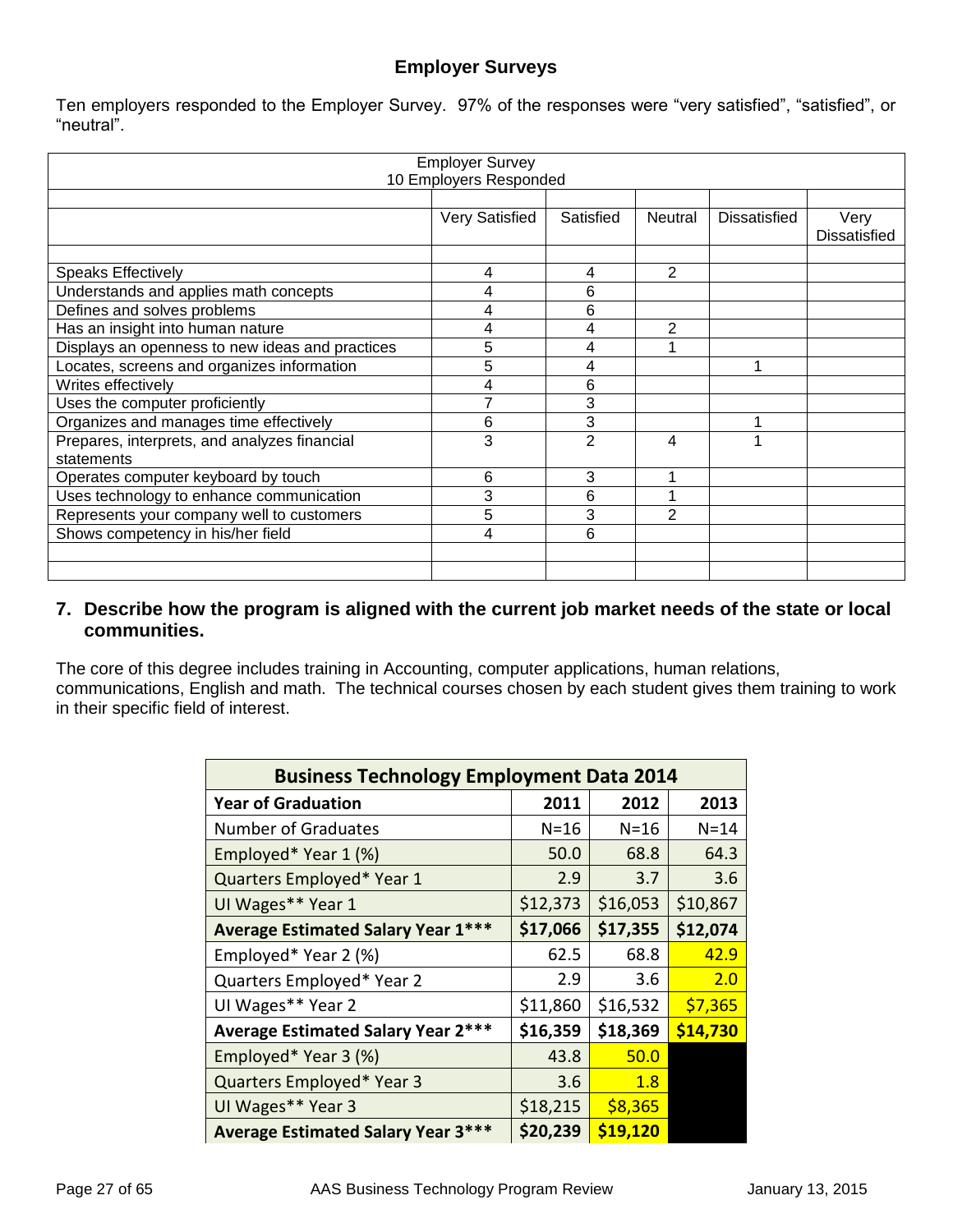\* Represents employment in Arkansas only, wage data from other states not available

- \*\* Wages are averages for those working
- \*\*\* Average Estimated Salary results from extrapolating to 4 quarters worked

Yellow=Data is limited due to the year of graduation not having enough time for everyone to have 4 full quarters for that time frame Black=Data is not available due to not having enough time post graduation to get the data

Year 1=First 4 full quarters after graduation Year 2=Quarters 5 through 8 after graduation Year 3=Quarters 9 through 12 after graduation

| <b>Business Technology</b><br><b>Employment Data 2014</b>                                                                                                        |                               |                         |  |
|------------------------------------------------------------------------------------------------------------------------------------------------------------------|-------------------------------|-------------------------|--|
| <b>NAICS CODE</b>                                                                                                                                                | <b>NAICS NAME</b>             | <b>PROGRAM</b><br>0730* |  |
|                                                                                                                                                                  |                               | <b>YEAR 1</b>           |  |
| 23                                                                                                                                                               | <b>CONSTRUCTION</b>           | 13%                     |  |
| 31                                                                                                                                                               | <b>MANUFACTURING</b>          |                         |  |
| 42                                                                                                                                                               | <b>WHOLESALE TRADE</b>        |                         |  |
| 44                                                                                                                                                               | <b>RETAIL</b>                 | 25%                     |  |
| 51                                                                                                                                                               | <b>INFORMATION</b>            |                         |  |
| 52                                                                                                                                                               | <b>FINANCE/INSURANCE</b>      | 13%                     |  |
| 54                                                                                                                                                               | <b>REAL ESTATE</b>            |                         |  |
| 56                                                                                                                                                               | <b>ADMIN/WASTE MANAGEMENT</b> | 13%                     |  |
| 61                                                                                                                                                               | <b>EDUCATION</b>              |                         |  |
| 62                                                                                                                                                               | <b>HEALTH</b>                 | 38%                     |  |
| 72                                                                                                                                                               | <b>FOOD SERVICE</b>           |                         |  |
| 81                                                                                                                                                               | <b>OTHER SERVICES</b>         |                         |  |
| 92                                                                                                                                                               | <b>PUBLIC ADMIN</b>           |                         |  |
| <b>Total</b>                                                                                                                                                     |                               |                         |  |
| * Business Technology 2011, 2012, & 2013 graduates with wage data.<br>Data represents wages earned during the first full four quarters after<br>graduation date. |                               |                         |  |

## **8. Provide job placement information for program graduates including the number of graduates placed in jobs related to the field of study.**

For undergraduate career and technical education programs only, provide the following:

Names and location of companies hiring program graduates are:

| Ozarka College has hired many of the AAS-BT graduates as administrative assistants. |                                     |
|-------------------------------------------------------------------------------------|-------------------------------------|
| White River Medical Center, Batesville, AR                                          | USPS, Oxford, AR                    |
| White River Regional Housing Authority                                              | Chiefs Recycling and Rehab, Fox, AR |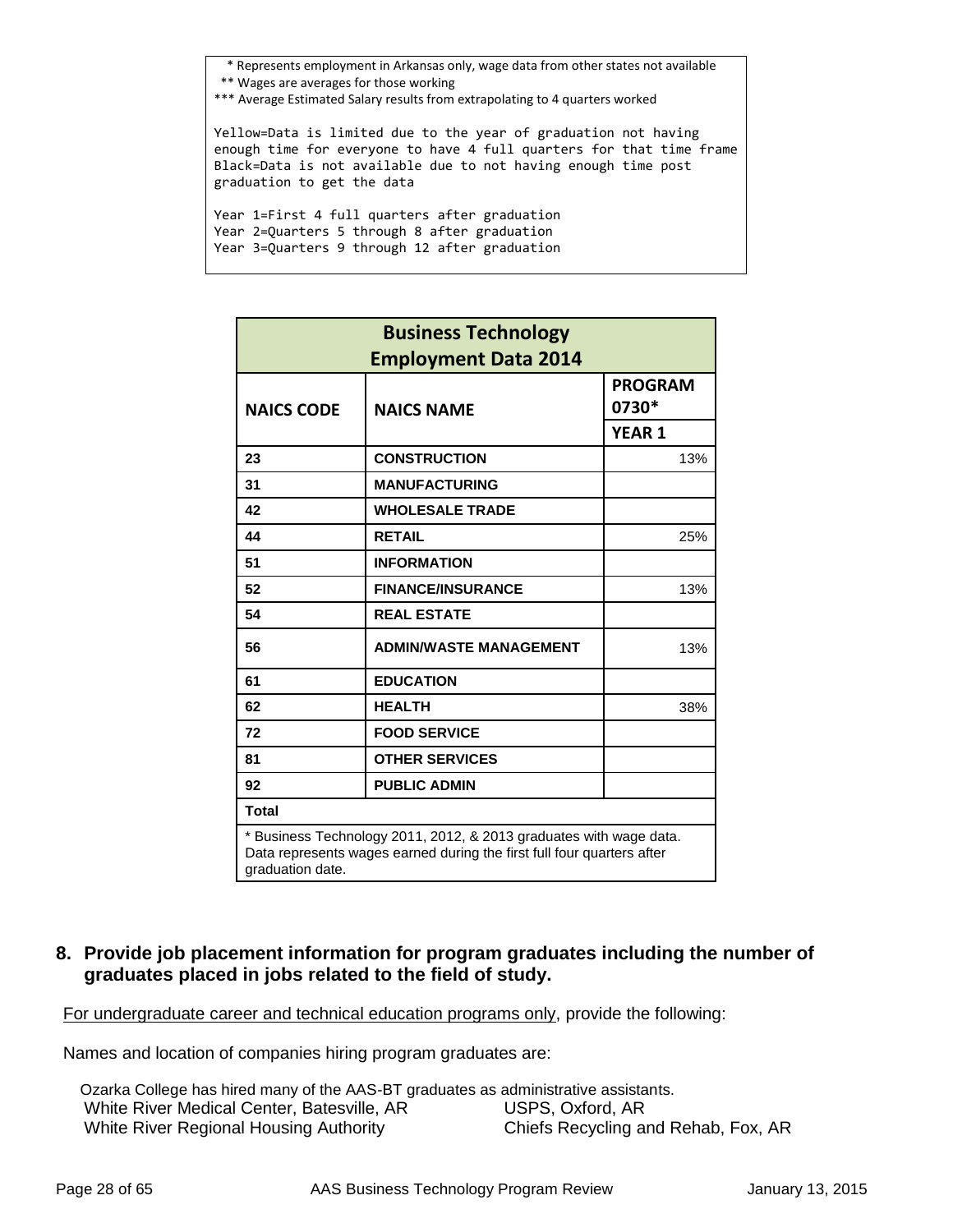Mark Martin Chevrolet, Melbourne, AR 
Woodlawn Heights, Batesville, AR
Walmart, Ash Flat, AR
Walmart, Ash Flat, AR
Walmart, Ash Flat, AR
Walmart, Ash Flat, AR
Walmart, Ash Flat, AR
Walmart, Ash Flat, AR
Walmart, Ash Flat, Paul Miller Dodge, Melbourne, AR

Melbourne State Farm Insurance<br>Hardy Price Chopper, Hardy, AR

Average hourly rate for program graduates. \$7.25 per hour to \$15.00 per hour.

Names of companies requiring the certificate/degree for initial or continued employment. None.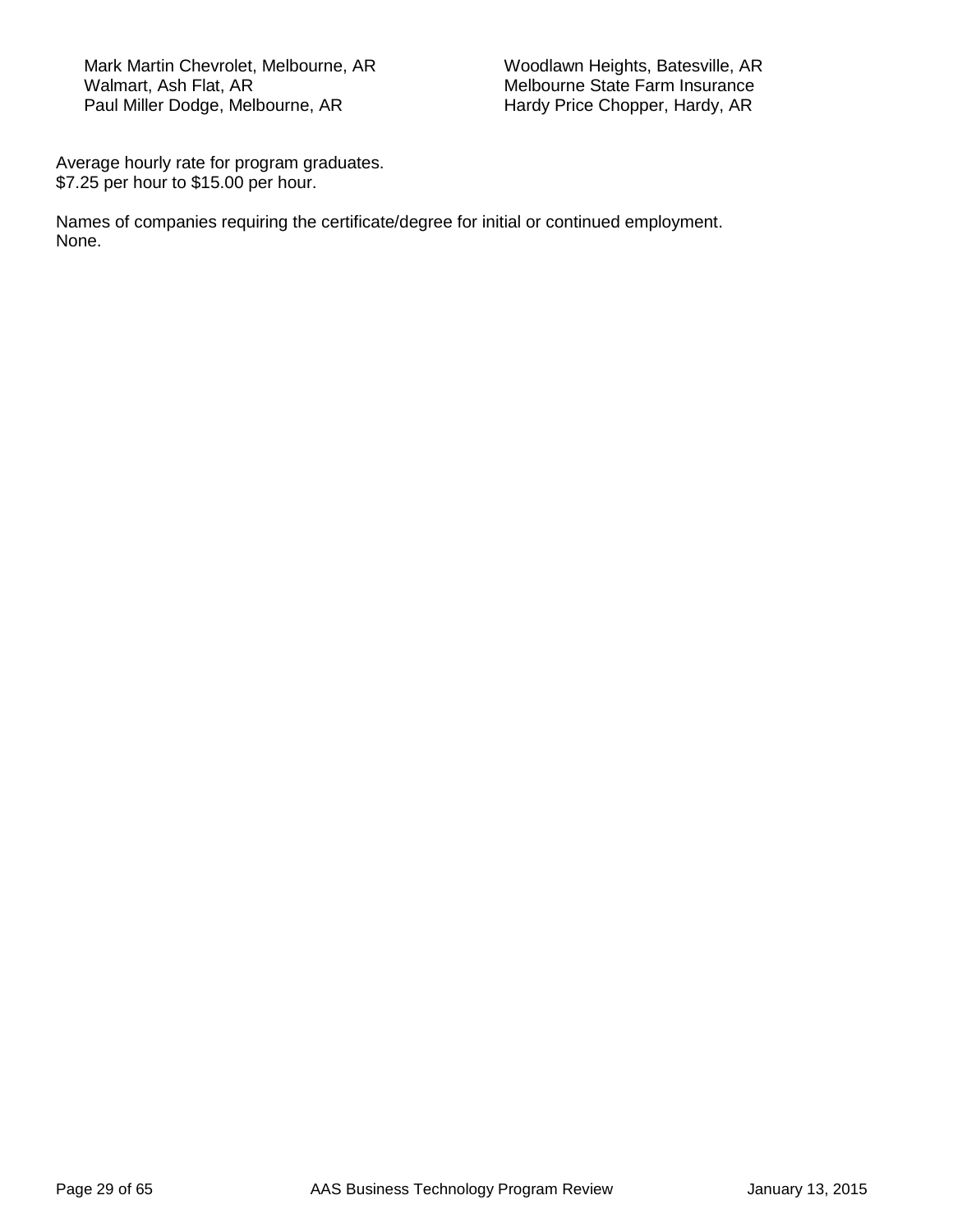## **SECTION EIGHT**

## **Program Effectiveness (strengths, opportunities)**

## **1. List the strengths of the program.**

Program Strengths: The AAS-BT is offered at a nominal cost to students at \$6,100 excluding supplies and books. Books and supplies are chosen to maximize resource accessibility while minimizing cost to student.

An Advising Protocol has been developed to provide needed information in detail for every student pursuing these programs of study. Instructors are readily available to students which provides for active learning opportunities.

The program is offered twice per year, as well as some courses offered each summer session.

This entire degree plan is offered online to students. This is a great benefit to our students, as many of them are non-traditional and have both economic and family constraints to overcome to attain an education.

## **2. List the areas of the program most in need of improvement.**

There have been no areas at this time that have been earmarked for improvement, with changes to the advising and program audit systems, students are kept on track to complete in the most appropriate timeframe.

## **3. List program improvements accomplished over the past two years.**

Audits of degrees have been included for advisor and student access so that students know what course areas are complete and what is yet to be completed. This also helps the advisor to guide students into taking courses that are required on the degree plan and not take courses in sections that are already complete.

Advising notes allow other advisors to see what has been done with the student to ensure completion in a timely fashion and guidance should the students regular advisor be out.

The most up-to-date computer technology has been installed on all Ozarka College computers for student instruction and use.

## **4. Describe planned program improvements, including a timetable and the estimated costs. Identify program improvement priorities.**

Ozarka College is implementing the OPAC exam to graduating AAS-BT students beginning with the Spring Semester 2015. Since the OPAC software measures critical skills & abilities in a modern, job-related manner, it is an ideal certification and testing solution for the business office education classroom and career development program.

The elements in the OPAC correspond with the skills outcomes Ozarka College needs to measure for the AAS-BT degree. The OPAC also provides a vehicle for assessment of success of the program outcomes.

Students will have the opportunity to receive OPAC Certification upon successful completion of the OPAC exam.

OPAC Certification will not only document their success in certain office and clerical skills but provide those same students with encouragement to pursue and succeed in related careers.

The cost for the first year is \$1250 and has already been paid.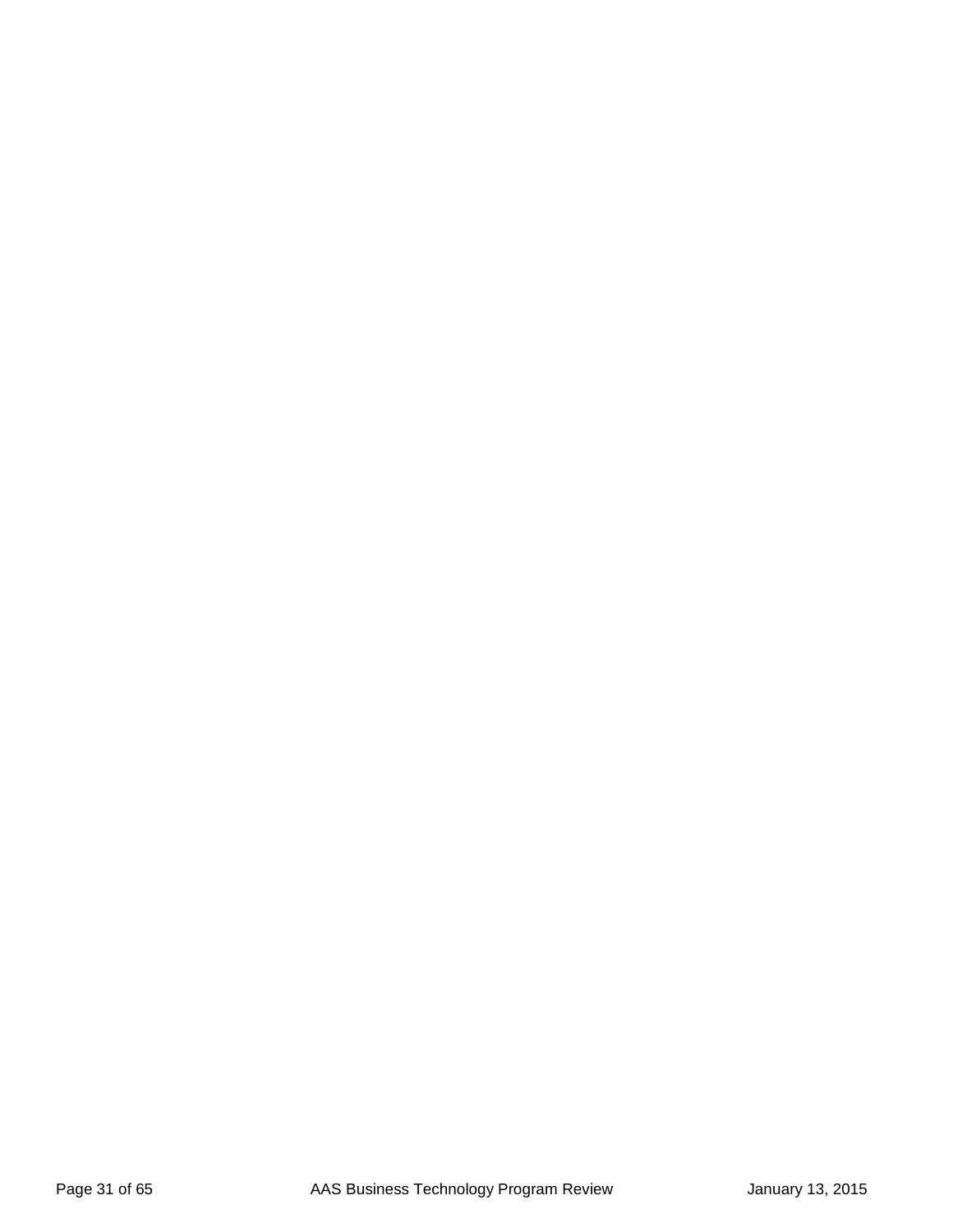## **SECTION NINE**

## **Institutional Review Team**

Out of State Reviewer: Dr. Susan Mann, Associate Professor at University of Northwestern Ohio

In-State Reviewer: Dr. Duane Doyle, Assistant Professor at ASU Newport

## **Internal Self-Study Team:**

Chair, Kathryn Langston, Division Chair for Applied Science and Technology Brad Hollaway, Business Technology Instructor Stephen Baltz, Business Technology Instructor Brad Lawrey, Information Science Technology Instructor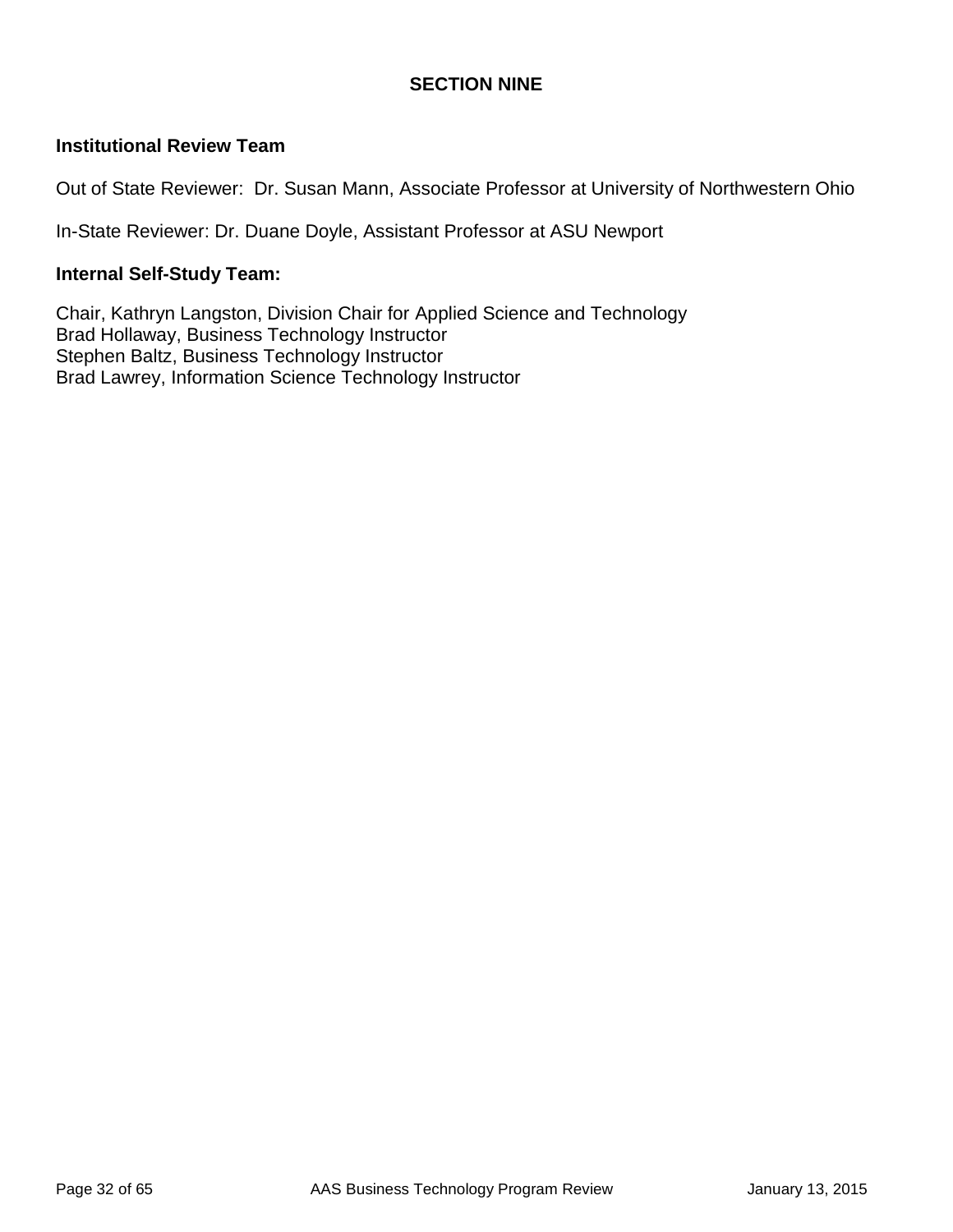## Appendix A

# Course Syllabi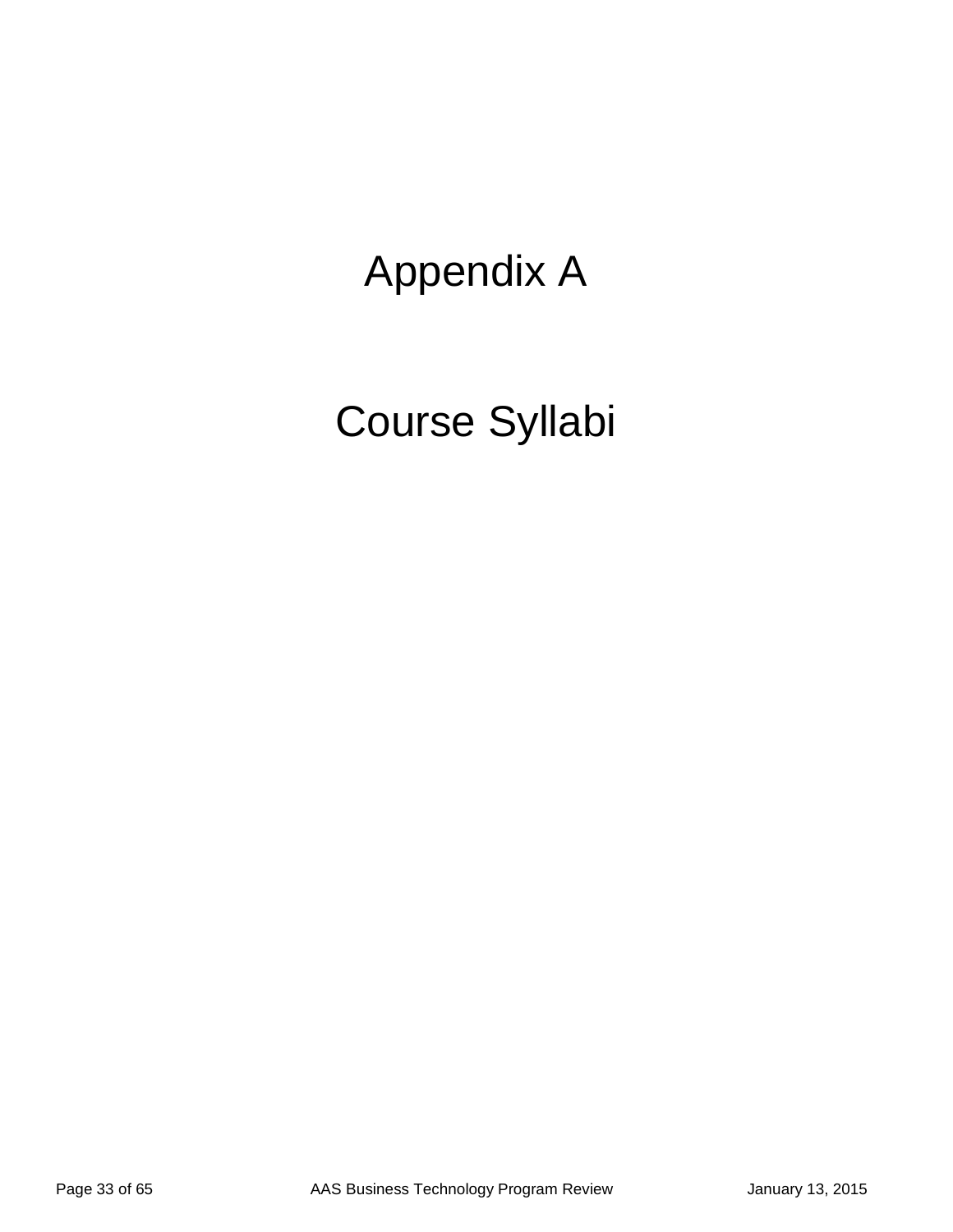#### BUS1133 KEYBOARDING ESSENTIALS

#### Course Syllabus Section: 90 Fall 2014-15 **AUG 18, 2014 - DEC 12, 2014**

| AVY IVLEVIT PEVILLEVIT                                                                                            |
|-------------------------------------------------------------------------------------------------------------------|
| Hollaway, Brad                                                                                                    |
| 870.368.2082                                                                                                      |
| 870.368.2091                                                                                                      |
| bhollaway@ozarka.edu                                                                                              |
| Monday & Wednesday 8:30-12:00 and 2:00-3:30 available to students Melbourne Office H101A.<br>Phone 870-368-2082.  |
| Tuesday & Thursday 9:30-12:00 and 12:30-3:00 available to students Melbourne Office H101A.<br>Phone 870-368-2082. |
| Friday 8:30 to 12:30 in Melbourne Office H101A. Phone 870-368-2082. Administrative Duties &<br>Meetings           |
| Unassigned                                                                                                        |
| Internet WEB                                                                                                      |
|                                                                                                                   |

#### **COURSE DESCRIPTION**

Introduces the new keyboarder to the techniques and skills necessary to perform touch keying. Skill-building is emphasized, and document formats using current word-processing software are introduced. 3 credits.

#### **RATIONALE**

Students enrolled in BUS 1133 Keyboarding Essentials will develop touch control of the keyboard and proper keyboarding techniques, build basic speed and accuracy skills, and provide practice in applying those basic skills to the formatting of letters, reports, tables, and memos.

#### **OUTCOMES/LEARNING OBJECTIVES**

- Operate computer keyboard letter, number and symbol keys by touch.
- Format various types of business, personal business, and personal documents.
- **•** Demonstrate effective proofreading and editing skills.
- Display proper keyboarding technique and posture.
- Type 30+ words per minute on three-minute timed writings.

#### **TEXT/REQUIRED MATERIALS**

**Keyboarding & Word Processing Essentials 1-55** ISBN: 1285576322 Price: \$149.06 Author: [Richard Powell; illustrated by Caroline Davis]

#### **Keyboarding access-**

ISBN: 1285768655 Price: \$20.25 Author:

#### **METHODS OF INSTRUCTION**

This course will be comprised of a mixture of visual aids, hands-on computer exercises, problem solving, and computer based training.

Instruction will be given through the MyOzarka course website and e-mail. Because this is a web-based course, it is extremely important for students to demonstrate self-motivation in completing homework assignments on time.

The textbook packet in the Ozarka College Bookstore includes your access code to the Keyboarding Pro Deluxe Online software, which is required to complete the homework assignments. You will be responsible for installing any required plug-ins or software on your computer. The software is also available in the Ozarka College computer labs.

You must have Word 2013 installed on whatever computer you want to install the Keyboarding Pro software on, or KPDO will not install!

When you register your access code for the KPDO, you will need to put in the class code so that your results will come to the instructor. The class code is: 2c1fe4f3-7161-4c21-958f-651db31054d8

Copy and paste this code into the box--it is very easy to make a mistake!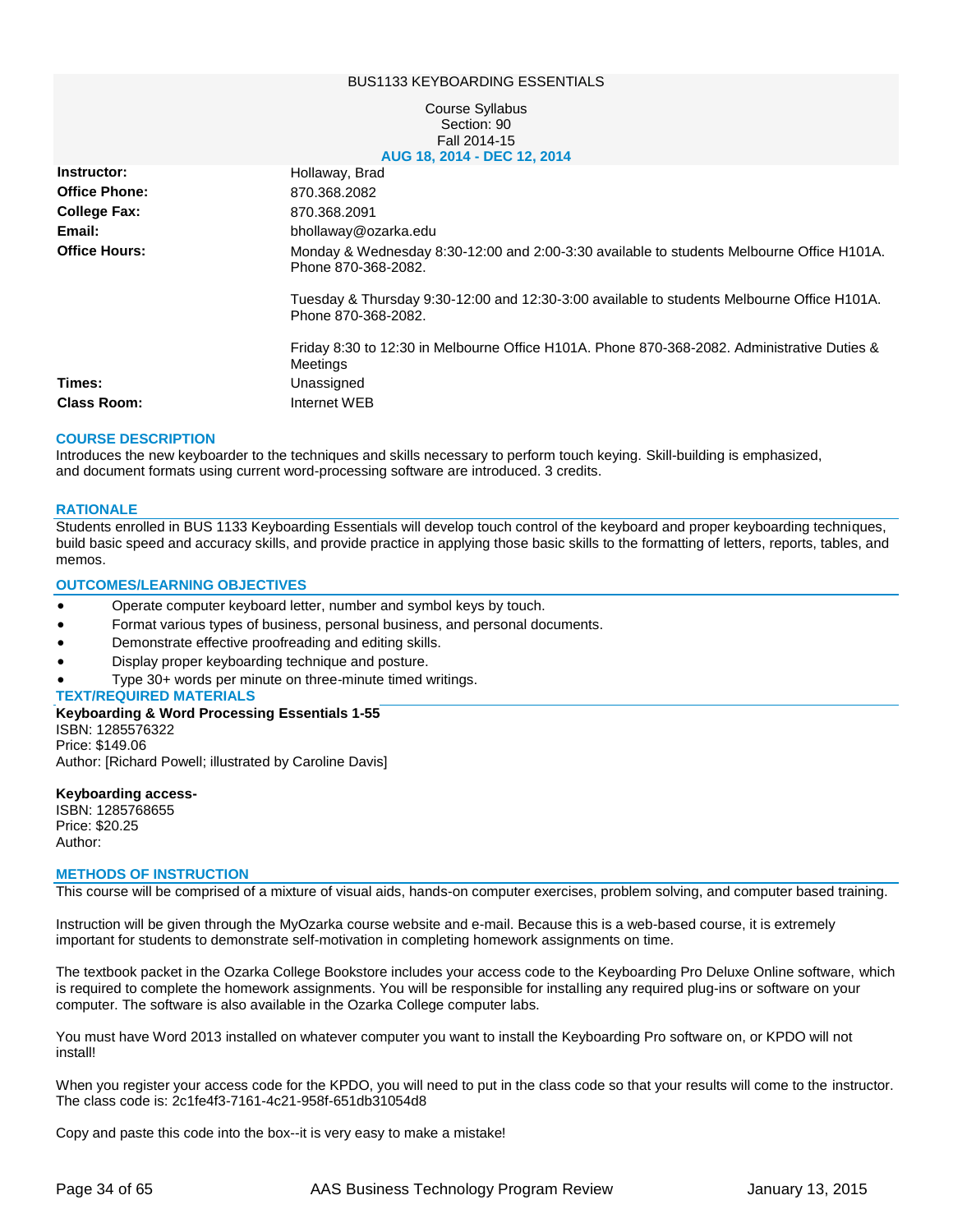You must also have access to Microsoft Word 2013, or compatible word processing software. The assigned documents should be completed in Word and submitted on the Assignments page in MyOzarka in Word format. You must come on campus for a proctored final exam, where you will be using Word 2013 to complete some documents.

Only your three best timed writing grades will be counted on your final grade. I will record your first three timed writing grades, then replace the lowest grade when you have a better grade. At the end of the semester, only your three best timings will be included in your final grade. All timings must be set for 3 minutes!

Proctored Final Exam

All online classes in the Business Technology Department will have a mandatory proctored final exam. This exam will be approximately 25% of the final grade in these classes. This exam may be either online in MyOzarka or a traditional paper-and-pencil format, at the discretion of the instructor. All students within a 60 mile radius of any of the four Ozarka College facilities must come on campus to be proctored for this exam. Students outside of this area must arrange for an approved proctor. Details about testing dates and times will be provided by the instructor.

#### **EVALUATION PROCEDURES**

Grades will be determined using the following criteria: 25% 3 minute timed writings. 25% Keyboarding Pro Lessons 1-25 and Keypad Lessons 1-4 completion. 17% Keyboarding Pro Skill Building Assignments A-T measurement writings. 20% MS Word Production Assignments. 13% MS Word Production Exam.

#### **GRADING SCALE**

 $90-100 = A$  $80 - 89 = B$  $70 - 79 = C$  $60 - 69 = D$ 59 and Below  $=$  F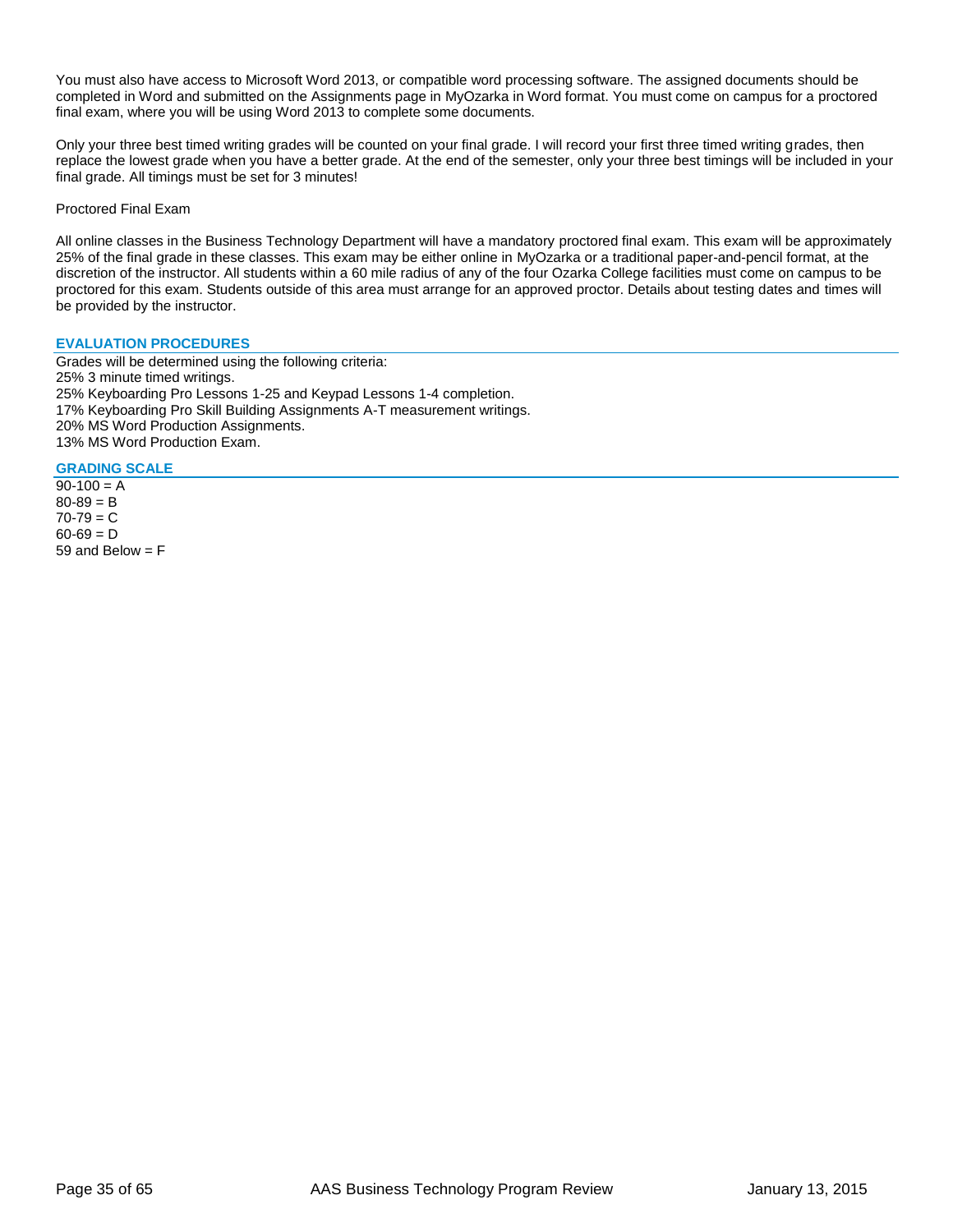#### CIS1303 COMPUTER INFORMATION SYSTEMS

#### Course Syllabus Section: 90 Fall 2014-15 **AUG 18, 2014 - DEC 12, 2014**

| Instructor:          | Baltz, Stephen E                                                                                                                                                |
|----------------------|-----------------------------------------------------------------------------------------------------------------------------------------------------------------|
| <b>Office Phone:</b> | 2695600                                                                                                                                                         |
| <b>College Fax:</b>  | 870.368.2091                                                                                                                                                    |
| Email:               | sbaltz@ozarka.edu                                                                                                                                               |
| <b>Office Hours:</b> | Office Location: Mountain View Campus<br>Main Building (Office #004)<br>Monday-Thursday 10:00-12:00 and 12:30-2:00<br>Fridays: 9:00-1:00 (Prep time & meetings) |
| Times:               | Unassigned                                                                                                                                                      |
| <b>Class Room:</b>   | Internet WEB                                                                                                                                                    |

#### **COURSE DESCRIPTION**

Provides a thorough introduction to computer concepts. Topics covered include: introduction to computers, the Internet and World Wide Web, application software, components of the system unit, input, output, storage, operating systems and utility programs, and networks. 3 credits.

#### **RATIONALE**

Computers are extremely important to today's business environment. Companies of all sizes use computers to manage information. Some businesses can gain a competitive advantage through the effective use of computer information systems. This course is designed to teach not only technical knowledge, but also where and when to apply the knowledge effectively.

#### **OUTCOMES/LEARNING OBJECTIVES**

- Recognize basic computer types and components.
- Use internet services such as web browsers, e-mail, and search engines.
- Identify the basic need for and uses of basic computer software.
- Use simple computer input, output, and storage devices.

#### **TEXT/REQUIRED MATERIALS**

**Discovering Computers w/CourseMate bundle** ISBN: 1285713338 Price: \$161.25 Author: ADDITIONAL MATERIALS: -This textbook bundle includes the following required items:

1) Discovering Computers 2014, 1st Edition, ISBN: 9781285161761.

2) Discovering Computers 2014 CourseMate Access Code, ISBN: 978-1-285-16279-9.

-If you purchase your textbook in the college bookstore, then it will include all of the required items. If you purchase your textbook somewhere other than the college bookstore, then you will need to purchase both of the required items listed above.

-The student must have access to a reliable computer and Internet connection either at home or at one of the college computer labs.

#### **METHODS OF INSTRUCTION**

Instruction will be given through the course website and e-mail. Because this is a web-based course, it is extremely important for students to demonstrate self-motivation in completing assignments on time, taking quizzes and exams during the scheduled times, and making sure that the course schedule is followed each day. Students should access the course website at least once per day to keep up with any announcements or changes that may occur in the course or the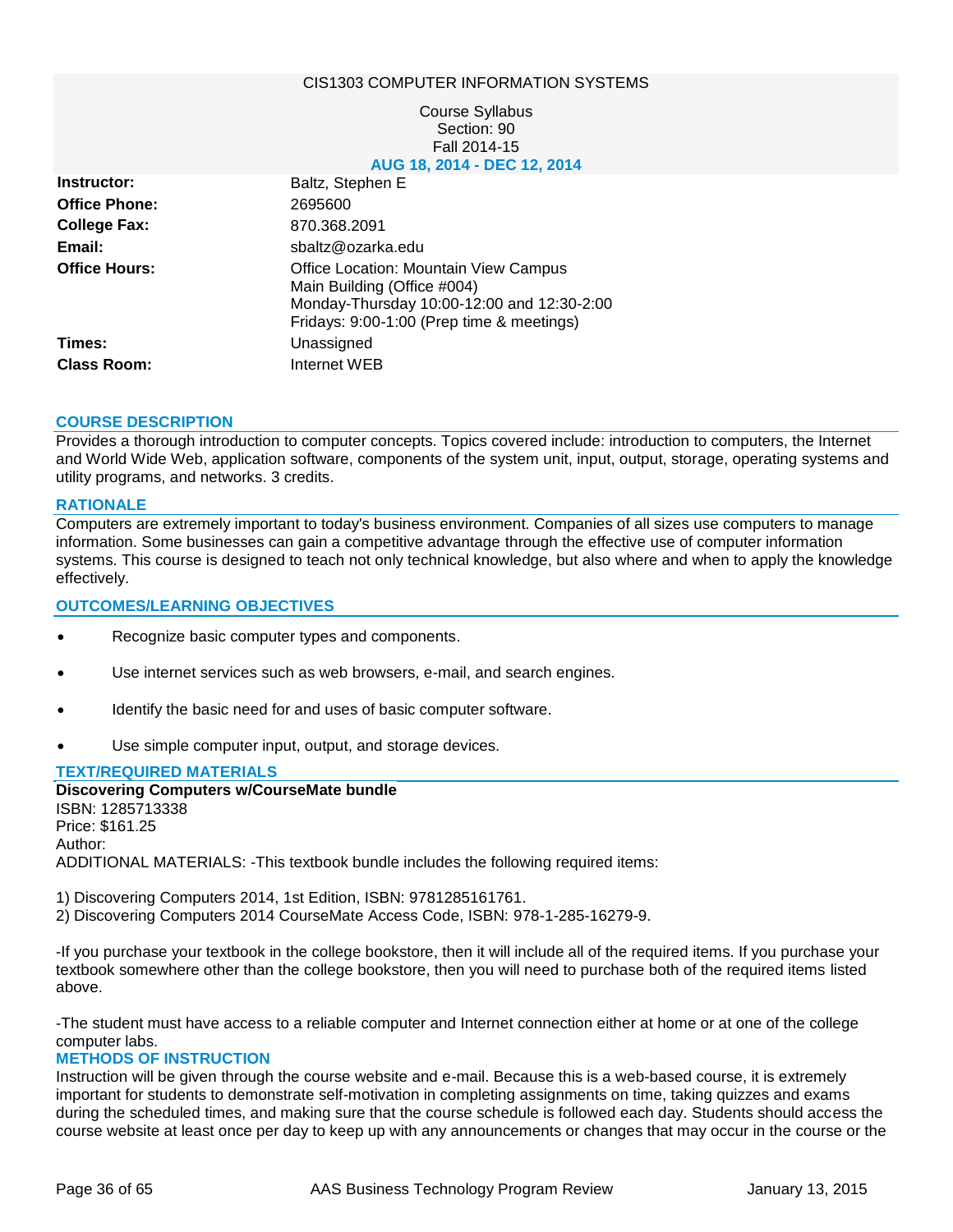website.

Students will read each textbook chapter and complete chapter assignments which will each cover one or more of the course learning objectives.

Students will complete quizzes and exams which will cover the course learning objectives.

Students will use the textbook website to assess their understanding of the chapter content and to aid in their learning of the chapter content.

Students will discuss relevant issues related to the course learning objectives in the MyOzarka discussion board.

#### **EVALUATION PROCEDURES**

Grades will be given for participation, exams, a proctored final exam, quizzes, and assignments. Each course discussion, exam, quiz and assignment will cover one or more of the course outcomes listed on this course syllabus. All coursework will indicate which outcome(s) are being assessed. Your course grade will be calculated as follows:

Participation 23% Exams 26% Proctored Final Exam 22% Quizzes 10% Assignments 23%

Your participation grade will be based your participation in the online discussions. Everyone is required to participate in all online discussions by replying to each discussion topic and replying to at least one of your classmates' replies. Please answer all of the questions at the end of each assigned discussion section in the textbook. It is not acceptable to only answer the question posed in the title of the discussions. When replying, please include at least one complete sentence for each question asked at the end of each assigned textbook section. Please use your own words when replying to the discussions. While it is acceptable to search for online information pertaining to the discussion topics, it is not acceptable to copy this information without giving credit to the authors. When you do use sources, you should also give your own opinions of the topics. Each discussion will cover one or more of the stated objectives of this course.

Exams will consist of multiple-choice questions. Each exam will be taken online through the course website. Exams must be taken on the dates indicated on the course schedule. You may use your textbooks when taking exams, but you may take each exam only once and there will be a time limit for each exam. Each exam will cover one or more of the stated objectives of this course.

The proctored final exam will consist of multiple-choice questions covering all of the chapters learned during the semester. It must be taken at one of the four Ozarka College sites. You must bring your student identification card with you to the exam site. You must sign in and out at the exam site to receive credit for this exam. No credit will be given for this exam if it is not proctored.

Quizzes will consist of true-false questions. Each quiz will be taken online through the course website. You may use your textbooks when taking the quizzes and there will be no time limit. You may take the quizzes as many times as you want and your highest quiz grade will be recorded. Each quiz will cover one or more of the stated objectives of this course.

Assignments will consist of assigned activities from each chapter covered in the course. Each set of chapter assignments will be submitted online to the Instructor by the due date on the course schedule. Each assignment will cover one or more of the stated objectives of this course.

#### PROCTORED FINAL EXAM:

All online classes in the Business Technology Department will have a mandatory proctored final exam. This exam will be approximately 25% of the final grade in these classes. This exam may be either online in MyOzarka or a traditional paperand-pencil format, at the discretion of the instructor. Proctored Final Exam Guidelines:

1) Please review the Proctored Final Exam Schedule in the Content section of MyOzarka for a list of dates/times/locations available for taking the proctored final exam. It is not necessary to let me know which date/time/location you choose. But,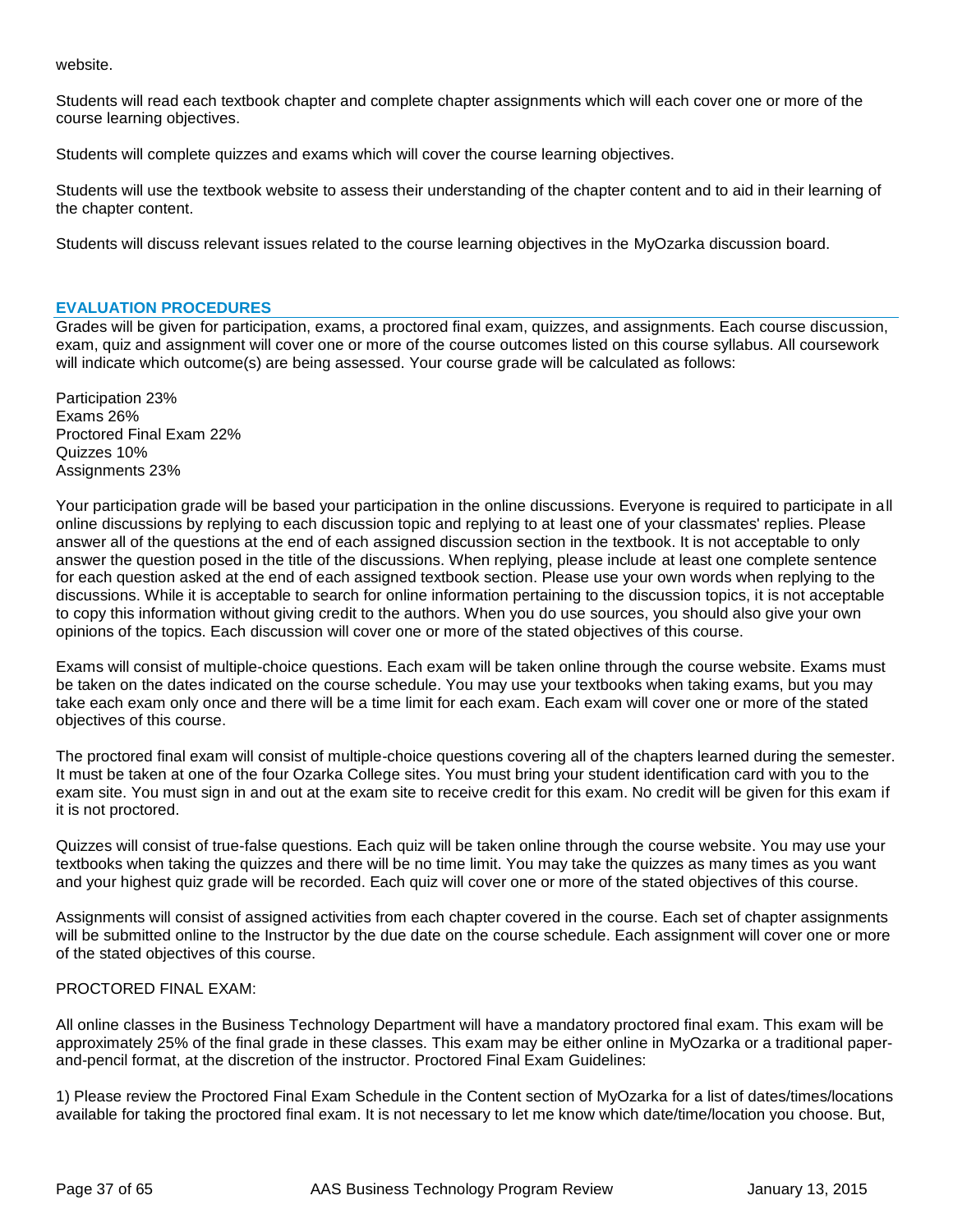if you need to take the final exam at a time that is not on the schedule, then you will need to let me know as soon as possible.

2) You will NOT be allowed to use your textbook, notes or any other materials during the exam. You will be required to present your picture ID with a signature to the proctor. This can be your driver's license or your student ID card from Ozarka College. You cannot bring a cell phone, camera, or any other recording device into the testing center. So, when you go to your chosen testing center to complete your final exam, bring only the absolutely required items. There might not be a place for you to leave bags, phones, or other personal items. Your car would be the safest place for your personal belongings.

3) You will need to log in to the Ozarka College computers and then log in to the MyOzarka site. So, it is imperative that you remember your MyOzarka log in! When you access the Course Exams/Quiz page and click on the Comprehensive Final Exam to begin, you will not be able to proceed until the Proctor enters their Proctor code. Once you open the exam, the time limit begins. You will not be allowed to access any search engines, or other online sites to help with your exams.

4) You will be given a time limit to complete the exam. If you finish early, you do not have to stay for the entire time limit. If you have more than one online final exam, you may need to plan to come early enough to complete more than one exam. The latest time you can begin an exam is given on the schedule I sent to you for each time and location. The testing centers WILL NOT ALLOW YOU TO STAY PAST THE CLOSING TIME, so you must utilize your testing time appropriately.

#### **GRADING SCALE**

90-100 A Excellent

80-89 B Above Average

70-79 C Average

60-69 D Conditional

0-59 F Failing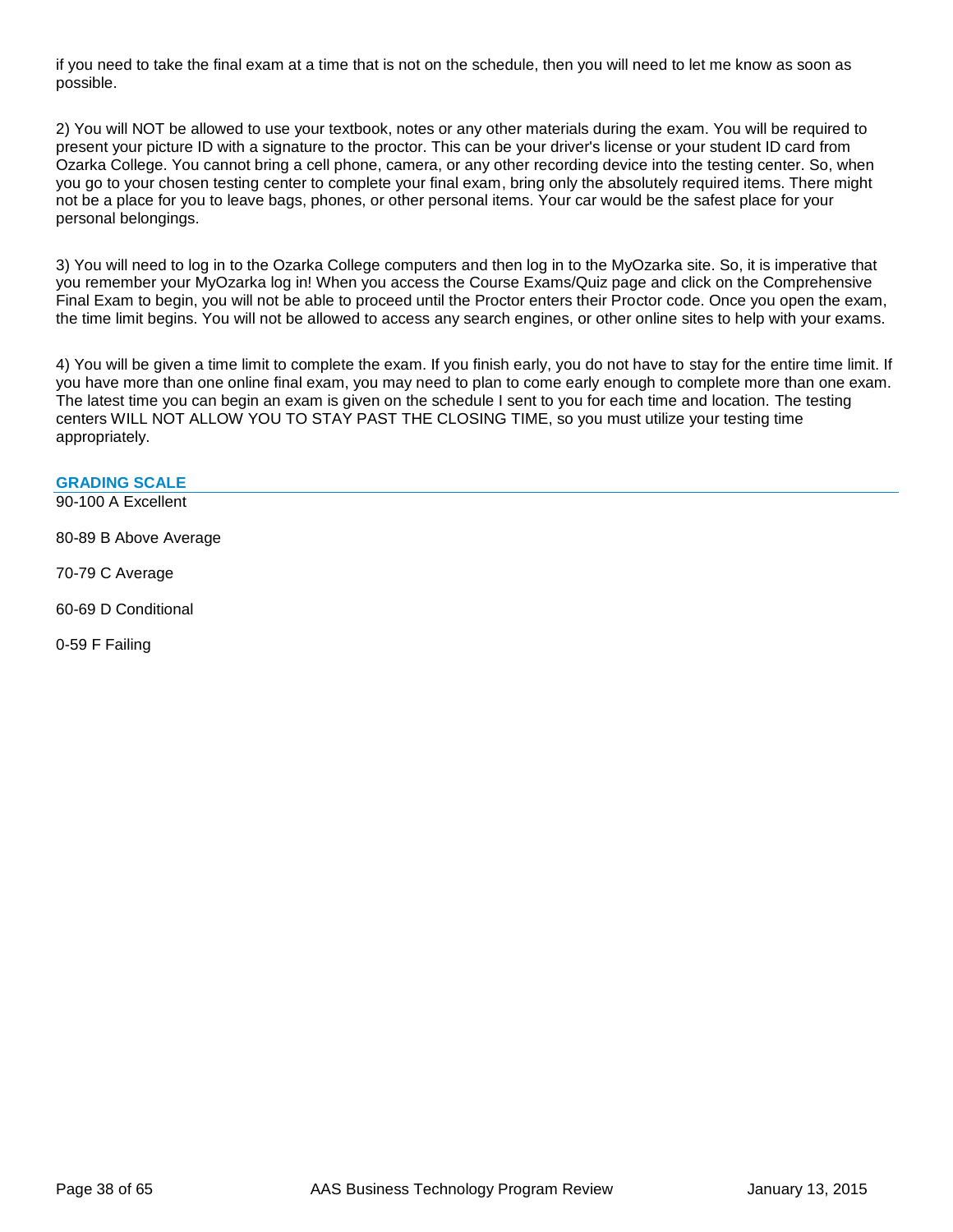#### CPSI1003 INTRO TO COMPUTER APPLICATIONS

#### Course Syllabus Section: 90 Fall 2014-15 **AUG 18, 2014 - DEC 12, 2014**

| Instructor:          | Baltz, Stephen E                                                                                                                                                |
|----------------------|-----------------------------------------------------------------------------------------------------------------------------------------------------------------|
| <b>Office Phone:</b> | 2695600                                                                                                                                                         |
| <b>College Fax:</b>  | 870.368.2091                                                                                                                                                    |
| Email:               | sbaltz@ozarka.edu                                                                                                                                               |
| <b>Office Hours:</b> | Office Location: Mountain View Campus<br>Main Building (Office #004)<br>Monday-Thursday 10:00-12:00 and 12:30-2:00<br>Fridays: 9:00-1:00 (Prep time & meetings) |
| Times:               | Unassigned                                                                                                                                                      |
| <b>Class Room:</b>   | Internet WEB                                                                                                                                                    |
|                      |                                                                                                                                                                 |

#### **COURSE DESCRIPTION**

Hands-on use of integrated software for microcomputers. Categories include operating environments, word processing, spreadsheet, database, graphics, and presentation software. Successful completion of BUS1023 Keyboarding I, or BUS1133 Keyboarding Essentials or keyboarding ability is recommended. 3 credits.

#### **RATIONALE**

The microcomputer or personal computer (PC) has made the computer available to most people and businesses. The ability to harness and apply the computing power of these small affordable computers is a tremendous personal and business asset. The software taught in this course provides the student with skills, which immediately make work more productive, and it lays a firm foundation to which computer applications can be added.

#### **OUTCOMES/LEARNING OBJECTIVES**

- Demonstrate knowledge of the fundamentals of computers and computer terminology commonly used with computer hardware and software to accept, input, process data, and store data.
- Demonstrate key file management skills.
- Use at a basic level: word processing, electronic spreadsheet, and database applications. May include presentation software and other applications.
- Use the internet to find information.

#### **TEXT/REQUIRED MATERIALS**

**Office 2013 w/windows trial Bundle** ISBN: 1305381572 Price: \$154.38 Author:

ADDITIONAL MATERIALS: Shelly/Vermaat. Microsoft Office 2013 Brief, 1st edition, Course Technology, 2014. (Packaged with 6-month Office 2013 subscription) ISBN: 9781305381575.

The textbook for this class has been bundled with a 6-month subscription of Microsoft Office 2013 to lower the cost for students purchasing their books in the college bookstore. If you purchase your textbook online or somewhere other than the college bookstore, then these are the items included in the bundle: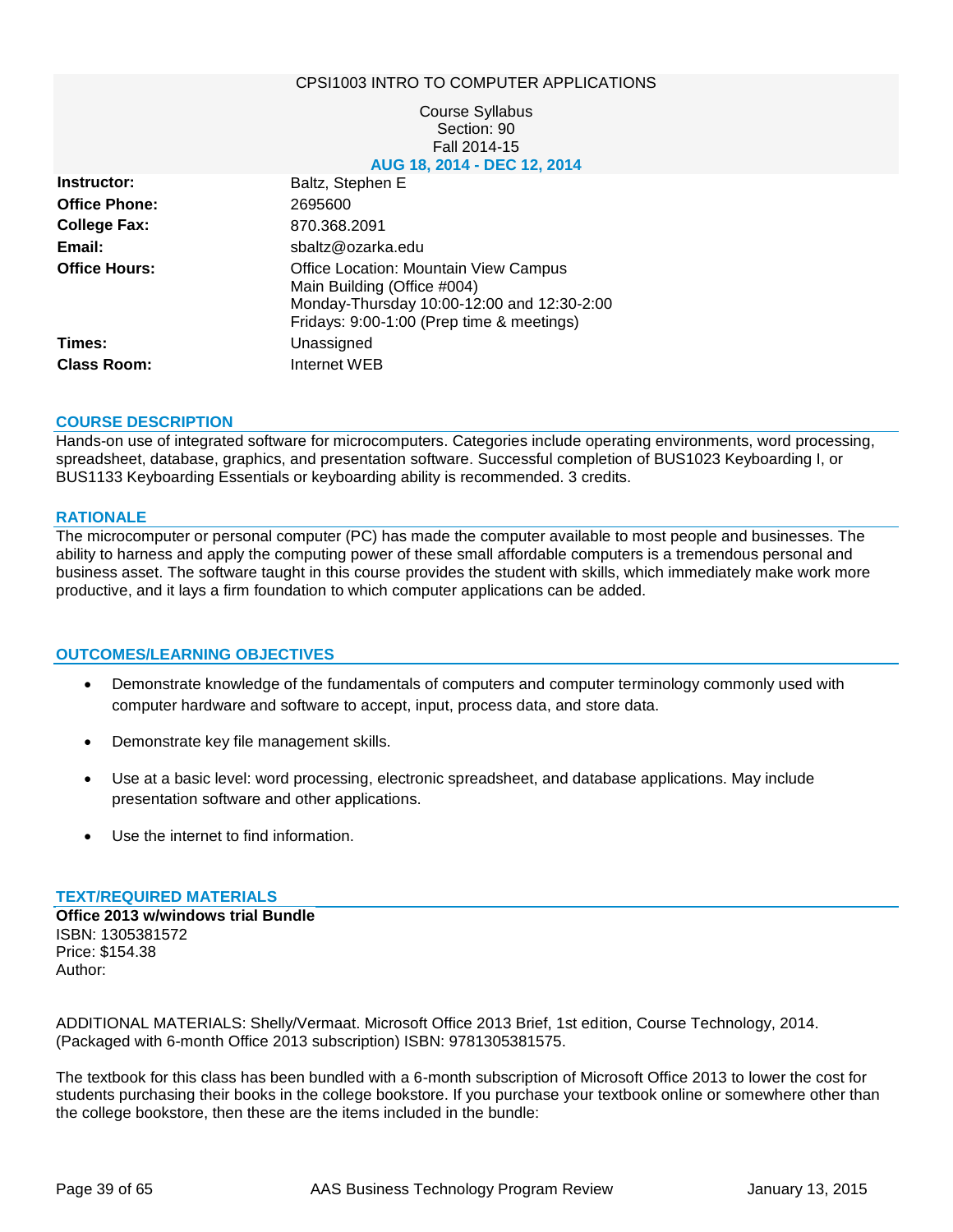1. Microsoft Office 2013 Brief, by Shelly/Vermaat, Course Technology, 2014, ISBN 9781285166131.

2. Six-month Subscription of Microsoft Office 2013 software to be used on student's home computer. The purchase of this software is not required if you plan to complete all of your assignments on campus. This 6-month subscription cannot be purchased separately from the textbook publisher.

#### **METHODS OF INSTRUCTION**

Instruction will be given through the course website and e-mail. Because this is a web-based course, it is extremely important for students to demonstrate self-motivation in completing assignments on time, taking quizzes and exams during the scheduled times, and making sure that the course schedule is followed each day. Students should access the course website at least once per day to keep up with any announcements or changes that may occur in the course or the website.

Students will read each textbook chapter and complete chapter assignments which will each cover one or more of the course learning objectives.

Students will complete quizzes and exams which will cover the course learning objectives.

Students will use the textbook website to assess their understanding of the chapter content and to aid in their learning of the chapter content.

Students will discuss relevant issues related to the course learning objectives in the MyOzarka discussion board.

#### **EVALUATION PROCEDURES**

Grades will be given for assignments, quizzes, exams, a proctored final exam. Your course grade will be calculated as follows:

Assignments: 30% Quizzes: 10% Exams: 35% Proctored Final Exam: 25%

All assignments will be submitted online in MyOzarka. All assignments will be graded for completion and accuracy.

Quizzes will consist of true-false questions. Each quiz will be taken online through the course website. You may use your textbooks when taking the quizzes and there will be no time limit. You may take the quizzes as many times as you want and your highest quiz grade will be recorded. Each quiz will cover one or more of the stated objectives of this course.

Exams will be composed of two parts: theory and production. The theory portion of each exam will be made up of multiple-choice questions. Each theory exam will be taken online in MyOzarka. The production portion of each exam will require the student to create and format an assigned document. Each production exam will be submitted online in MyOzarka.

The proctored final exam will consist of a production exam over all of the programs/chapters covered during the semester. It must be taken at one of the four Ozarka College sites. You must bring your student identification card with you to the exam site. You must sign in and out at the exam site to receive credit for this exam. No credit will be given for this exam if it is not proctored.

#### PROCTORED FINAL EXAM:

All online classes in the Business Technology Department will have a mandatory proctored final exam. This exam will be approximately 25% of the final grade in these classes. This exam may be either online in MyOzarka or a traditional paperand-pencil format, at the discretion of the instructor. Proctored Final Exam Guidelines:

Please review the Proctored Final Exam Schedule on the Activities page in MyOzarka for a list of dates/times/locations available for taking the proctored final exam. It is not necessary to let me know which date/time/location you choose. But, if you need to take the final exam at a time that is not on the schedule, then you will need to let me know as soon as possible.

1. You will NOT be allowed to use your textbook, notes or any other materials during the exam. You will be required to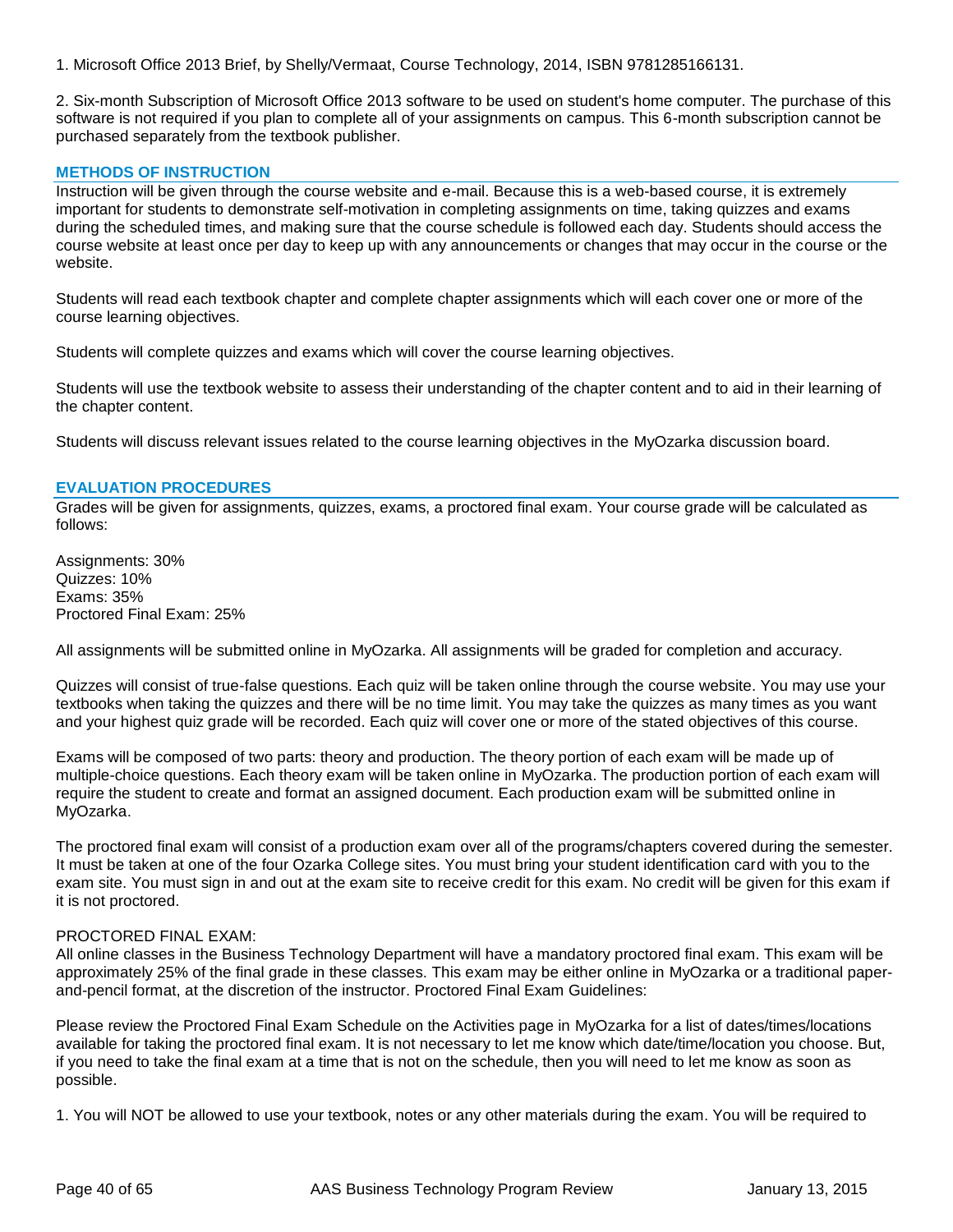present your picture ID with a signature to the proctor. This can be your driver's license or your student ID card from Ozarka College.

2. You cannot bring a cell phone, camera, or any other recording device into the testing center. So, when you go to your chosen testing center to complete your final exam, bring only the absolutely required items. There might not be a place for you to leave bags, phones, or other personal items. Your car would be the safest place for your personal belongings.

3. You will need to log in to the Ozarka College computers, then log in to the MyOzarka site. So, it is imperative that you remember your MyOzarka log in! When you access the Course Exams/Quiz page and click on the Comprehensive Final Exam to begin, you will not be able to proceed until the Proctor enters their Proctor code. Once you open the exam, the time limit begins. You will not be allowed to access any search engines, or other online sites to help with your exams.

4. You will be given a time limit to complete the exam. If you finish early, you do not have to stay for the entire time limit. If you have more than one online final exam, you may need to plan to come early enough to complete more than one exam. The latest time you can begin an exam is given on the schedule I sent to you for each time and location. The testing centers WILL NOT ALLOW YOU TO STAY PAST THE CLOSING TIME, so you must utilize your testing time appropriately.

#### **GRADING SCALE**

90-100 A - Excellent 80-89 B - Above Average 70-79 C - Average 60-69 D - Conditional 0-59 F - Failing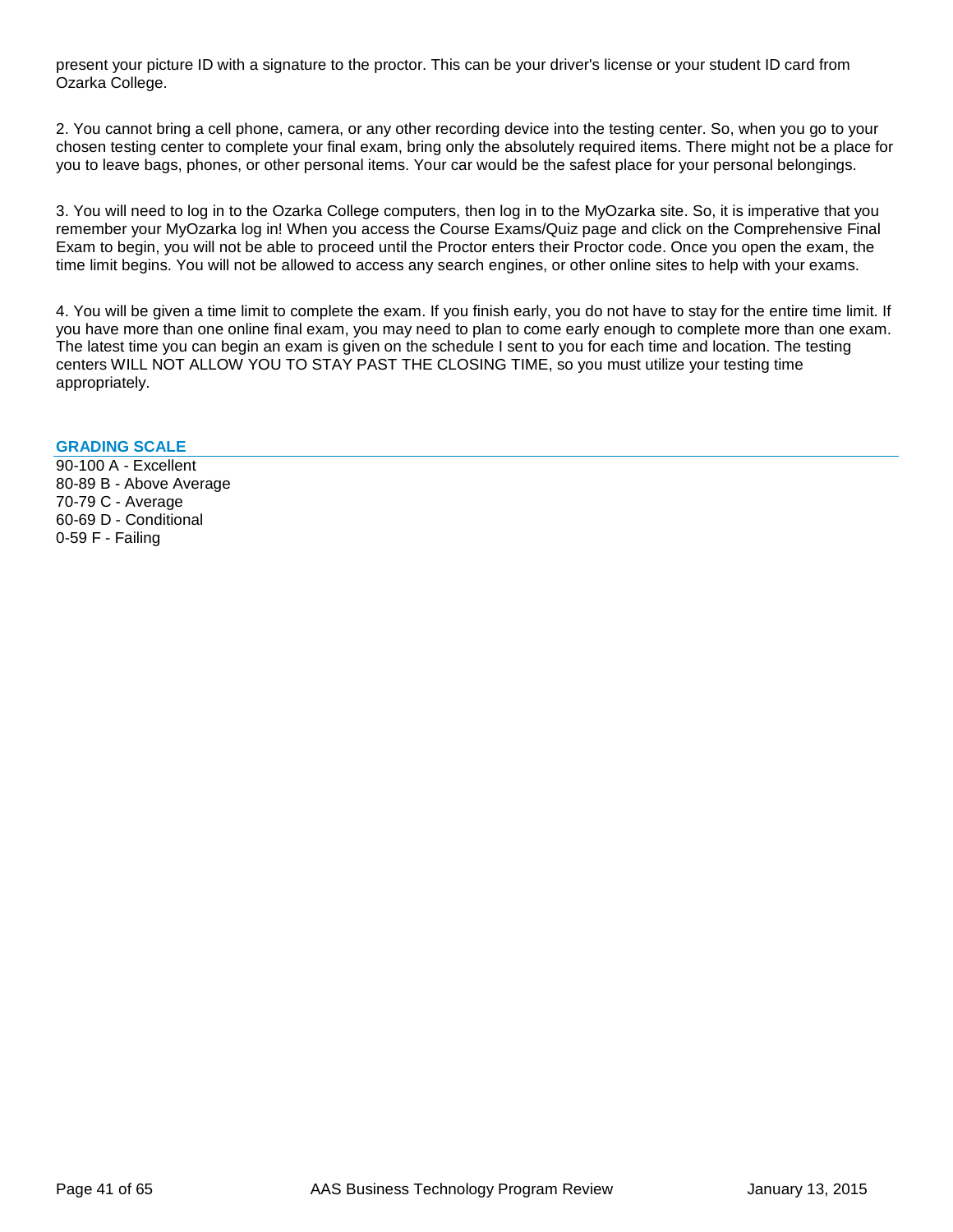#### MGMT2643 HUMAN RELATIONS

#### Course Syllabus Section: 90 Fall 2014-15 **AUG 18, 2014 - DEC 12, 2014**

| Instructor:          | Hollaway, Brad                                                                                                    |
|----------------------|-------------------------------------------------------------------------------------------------------------------|
| <b>Office Phone:</b> | 870.368.2082                                                                                                      |
| <b>College Fax:</b>  | 870.368.2091                                                                                                      |
| Email:               | bhollaway@ozarka.edu                                                                                              |
| <b>Office Hours:</b> | Monday & Wednesday 8:30-12:00 and 2:00-3:30 available to students Melbourne<br>Office H101A. Phone 870-368-2082.  |
|                      | Tuesday & Thursday 9:30-12:00 and 12:30-3:00 available to students Melbourne Office<br>H101A. Phone 870-368-2082. |
|                      | Friday 8:30 to 12:30 in Melbourne Office H101A. Phone 870-368-2082. Administrative<br>Duties & Meetings           |
| Times:               | Unassigned                                                                                                        |
| <b>Class Room:</b>   | Internet WEB                                                                                                      |

#### **COURSE DESCRIPTION**

(Same as AIB 4310.) This course draws on the disciplines of psychology and sociology to provide a basic understanding of the relationships between people. Business and interpersonal skills necessary for ethical conduct, supervision, and leadership are covered. 3 credits

#### **RATIONALE**

This course provides the student with an understanding of the four major issues in human relations: understanding and managing yourself, dealing effectively with other people, career choice and work habits, and managing your personal life.

#### **OUTCOMES/LEARNING OBJECTIVES**

- Effectively and ethically relate to others in the work environment.
- Work well with others to solve problems
- Work well in groups to achieve required outcomes.
- Plan and set goals for improving work and home environments.
- Accept and support those in leadership positions.
- Use proper etiquette and protocol when relating with people of different cultures and backgrounds.

#### **TEXT/REQUIRED MATERIALS**

**Human Relations 4th edition** ISBN: 0538731087 Price: \$114.68 Author:

#### **METHODS OF INSTRUCTION**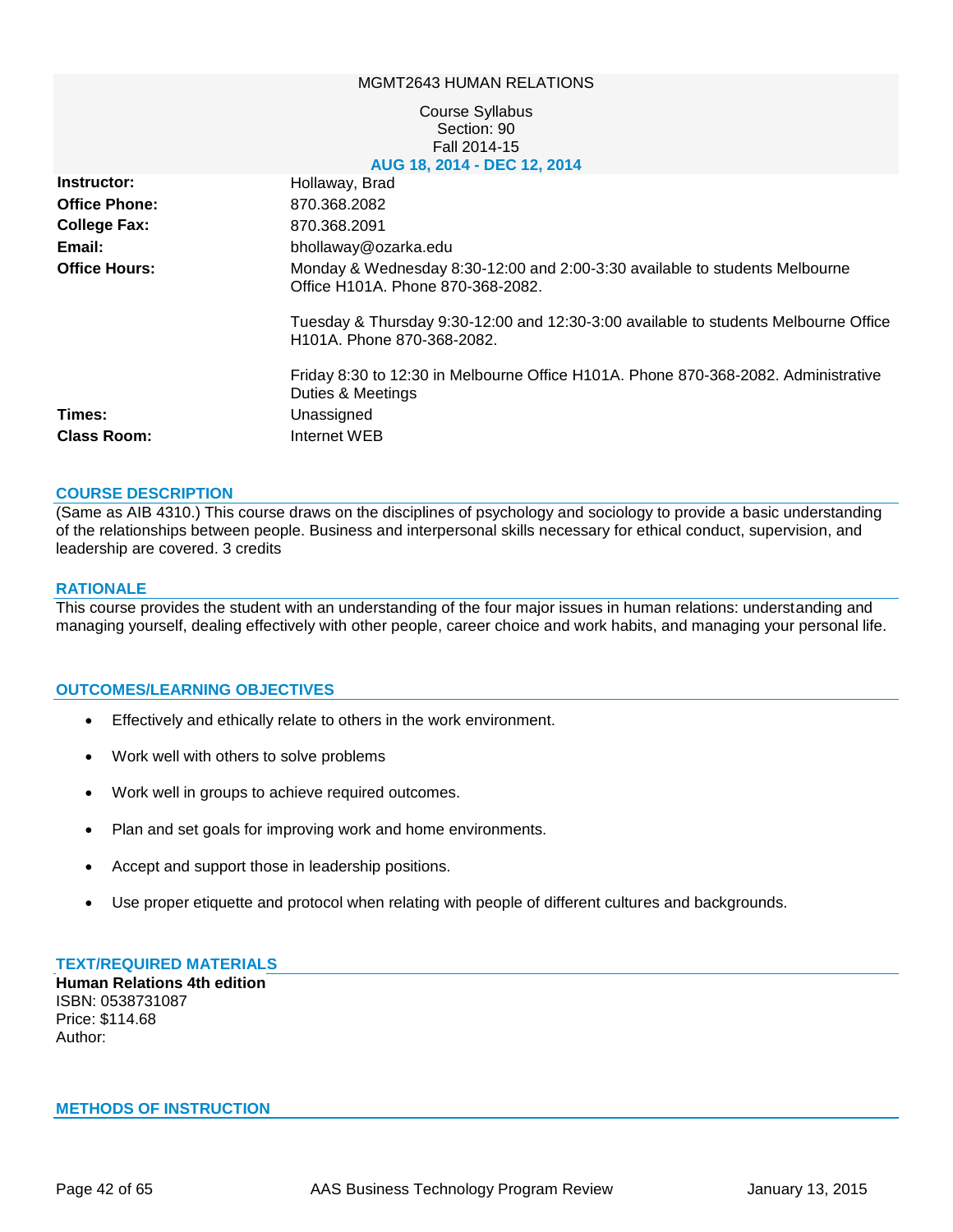Instruction will be given through the MyOzarka course website and e-mail. Because this is a web-based course, it is extremely important for students to demonstrate self-motivation in completing assignments on time, taking exams during the scheduled times, and posting discussions when due. Students will have reading assignments and written homework assignments. Homework assignments will be submitted on the Activities page in MyOzarka.

There will also be discussion board postings via MyOzarka. The instructor will post a discussion question for the topic, to which the students will post a reply or opinion. Your reply or opinion must be formatted in sentence form and in your own words. Probably three to six sentences should effectively cover the discussion. Remember that everyone in the class can read your posting, so be as polite and "clean" as possible. Everyone is entitled to their opinion, and this is not a forum to thrash someone!

Homework assignments will be submitted under Activities in MyOzarka.

Discussions will be posted under Activities in MyOzarka.

Exams will be taken under Activities in MyOzarka.

Proctored Final Exam

All online classes in the Business Technology Department will have a mandatory proctored final exam. This exam will be approximately 25% of the final grade in these classes. This exam may be either online in MyOzarka or a traditional paperand-pencil format, at the discretion of the instructor. All students within a 60 mile radius of any of the four Ozarka College facilities must come on campus to be proctored for this exam. Students outside of this area must arrange for an approved proctor. Details about testing dates and times will be provided by the instructor.

#### **EVALUATION PROCEDURES**

Grades for Human Relations will be based on participation in discussion board postings, homework assignments, four chapter exams, and a proctored comprehensive final exam.

Discussion postings/Participation 23 % of final grade

Homework Assignments 23 %

Four Chapter Exams 29 %

Proctored Comprehensive Final Exam 25 %

#### **GRADING SCALE**

90 - 100 A - Excellent 80 - 89 B - Above Average 70 - 79 C - Average 60 - 69 D - Conditional 0 - 59 F - Failing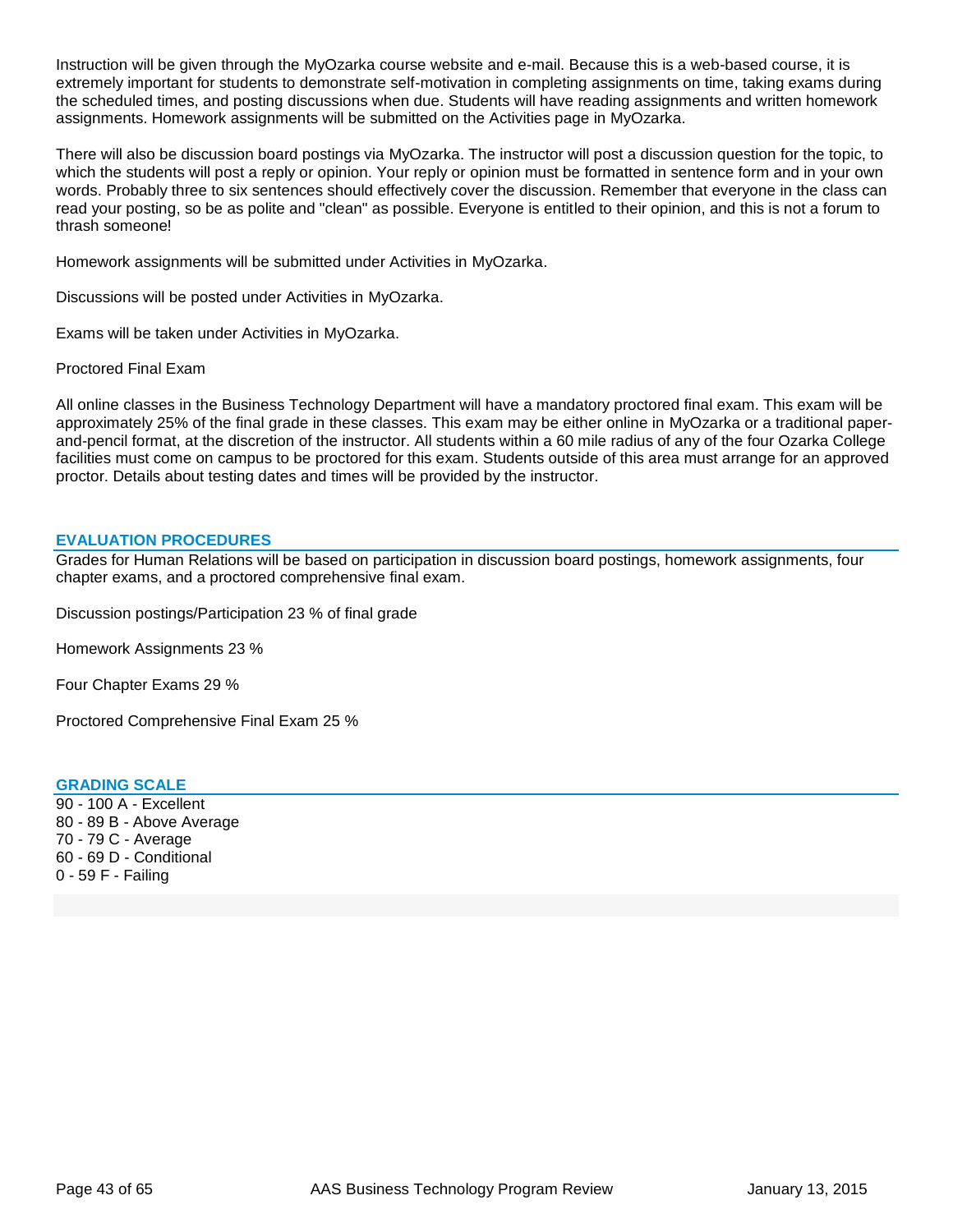## ACCT2143 COMPUTERIZED ACCOUNTING

## Course Syllabus Section: 90 Spring 2014-15 **JAN 12, 2015 - MAY 8, 2015**

| Instructor:                 | Hollaway, Brad                                                                                                     |
|-----------------------------|--------------------------------------------------------------------------------------------------------------------|
| <b>Office Phone:</b>        | 870.368.2082                                                                                                       |
| <b>College Fax:</b>         | 870.368.2091                                                                                                       |
| Email:                      | bhollaway@ozarka.edu                                                                                               |
| <b>Office Hours:</b>        | Monday & Wednesday 8:30-12:00 and 2:00-3:30 available to students<br>Melbourne Office H101A, Phone 870-368-2082.   |
|                             | Tuesday & Thursday 9:30-12:00 and 12:30-3:00 available to students<br>Melbourne Office H101A. Phone 870-368-2082.  |
|                             | Friday 8:30 to 12:30 in Melbourne Office H101A. Phone 870-368-2082.<br><b>Administrative Duties &amp; Meetings</b> |
| Times:<br><b>ClassRoom:</b> | Unassigned<br>Internet WEB                                                                                         |

## **COURSE DESCRIPTION**

Introduction to the application of computerized accounting record keeping systems. Emphasizes the recording of transactions and generation of financial reports in a business environment. ACCT1003, Intro. to Accounting, or ACCT 1123, Accounting I is recommended. 3 credits.

PREREQUISITES: ACCT1003 ,ACCT1123

## **RATIONALE**

## **OUTCOMES/LEARNING OBJECTIVES**

- Set up a computerized accounting system for a small business.
- Prepare required legal accounting statements using a computerized accounting system.
- Set up payroll records and successfully prepare required payroll records and documents.
- Prepare required legal tax reports for all aspects of a small business.
- Maintain accurate records for all accounts for the business.

## **TEXT/REQUIRED MATERIALS**

**Quickbooks Pro 2014** ISBN: 1259289141 Price: \$0.00 Author: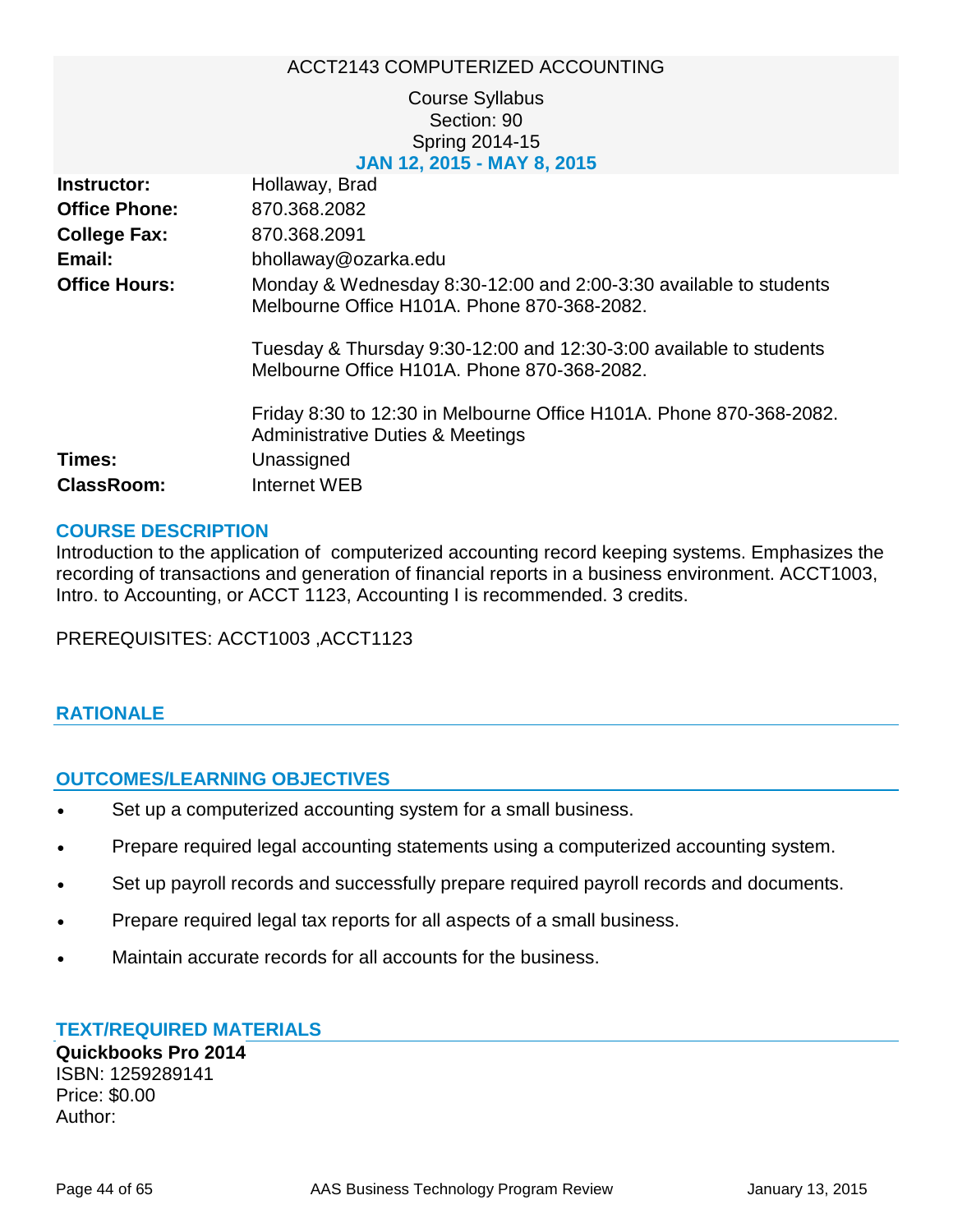## **METHODS OF INSTRUCTION**

Discussions, problem-solving, simulations, and the textbook website are used. Hands-on practice by students is an integral part of the course.

This course is based upon the student working through the book and becoming familiar with the new accounting software. This requires the student to spend time working through the program and following the step by step instructions in each chapter.

Instruction will be given through the MyOzarka course website and e-mail. Because this is a webbased course, it is extremely important for students to demonstrate self-motivation in completing homework assignments on time, taking exams during the scheduled times, and completing the Online Quizzes for each chapter.

Homework assignments will be submitted on the Assignments page in MyOzarka. Homework should be saved as PDF Adobe Reader documents for uploading. You can download and install a PDF printer from the internet. These printers save a digital 'printout' of your homework to a file that can be uploaded or emailed as an attachment easily. I suggest Bullzip PDF Printer at Bullzip.com as a free download.

Online quizzes will be completed on the textbook website for each chapter. Print the results using the PDF printer and submit the file to Activities in MyOzarka. These are 10 multiple-choice questions.

## Proctored Final Exam

All online classes in the Business Technology Department will have a mandatory proctored final exam. This exam will be approximately 25% of the final grade in these classes. This exam may be either online in MyOzarka or a traditional paper-and-pencil format, at the discretion of the instructor. All students within a 60 mile radius of any of the four Ozarka College facilities must come on campus to be proctored for this exam. Students outside of this area must arrange for an approved proctor. Details about testing dates and times will be provided by the instructor.

## **EVALUATION PROCEDURES**

Grades will be determined using the following criteria: Chapter Exercises 47 % Chapter Online Quizzes 9 % Chapter Theory Exams 19 % Final Problem Exam 16 % Comprehensive Theory Exam 9 %

## **GRADING SCALE**

 $90-100 = A$  $80 - 89 = B$  $70 - 79 = C$  $60 - 69 = D$ 59 and Below  $=$  F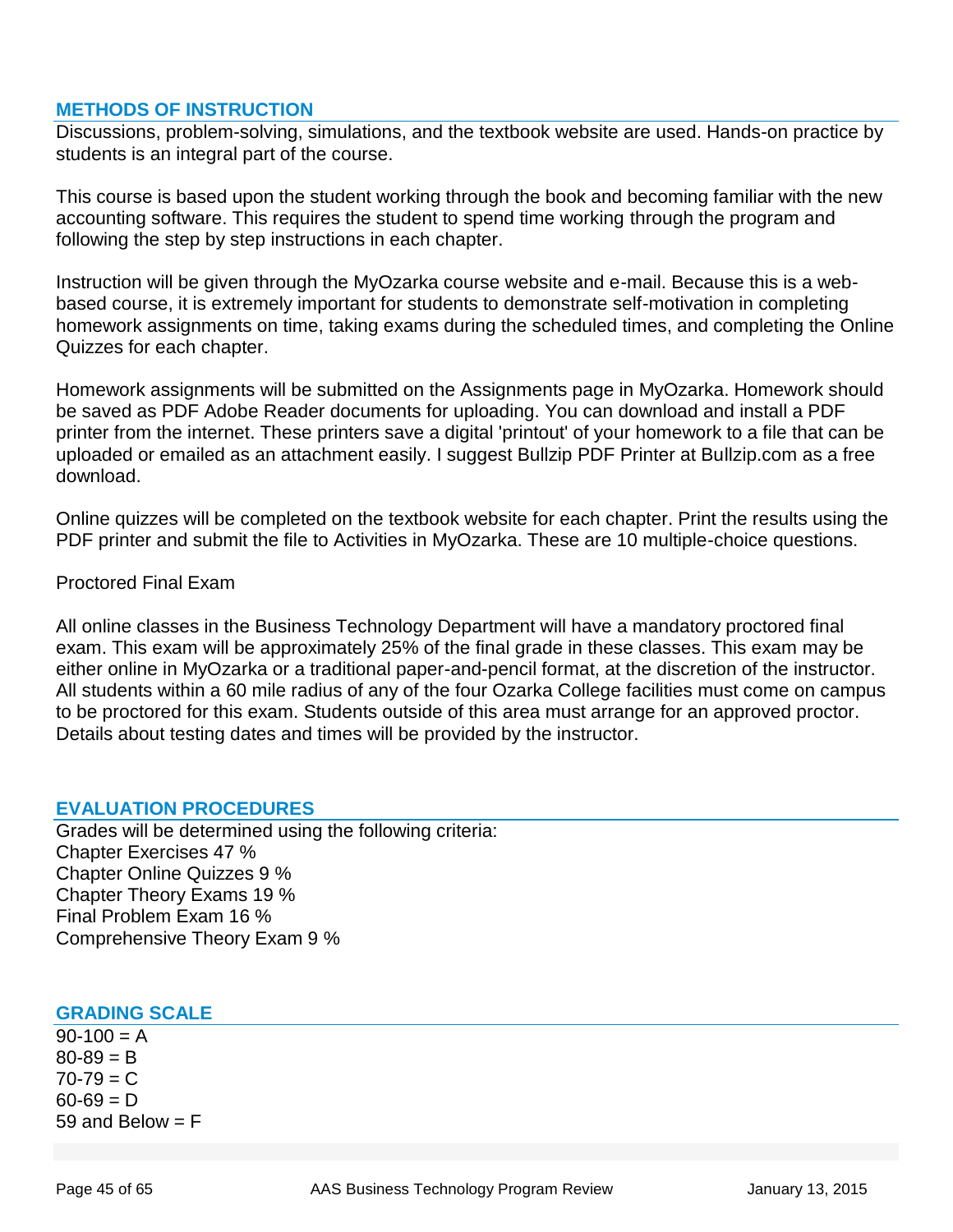|                      | <b>BUS2613 BUSINESS PRINCIPLES</b>                                                                                |
|----------------------|-------------------------------------------------------------------------------------------------------------------|
|                      | <b>Course Syllabus</b><br>Section: 90<br>Fall 2014-15<br>AUG 18, 2014 - DEC 12, 2014                              |
| Instructor:          | Hollaway, Brad                                                                                                    |
| <b>Office Phone:</b> | 870.368.2082                                                                                                      |
| College Fax:         | 870.368.2091                                                                                                      |
| Email:               | bhollaway@ozarka.edu                                                                                              |
| <b>Office Hours:</b> | Monday & Wednesday 8:30-12:00 and 2:00-3:30 available to students Melbourne<br>Office H101A. Phone 870-368-2082.  |
|                      | Tuesday & Thursday 9:30-12:00 and 12:30-3:00 available to students Melbourne<br>Office H101A. Phone 870-368-2082. |
|                      | Friday 8:30 to 12:30 in Melbourne Office H101A. Phone 870-368-2082.<br>Administrative Duties & Meetings           |
| Times:               | Unassigned                                                                                                        |
| <b>ClassRoom:</b>    | Internet WEB                                                                                                      |
|                      |                                                                                                                   |

## **COURSE DESCRIPTION**

Introduces students to the world of business and helps them prepare for beneficial interactions in the business industry. Studies include factors that comprise our national economy and concepts needed to deal with and become part of the contemporary business world. 3 credits. Fall

#### **RATIONALE**

This course will enable students to understand a variety of types of businesses, typical business strategies, and common business concerns. Students will develop an appreciation of business skills by exploring the roles of entrepreneur, worker, consumer, shareholder, manager, and citizen.

## **OUTCOMES/LEARNING OBJECTIVES**

- Identify appropriate managerial skills, proper business ethics and business social responsibilities.
- Recognize factors and barriers to global businesses and supply and demand.
- Recognize basic business types including union and nonunion influence.
- Recognize the roles of production and operations managers and owners of small businesses.
- Identify basic consumer and business markets, product life cycles and promotional methods.
- Apply successful teamwork and business promotional skills.

## **TEXT/REQUIRED MATERIALS**

**Business Now** ISBN: 0073377287 Price: \$102.91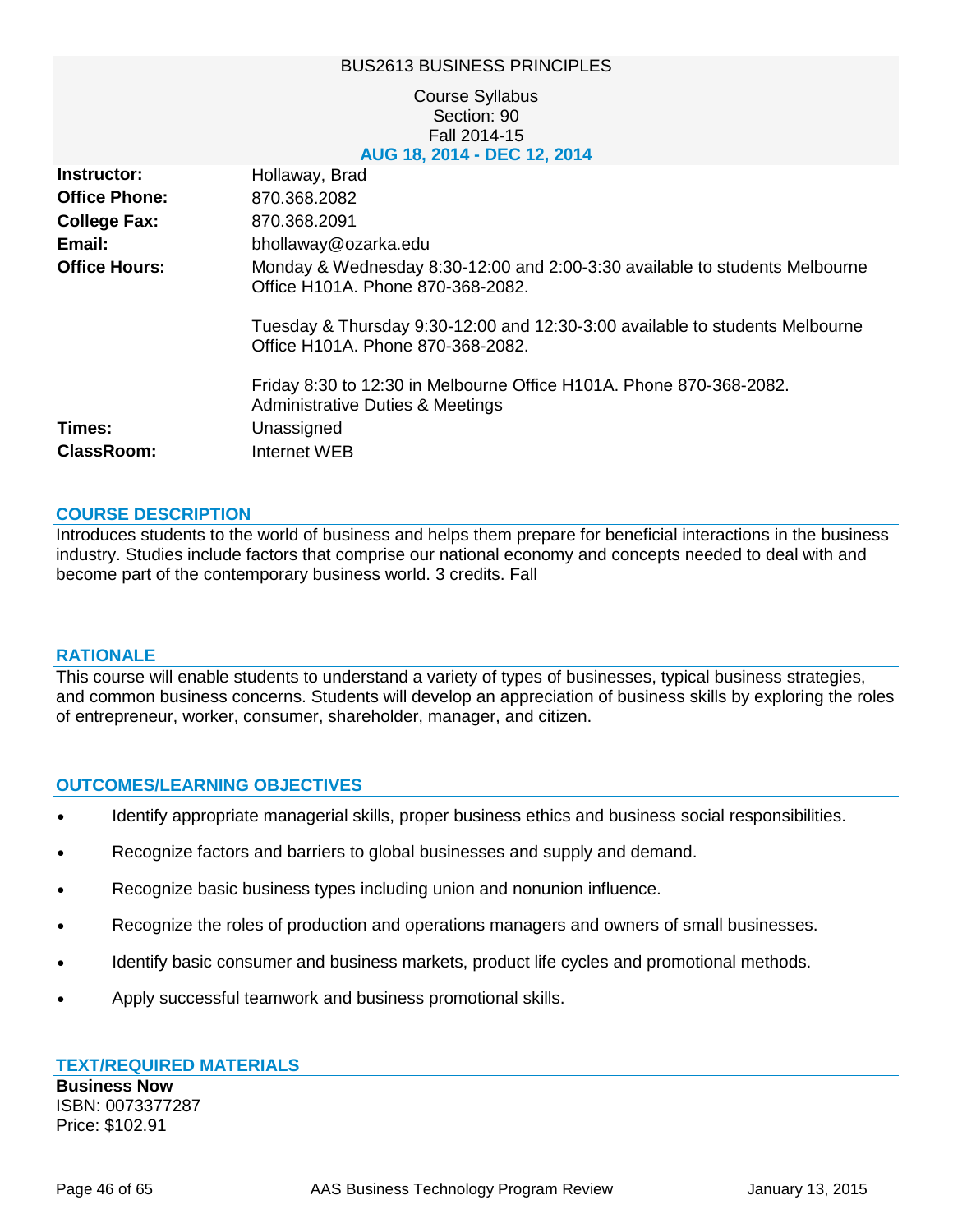## **METHODS OF INSTRUCTION**

Instruction will be given through the MyOzarka course website, and e-mail. Because this is a web-based course, it is extremely important for students to demonstrate self-motivation in completing homework and case studies on time, taking exams during the scheduled times, and posting discussions when due. Students will have reading assignments, homework quizzes, and written case studies. Homework and case studies will be submitted on the Activities page in MyOzarka.

There will also be discussion board postings via MyOzarka. The instructor will post a discussion question for the topic, to which the students will post a reply or opinion. Your reply or opinion must be formatted in sentence form and in your own words. Probably three to six sentences should effectively cover the discussion. Remember that everyone in the class can read your posting, so be as polite and "clean" as possible. Everyone is entitled to their opinion, and this is not a forum to thrash someone!

Homework and case studies will be submitted under Activities in MyOzarka. Homework for each chapter is a 20 question True/False quiz, which can be completed as many times as you like. Your highest grade on the quiz will be automatically recorded in the grade book. Case studies will be a one page Word report answering the case questions and detailing your reaction to the Ethical Dilemma. Case studies will be uploaded to Activities in MyOzarka.

The Discussion Board will be accessed in Activities in MyOzarka.

Exams will be taken in Activities in MyOzarka. Each Multiple Choice exam covers two chapters, and consists of 40 questions with a 60 minute time limit. Your exam grade will be automatically recorded in the gradebook.

Proctored Final Exam

All online classes in the Business Technology Department will have a mandatory proctored final exam. This exam will be approximately 25% of the final grade in these classes. This exam may be either online in MyOzarka or a traditional paper-and-pencil format, at the discretion of the instructor. All students within a 60 mile radius of any of the four Ozarka College facilities must come on campus to be proctored for this exam. Students outside of this area must arrange for an approved proctor. Details about testing dates and times will be provided by the instructor.

#### **EVALUATION PROCEDURES**

Grades for Business Principles will be based on homework, case studies, discussions, five chapter exams, and a comprehensive final exam.

Homework Assignments 15 % of Final Grade Case Studies 13 % Discussions 15 % Exams 32 % Comprehensive Final Exam 25 %

## **GRADING SCALE**

- A Excellent 90 100 %
- B Above Average 80 89 %
- C Average 70 79 %
- D Conditional 60 69 %
- F Failing 0 59 %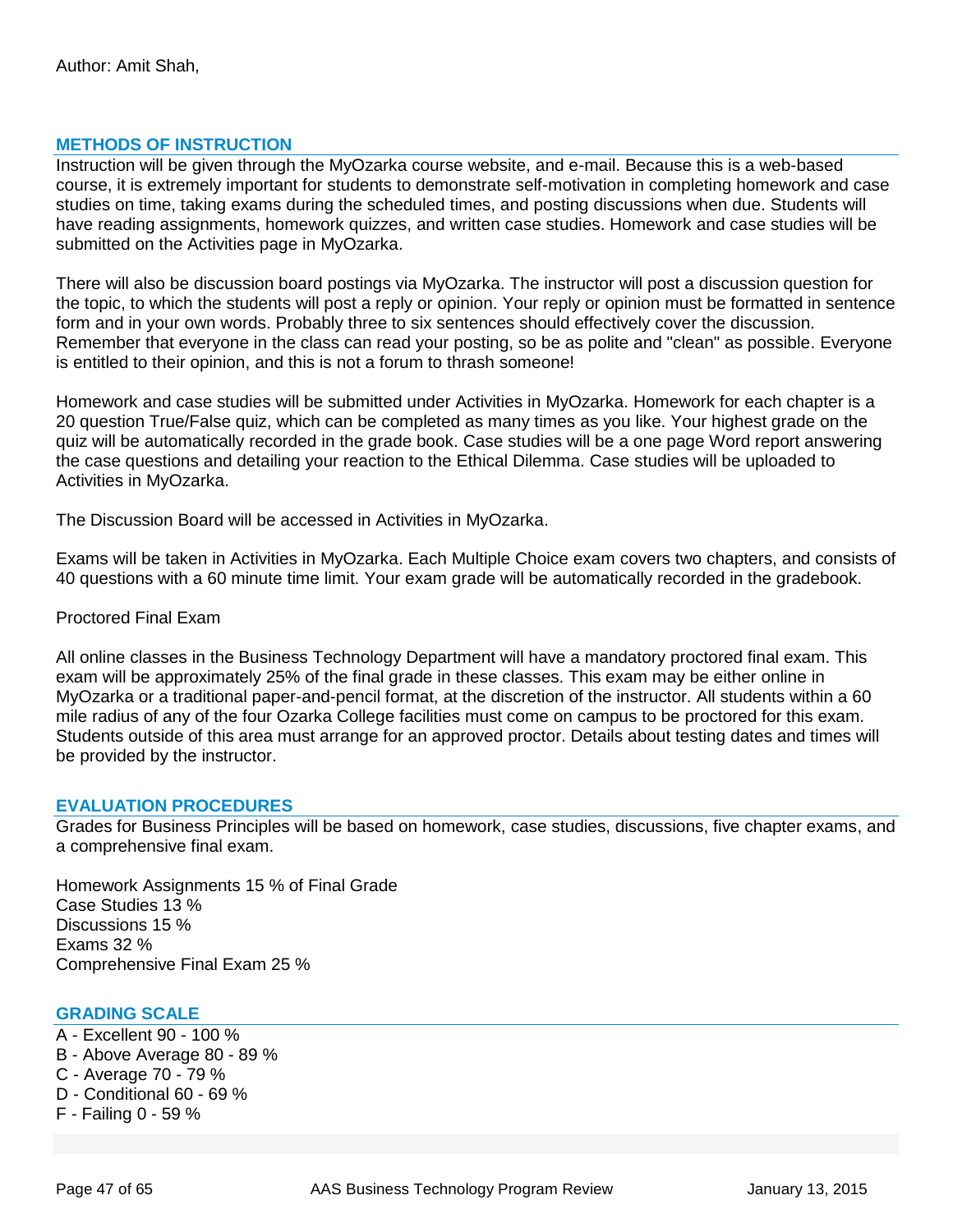## IST2713 COMPUTER ETHICS AND SECURITY

## Course Syllabus Section: 90 Fall 2014-15 **AUG 18, 2014 - DEC 12, 2014**

| Instructor:          | Lawrey, Brad W                                                                                                                                                                                                                                              |
|----------------------|-------------------------------------------------------------------------------------------------------------------------------------------------------------------------------------------------------------------------------------------------------------|
| <b>Office Phone:</b> | 870.994.7273                                                                                                                                                                                                                                                |
| <b>College Fax:</b>  | 870.368.2091                                                                                                                                                                                                                                                |
| Email:               | brad.lawrey@ozarka.edu                                                                                                                                                                                                                                      |
| <b>Office Hours:</b> | Sunday: Out of Office<br>Monday: 8:30am - 12:00pm -- 12:30pm - 2:00pm<br>Tuesday: 8:30am - 9:30am<br>Wednesday: 8:30am - 12:00pm -- 12:30pm - 2:00pm<br>Thursday: 8:30am - 12:00pm -- 12:30pm - 2:00pm<br>Friday: By Appointment<br>Saturday: Out of Office |
| Times:               | Unassigned                                                                                                                                                                                                                                                  |
| ClassRoom:           | Internet WEB                                                                                                                                                                                                                                                |

## **COURSE DESCRIPTION**

Examines ethical and security issues in the field of business and technology. Includes discussions of information security, privacy, ownership and the law. This course will help students understand the tremendous impact ethics and security have on the use of information technology. It will give students the foundation needed to make appropriate decisions as employees and managers. 3 credits

## **RATIONALE**

As members of a rapidly maturing information society, we are engaged in an ever-growing partnership with computers and information technology. The information technology competency has emerged in virtually any career from a nice-to-have skill to a job critical skill. The sharing of information is vital to all whether it be at home , schools, institutions, or business. Knowledge of security and ethics in the exploding information society is considered critical to getting and keeping a job.

## **OUTCOMES/LEARNING OBJECTIVES**

- Identify and prioritize information assets
- Identify and prioritize threats to information assets
- Plan for and respond to intruders in an information system
- Prepare an information security strategy and architecture
- Prepare for legal and public relations implications of security and privacy issues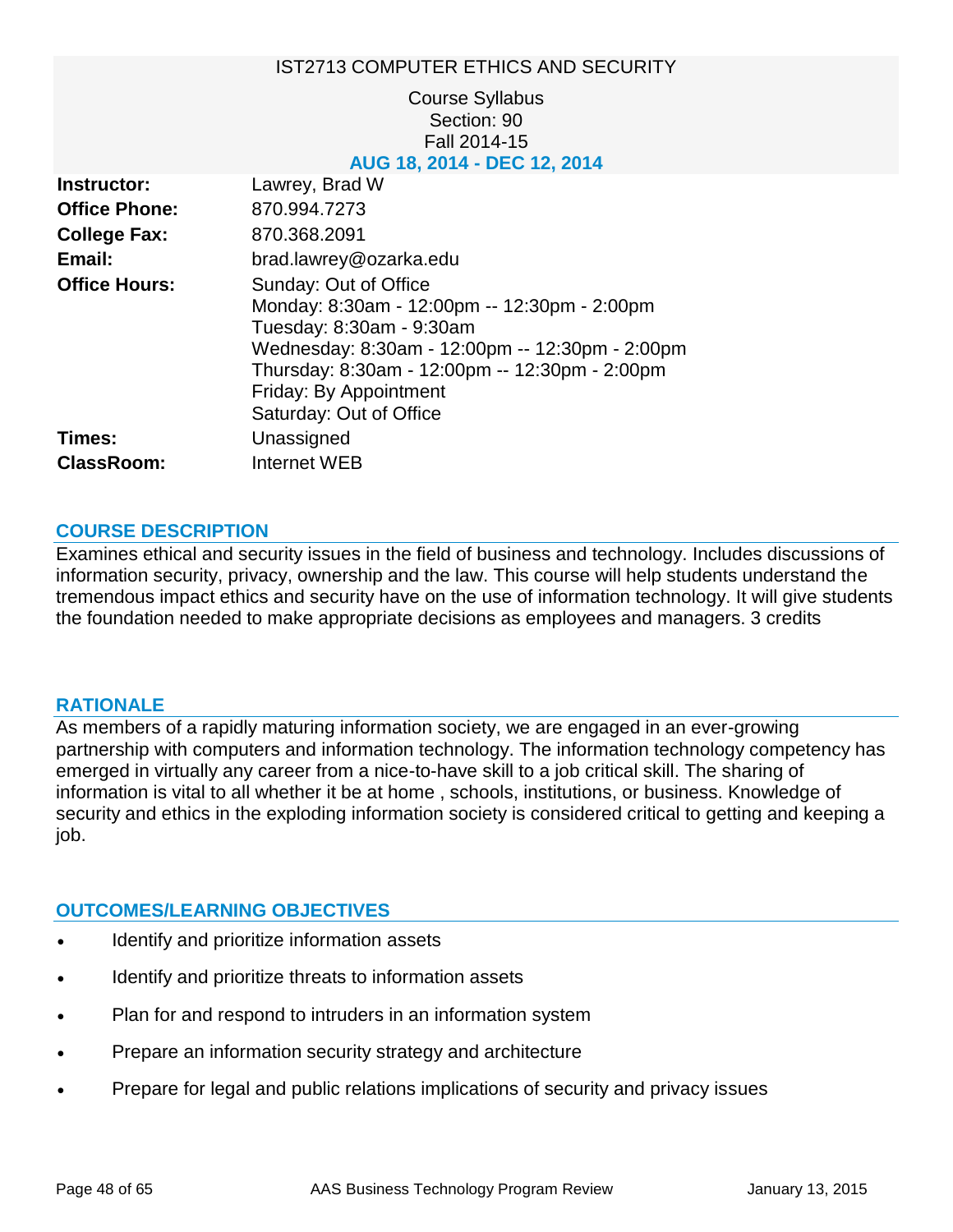• Prepare and implement a disaster recovery plan for recovery of information assets after an incident

## **TEXT/REQUIRED MATERIALS**

**Security Awareness/Ethics (Shrink Wrapped bundle)** ISBN: 1305415124 Price: \$139.95 Author:

ADDITIONAL MATERIALS: Supplied by Instructor as needed.

## **METHODS OF INSTRUCTION**

Because this is a web based course, it is extremely important for students to demonstrate selfmotivation in completing assignments on time, taking exams during the scheduled times, and posting discussions when due. Students will have reading assignments and written homework assignments. Homework assignments will be accessed and submitted on the Assignments page in MyOzarka.

There will also be discussion board postings via MyOzarka. The instructor will post a discussion question for the topic, to which the students will post a reply or opinion. Your reply or opinion must be formatted in sentence form and in your own words. Probably three to six sentences should effectively cover the discussion. Remember that everyone in the class can read your posting, so be as polite and "clean" as possible. Everyone is entitled to their opinion, and this is not a forum to thrash someone!

Homework assignments will be submitted under Assignments in MyOzarka.

Discussions will be posted under Discussions in MyOzarka.

Exams will be taken under Exams/Quiz in MyOzarka.

## **EVALUATION PROCEDURES**

Grades for Computer Ethics & Security will be based on participation in discussion board postings, homework assignments, four chapter exams, and a comprehensive final exam.

Discussion Participation 10%

Homework Assignments 25%

Four Chapter Exams 40%

Comprehensive Final Exam 25 %

### Proctored Final Exam

All online classes in the Business Technology Department will have a mandatory proctored final exam. This exam will be approximately 25% of the final grade in these classes. This exam may be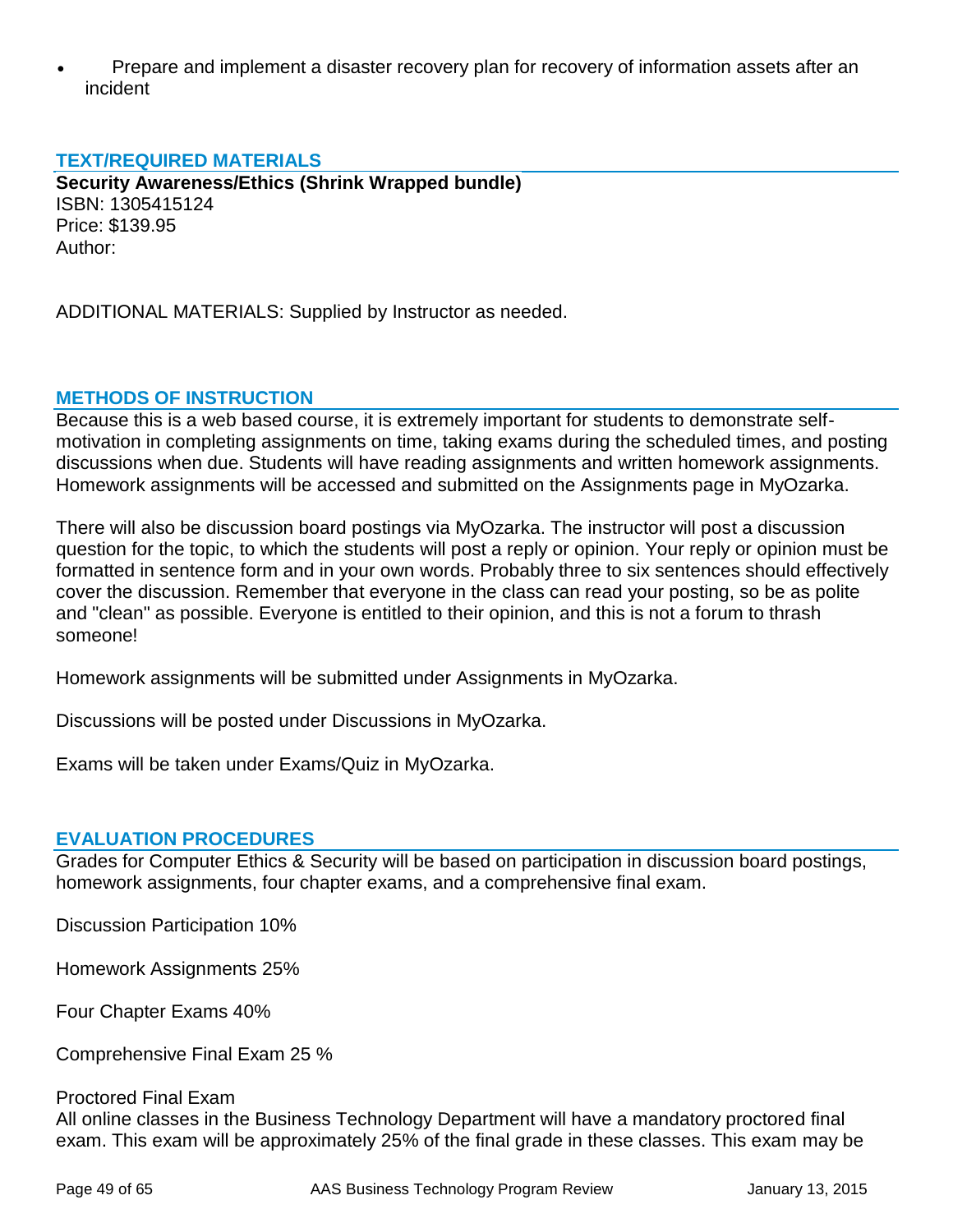either online in MyOzarka or a traditional paper-and-pencil format, at the discretion of the instructor. All students within a 60 mile radius of any of the four Ozarka College facilities must come on campus to be proctored for this exam. Students outside of this area must arrange for an approved proctor. An Online Class Exam Proctor Form must be completed and submitted to the instructor before credit will be given for the Final Exam. This form will be posted in the course Content in MyOzarka, and will also be available at each Ozarka College facility. Details about testing dates and times will be provided by the instructor.

## **GRADING SCALE**

A 90% - 100% B 89% - 80% C 79% - 70% D 69% - 60% F 59% or below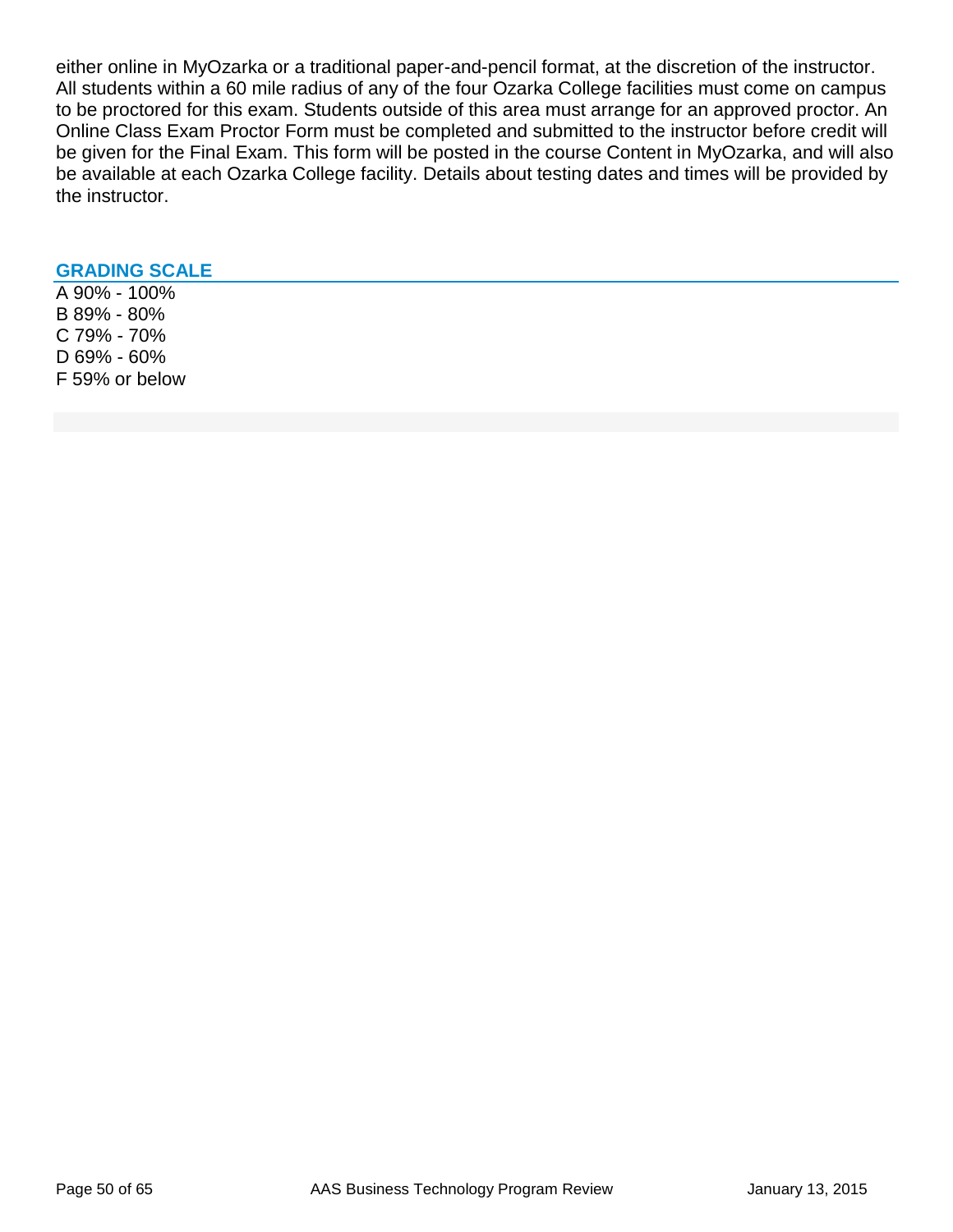## BUS2663 LEGAL ENVIRONMENT OF BUSINESS

## Course Syllabus Section: 90 Spring 2014-15 **JAN 12, 2015 - MAY 8, 2015**

| Instructor:          | Wilson, Joshua D   |
|----------------------|--------------------|
| <b>Office Phone:</b> | 870.368.2042       |
| <b>College Fax:</b>  | 870.368.2091       |
| Email:               | jwilson@ozarka.edu |
| <b>Office Hours:</b> |                    |
| Times:               | Unassigned         |
| <b>ClassRoom:</b>    | Internet WEB       |

## **COURSE DESCRIPTION**

Introduction to law as it relates to the business world, including contracts, dealings with goods, commercial paper, debts and creditors, remedies to business disputes, federal regulation, and similar topics. 3 credits. Spring

## **RATIONALE**

No manager operating in the complex and ever-changing global business environment of the 21st Century can compete successfully without knowledge of the legal environment. This course is designed to provide a broad and a detailed understanding of how law impacts daily management decisions and business strategies.

## **OUTCOMES/LEARNING OBJECTIVES**

- Recognize differences and components of civil, employment, and criminal law.
- Identify a variety of legal documents and business transactions.
- Differentiate between different courts and codes of ethics.
- Recognize basic necessary legal components of Wills, contracts, business organizations and agencies.

## **TEXT/REQUIRED MATERIALS**

**Law for Business - 18th. Edition** ISBN: 1133587615 Price: \$200.01 Author:

ADDITIONAL MATERIALS: The student must have access to a reliable computer and Internet connection either at home or at one of the college computer labs.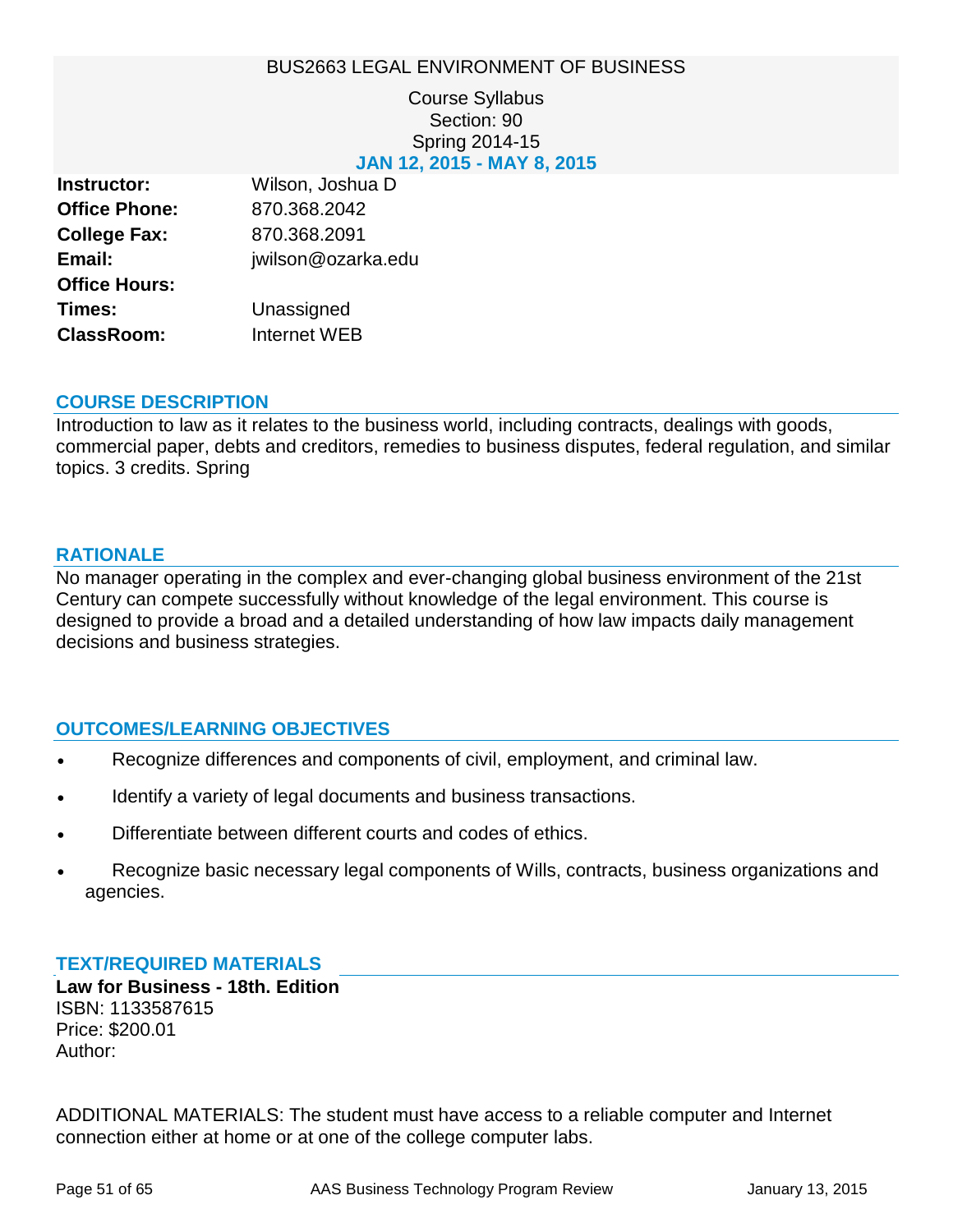## **METHODS OF INSTRUCTION**

Instruction of this course will be given through the course website and e-mail. Because this course is web-based, it is extremely important for students to demonstrate self-motivation in completing assignments on time, taking quizzes and exams during the scheduled times, and making sure that the course schedule is followed each day. Students should access the course website at least once per weekday to keep up with any announcements or changes that may occur in the course or the website.

Students will read each textbook chapter and complete chapter assignments which cover one or more of the course learning objectives.

Students will complete quizzes and exams which will cover the course learning objectives.

## **EVALUATION PROCEDURES**

Grades will be given for participation, exams, a proctored final exam, quizzes, and assignments. Each course discussion, exam, quiz and assignment will cover one or more of the course outcomes listed on this course syllabus. All coursework will indicate which outcome(s) are being assessed.

Your participation grade will be based your participation in the online discussions. Everyone is required to participate in all online discussions by replying to each discussion topic and replying to at least one of your classmates' replies. To get full credit for each discussion, you should thoroughly answer all of the discussion questions and give your own opinions of the topic. At a minimum, each reply should include at least 4 complete sentences which demonstrate your knowledge of the topic. Please use your own words when replying to the discussions. While it is acceptable to search for online information pertaining to the discussion topics, it is not acceptable to copy this information without giving credit to the authors. When you do use sources, you should also give your own opinions of the topics. Each discussion will cover one or more of the stated objectives of this course. Please note that there are two deadlines for each discussion. The first is for the original post. The second is for a reply. You can do both postings by the first deadline, but just be sure to meet the deadline dates.

Exams will consist of multiple-choice questions. Each exam will be taken online through the course website. Exams must be taken on the dates indicated on the course schedule. You may take each exam only once and there will be a time limit for each exam. Each exam will cover one or more of the stated objectives of this course.

The proctored final exam will consist of multiple-choice questions covering all of the chapters learned during the semester. It must be taken at one of the four Ozarka College sites. You must bring your student identification card with you to the exam site. You must sign in and out at the exam site to receive credit for this exam. No credit will be given for this exam if it is not proctored.

Quizzes will consist of true-false questions. Each quiz will be taken online through the course web site. You may use your textbooks when taking the quizzes and there will be no time limit. You may take the quizzes as many times as you want, but only the grade that you achieve on your last attempt will be recorded. Each quiz will cover one or more of the stated objectives of this course.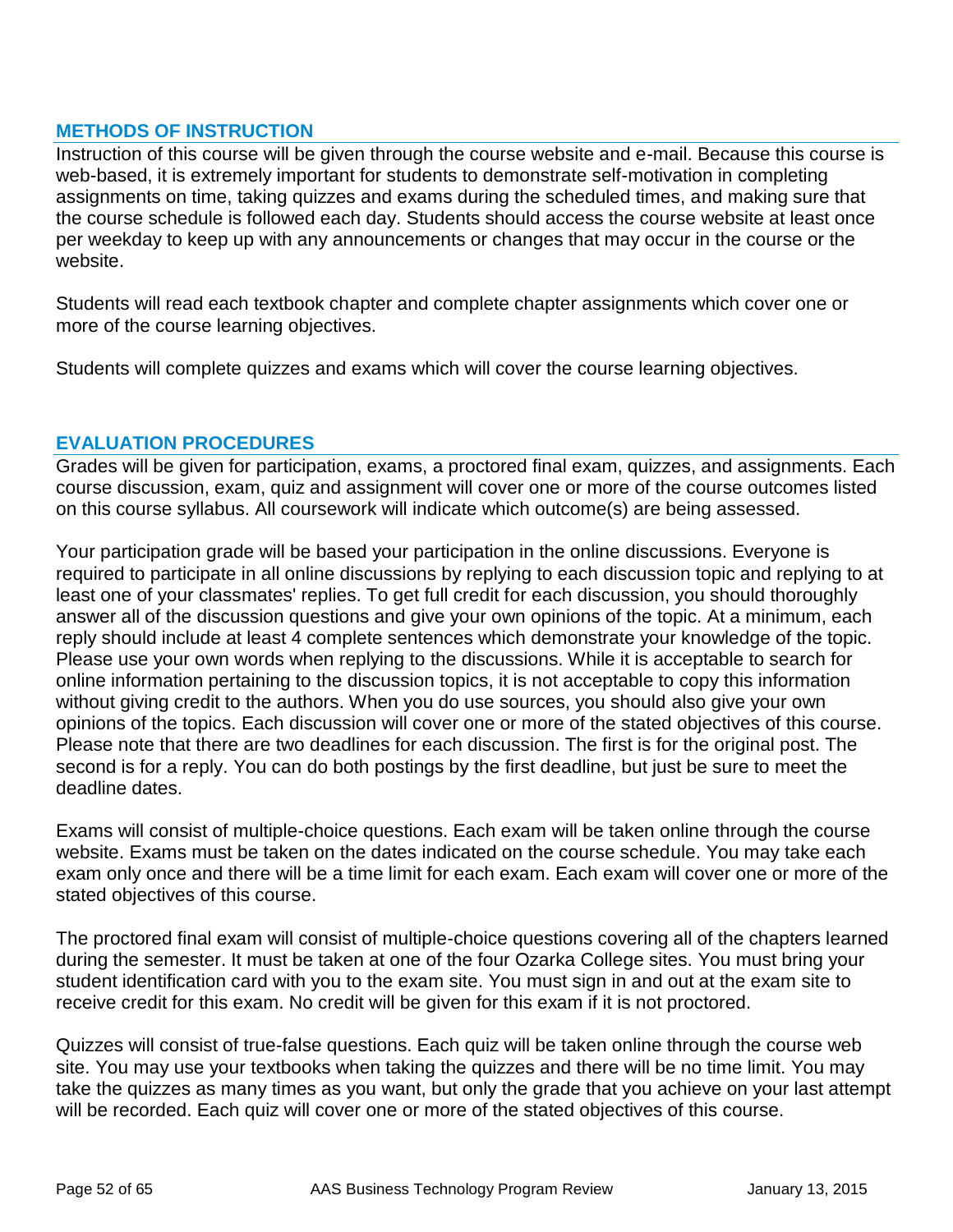Assignments will consist of assigned activities from each chapter covered in the course. Each set of chapter assignments will be submitted online to the Instructor by the due date on the course schedule. Each assignment will cover one or more of the stated objectives of this course.

## **GRADING SCALE**

- A Excellent 90 100 %
- B Above Average 80 89 %
- C Average 70 79 %
- D Conditional 60 69 %
- F Failing 0 59 %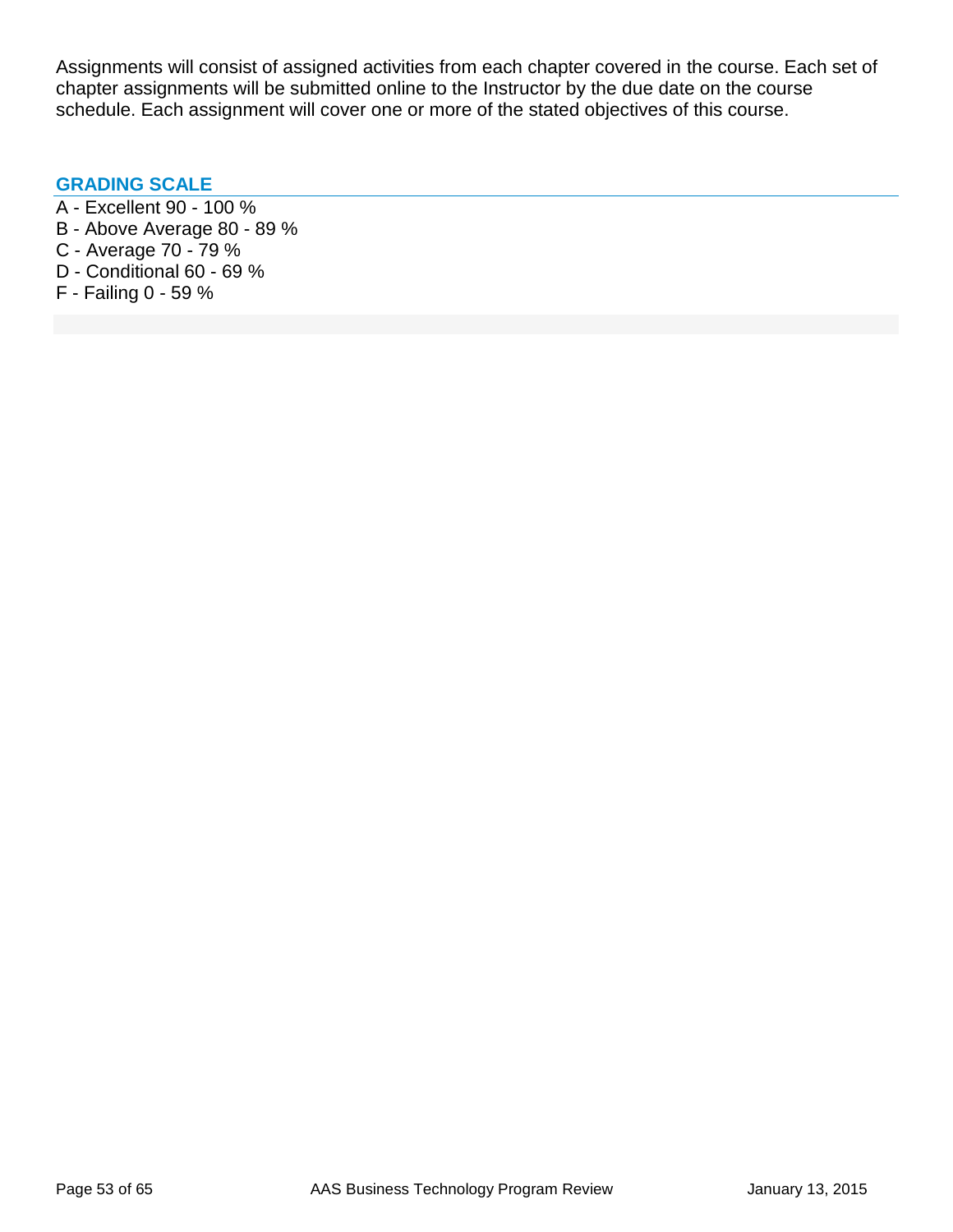## ACCT1123 ACCOUNTING I

## Course Syllabus Section: 90 Fall 2014-15 **AUG 18, 2014 - DEC 12, 2014**

| Instructor:<br><b>Office Phone:</b> | Langston, Kathryn M<br>870.368.2083                                                                                                                            |
|-------------------------------------|----------------------------------------------------------------------------------------------------------------------------------------------------------------|
| <b>College Fax:</b>                 | 870.368.2091                                                                                                                                                   |
| Email:                              | klangston@ozarka.edu                                                                                                                                           |
| <b>Office Hours:</b>                | <b>FALL 2014</b><br>AUGUST 11 - DECEMBER 5, 2014                                                                                                               |
|                                     | Regular Office Hours for students will be 9-12 Monday-Thursday at one of the<br>following locations:                                                           |
|                                     | Melbourne C105-C (870) 368-2083<br>Mountain View 107C, Extension 5046<br>Ash Flat - AF105, Extension 4005<br>Mammoth Spring - Front Office                     |
|                                     | Virtual On-line Office: My Ozarka Course Mail and Course Discussion<br>Boards.                                                                                 |
|                                     | Please use the E-mail found in Course Mail Section of each course.                                                                                             |
| Times:<br><b>ClassRoom:</b>         | I have administrative meetings during the week, so please call to be sure I am<br>here to arrange a time to meet with me.<br>Unassigned<br><b>Internet WEB</b> |

## **COURSE DESCRIPTION**

(Equivalent to AIB 1000.) The study of accounting concepts and procedures as they apply to sole proprietorships. Emphasis on the accounting cycle and its implementation. Simulated accounting activities offer decision-making opportunities encountered in the business world. ACCT1003 is strongly recommended as preparation for Accounting I. 3 credits.

## **RATIONALE**

Accounting is a very broad field and includes activities such as recording, summarizing, reporting, and interpreting financial data. In our society to entity can function efficiently without accounting. Financial information is needed to plan and control the use of resources. The survival of a business entity depends on reliable accounting information.

## **OUTCOMES/LEARNING OBJECTIVES**

- Set up a basic Accounting System for Small Sole proprietorship type Businesses.
- Prepare basic financial statements in proper format.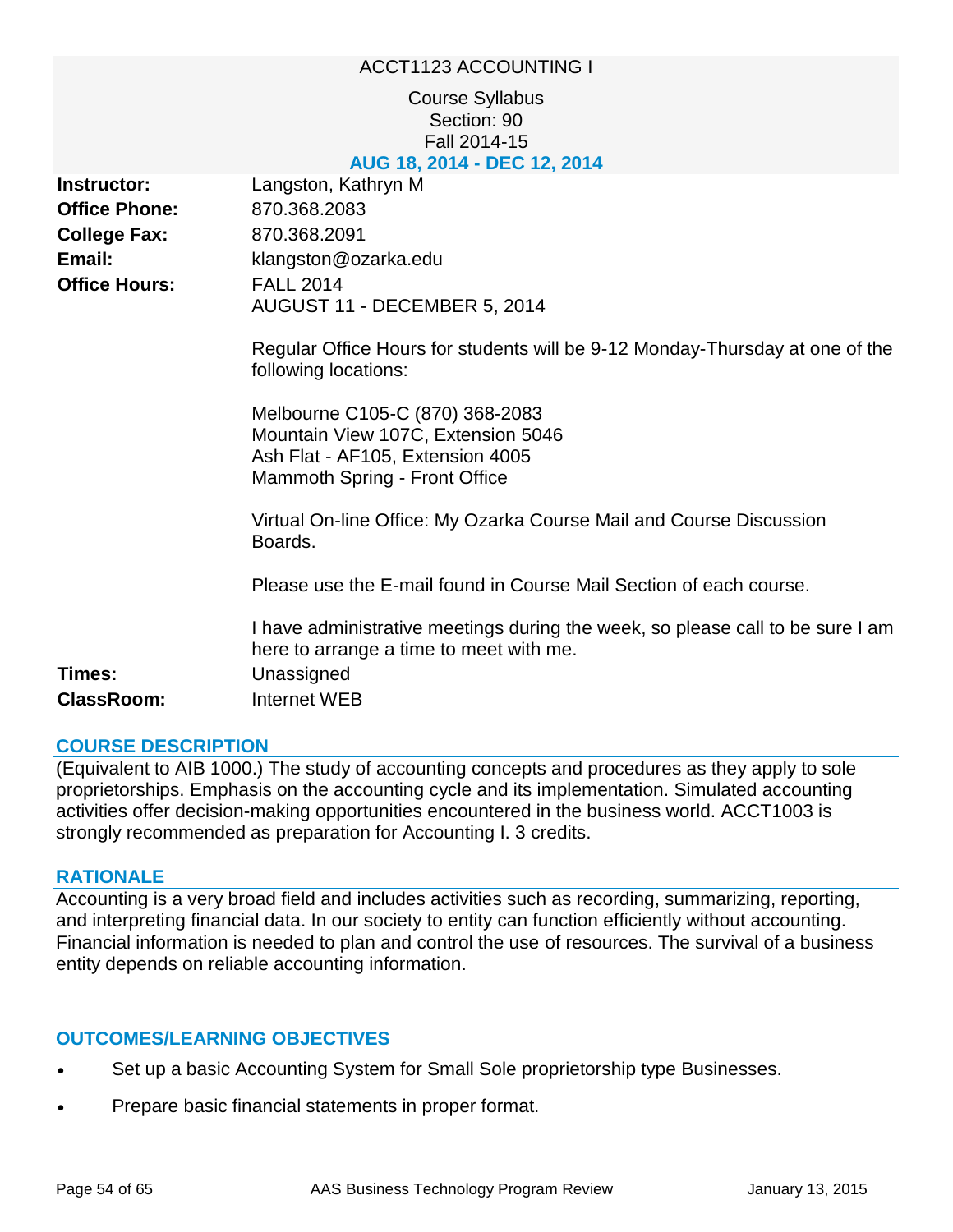- Correctly enter accounting transactions.
- Prepare Payroll Entries and Tax Forms.
- Prepare adjusting and closing entries for small businesses.
- Use Special Journals and subsidiary Ledgers for Small Merchandising Company.
- Prepare Classified Income Statements and Balance Sheets

## **TEXT/REQUIRED MATERIALS**

**Loose leaf Version College Accounting -14th. edition (Shrink Wrapped)** ISBN: 0077639960 Price: \$164.75 Author:

ADDITIONAL MATERIALS: RELIABLE INTERNET ACCESS AT HOME IS REQUIRED. Microsoft Word or a Word Processing Program is necessary for assignments. It is STRONGLY recommended that students have successfully completed ACCT 1003 Introduction to Accounting before taking Accounting 1 online. The Comprehensive Proctored Final Exam will be given on the Ozarka College Campuses during the last week of classes and finals week. Schedule will be released later.

Students may use the hardback edition of this textbook.

## **METHODS OF INSTRUCTION**

DUE DATES FOR ALL ASSIGNMENTS AND EXAMS AND QUIZZES ARE FOUND IN THE ASSIGNMENTS AND EXAMS SECTIONS OF MY OZARKA.

STUDENTS MUST WATCH THE VIDEOS PROVIDED ON EACH CHAPTER IN ORDER TO BE SUCCESSFUL.

E-mails will be answered within 48 hours Monday-Friday. Assignments will be graded after the due date has passed. Submitted assignments will be returned to students showing corrections.

Students may view learning tools on the textbook web site. Students may view power point presentations and take practice quizzes on the website. Students may view discussions on the learning outcomes presented in class by instructor by viewing the videos provided in the resources for each chapter.

Students may complete exercises and problems demonstrating mastery of outcomes. Students may work the exercises and Problem set A at the end of each chapter and check their work by referring to the solutions provided in the resources for each chapter. Many problems and examples are worked by the instructor in the lesson videos provided for each chapter. Students should check their work with the solutions. This allows students to receive immediate feedback while doing the work at home.

Students are encouraged to use the textbook learning site to take additional quizzes for immediate feedback and use the tutorial exercises provided, to view power point presentations of the concept, and to view the topic tackler section of the textbook learning site.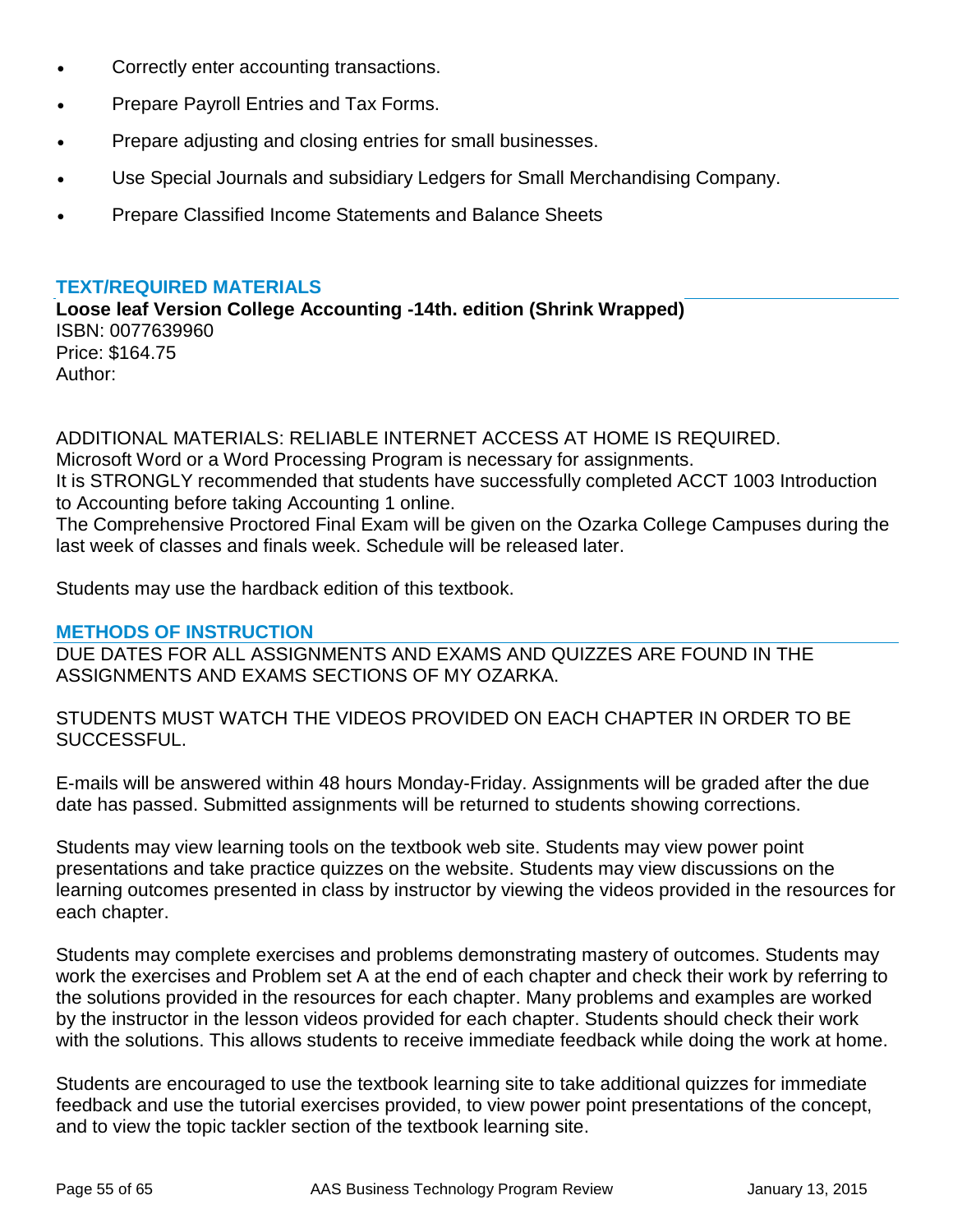This is a web-based course. Students must be self-motivated. Students must access the couse website and MyOzarka and participate in discussions, quizzes, and exams as assigned and on or before the due dates shown on the assignment schedule.

Students must log in to this course daily and participate in assignments, discussions and quizzes and exams on or before the due date. Student participation will be monitored. Online courses require as much time as a regular course. My Ozarka allows the instructor to view what times and portions of My Ozarka the student has accessed.

Massive amounts of resources are provided to students in the activities section of My Ozarka. Assignments providing resources, solutions, forms, help sheets, links to textbook sites, and an enormous amount of videos and links to archived lectures of the actual classroom sessions presenting the subject matter. Students must refer to these links and use the resources. Important note: students must go to the assignment and click on the linked items. Do not go to "Show" and click on "Content". If a student goes here, the content will show as not open.

The proctored Comprehensive Final Exam must be taken on the one of the Ozarka College campuses. It will be given during the last week of classes and finals week. Schedule will be released later.

## **EVALUATION PROCEDURES**

IMPORTANT NOTICE: The assignments shown in the activities section are only tentative--both in what is due, when it is due and the point value. All assignments may be updated and revised at any time to benefit the class and will change according to class progress, etc. Please understand, the activities are put in as a guideline and a tentative plan for the semester. They are not rigid and may change.

Standard for work: Students are expected to reflect a collegiate level attitude, be conscientious in performing assignments, actively participate in class, show respect for the instructor and other students.

The proctored Comprehensive Final Exam must be taken on the one of the Ozarka College campuses. It will be given during the last week of classes and finals week. A schedule of when the proctored exam will be given will be sent out later.

All work must be labeled specifically. Include your name, the chapter, the assignment number.

Grades will be determined using the following criteria: Participation, My Ozarka Theory Exams and Problem exams in the assignments section, Practice Sets, Discussions on My Ozarka and a Comprehensive Final Exam.

Quizzes on accounting theory are given in My Ozarka to demonstrate grasp of accounting concept.

Practice Sets and Problems (found in assignments section of My Ozarka) demonstrate the student's ability to perform learning outcome.

Mini-practice sets covering all learning outcomes.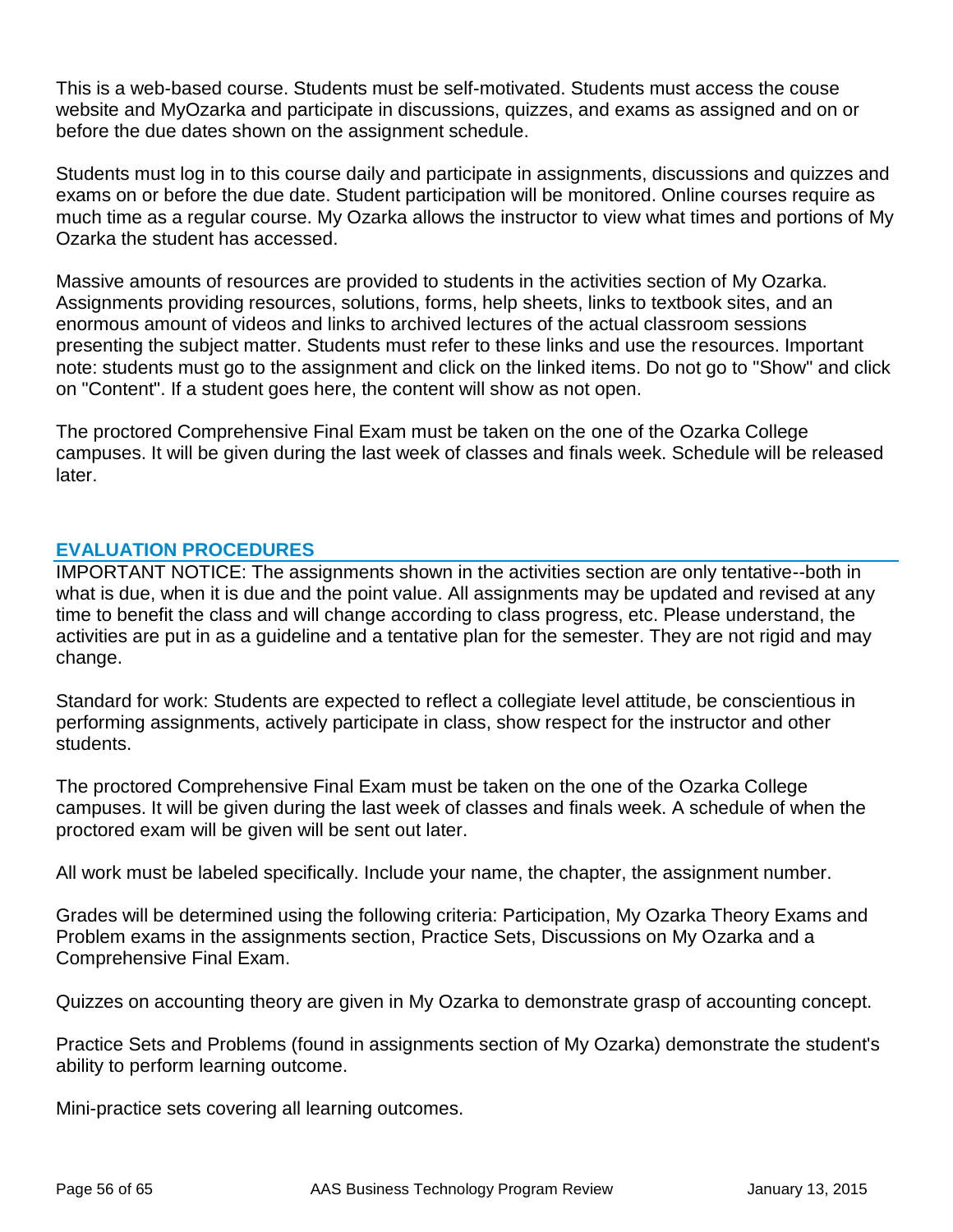Proctored comprehensive Final Exam over all learning outcomes are used for course and program assessment.

## **GRADING SCALE**

 $90-100 = A$  $80 - 89 = B$  $70 - 79 = C$  $60 - 69 = D$ 59 and Below  $=$   $F$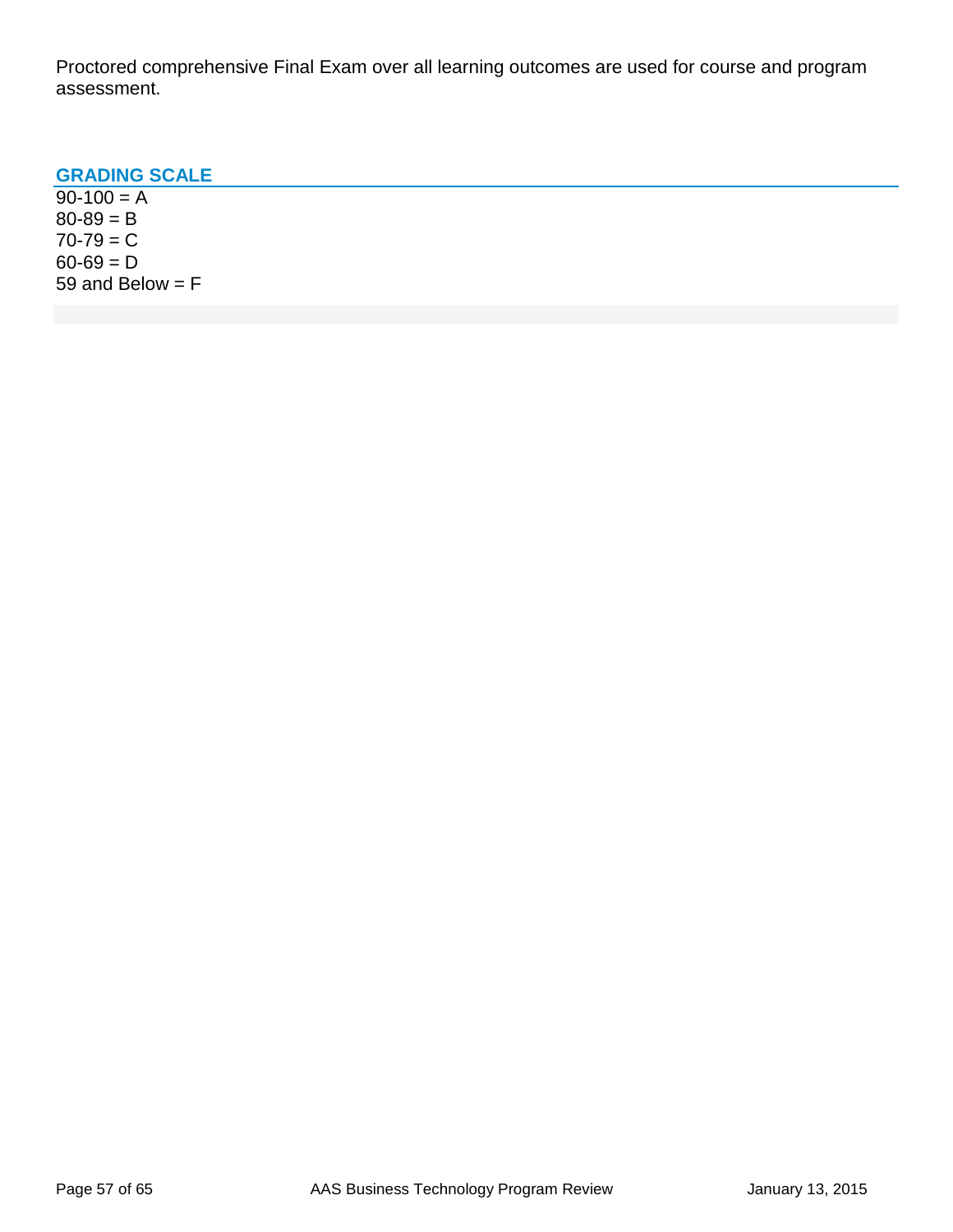## ACCT2133 ACCOUNTING II

## Course Syllabus Section: 90 Spring 2014-15 **JAN 12, 2015 - MAY 8, 2015**

| Instructor:          | Langston, Kathryn M                                                            |
|----------------------|--------------------------------------------------------------------------------|
| <b>Office Phone:</b> | 870.368.2083                                                                   |
| <b>College Fax:</b>  | 870.368.2091                                                                   |
| Email:               | klangston@ozarka.edu                                                           |
| <b>Office Hours:</b> | <b>FALL 2014</b>                                                               |
|                      | AUGUST 11 - DECEMBER 5, 2014                                                   |
|                      | Regular Office Hours for students will be 9-12 Monday-Thursday at one of the   |
|                      | following locations:                                                           |
|                      | Melbourne C105-C (870) 368-2083                                                |
|                      | Mountain View 107C, Extension 5046                                             |
|                      | Ash Flat - AF105, Extension 4005                                               |
|                      | Mammoth Spring - Front Office                                                  |
|                      | Virtual On-line Office: My Ozarka Course Mail and Course Discussion<br>Boards. |
|                      | Please use the E-mail found in Course Mail Section of each course.             |
|                      | I have administrative meetings during the week, so please call to be sure I am |
|                      | here to arrange a time to meet with me.                                        |
| Times:               | Unassigned                                                                     |
| <b>ClassRoom:</b>    | Internet WEB                                                                   |

## **COURSE DESCRIPTION**

A continuation of the accounting concepts and procedures presented in Accounting I. Partnerships and corporations are covered. Prerequisite: ACCT 1123, Accounting I. 3 credits .Spring

PREREQUISITES: ACCT1123

## **RATIONALE**

Accounting is a very broad field and includes activities such as recording, summarizing, reporting, and interpreting financial data. In our society, no entity can function efficiently without accounting. Financial information is needed to plan and control the use of resources. Survival of a business depends on reliable accounting information.

## **OUTCOMES/LEARNING OBJECTIVES**

- Properly handle uncollectable accounts receivable, notes payable nad notes receivable.
- Compute inventory cost by applying four commonly used costing methods.
- Compute and record depreciation of property, plant, and equipment by commonly used methods.
- Set up and correctly enter transactions for a partnership.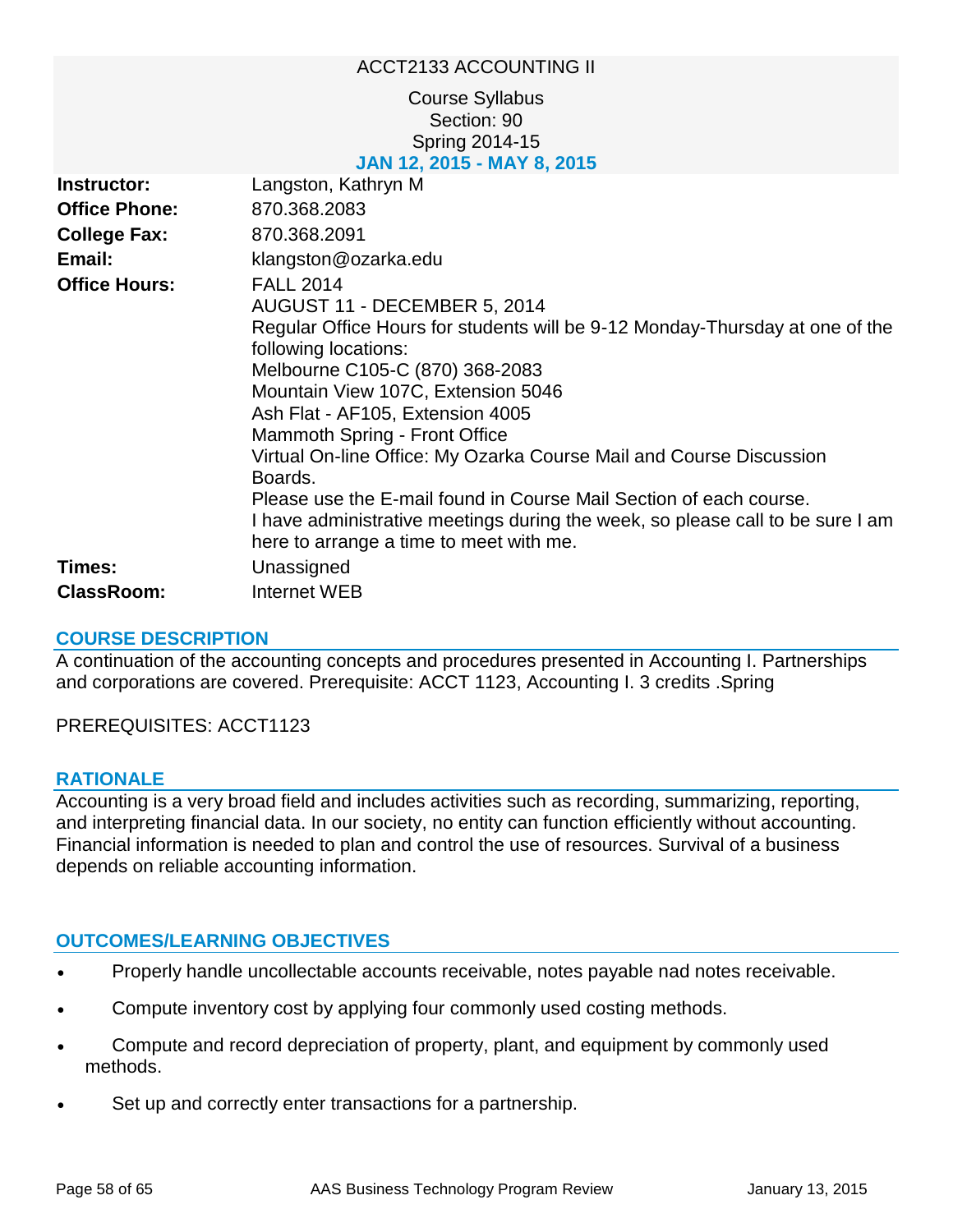- Set up and properly handle accounting transactions for a small corporation and stock and bond transactions.
- Apply the basic Accounting assumptions and standards to accounting documents.

## **TEXT/REQUIRED MATERIALS**

**Loose leaf Version College Accounting -14th. edition (Shrink Wrapped)** ISBN: 0077639960 Price: \$164.75 Author:

ADDITIONAL MATERIALS: RELIABLE INTERNET ACCESS IS REQUIRED. Microsoft Word is necessary for downloading and submitting assignments.

## **METHODS OF INSTRUCTION**

DUE DATES FOR ALL ASSIGNMENTS AND EXAMS AND QUIZZES ARE FOUND IN THE ASSIGNMENTS AND EXAMS SECTIONS OF MY OZARKA.

This course will be comprised of:

Special Information Sheets in the Content Module

Exercises and Problems for each chapter. Solutions for exercises and problems may be found in the content module so that students may check their work

Narrated Power point presentations for each section of each chapter are available through the link in the content module. Students should view the presentation before starting the exercises and problems.

Archived lectures are available so that students may view the actual in-class lectures and activities for this entire course

Discussions on the My Ozarka discussion Board for student and instructor questions and interaction Links to textbook site for tutorials an practice are found in content module

Exams and quizzes must be taken in My Ozarka Exams section on or before the due date.

This is a web-based course. Students must be self-motivated. Students must access the course website and MyOzarka and participate in discussions, quizzes, and exams as assigned and on or before the due dates shown on the assignment schedule.

Students must log in to this course regularly and participate in assignments, discussions and quizzes and exams on or before the due date. Student participation will be monitored. Online courses require as much time as a regular course. My Ozarka allows the instructor to view what times and portions of My Ozarka the student has accessed.

There will be a mandatory proctored exam on the Melbourne Campus on August 2 at 10am.

## **EVALUATION PROCEDURES**

Quizzes on My Ozarka to demonstrate grasp of accounting concept.

On-line quizzes for immediate assessment and feedback.

On-line graded problems demonstrating ability to perform learning outcome.

On-line problem exams over each learning outcome.

Comprehensive Final Exam over all learning outcomes.

There will be a mandatory proctored 120 MINUTE exam on the Melbourne Campus during finals week.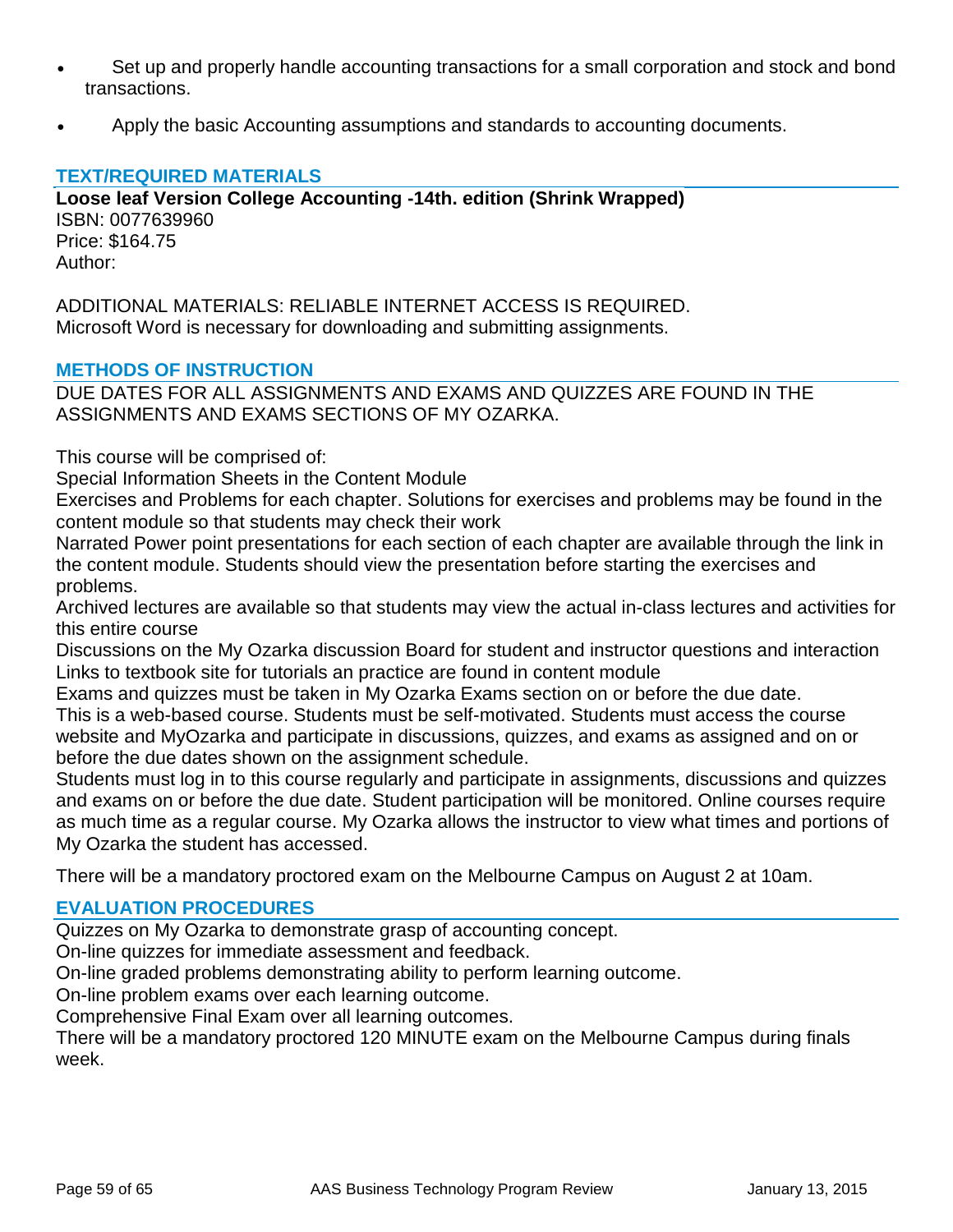## **GRADING SCALE**

A 90-100 B 80-89 C 70-79 D 60-69 F Below 60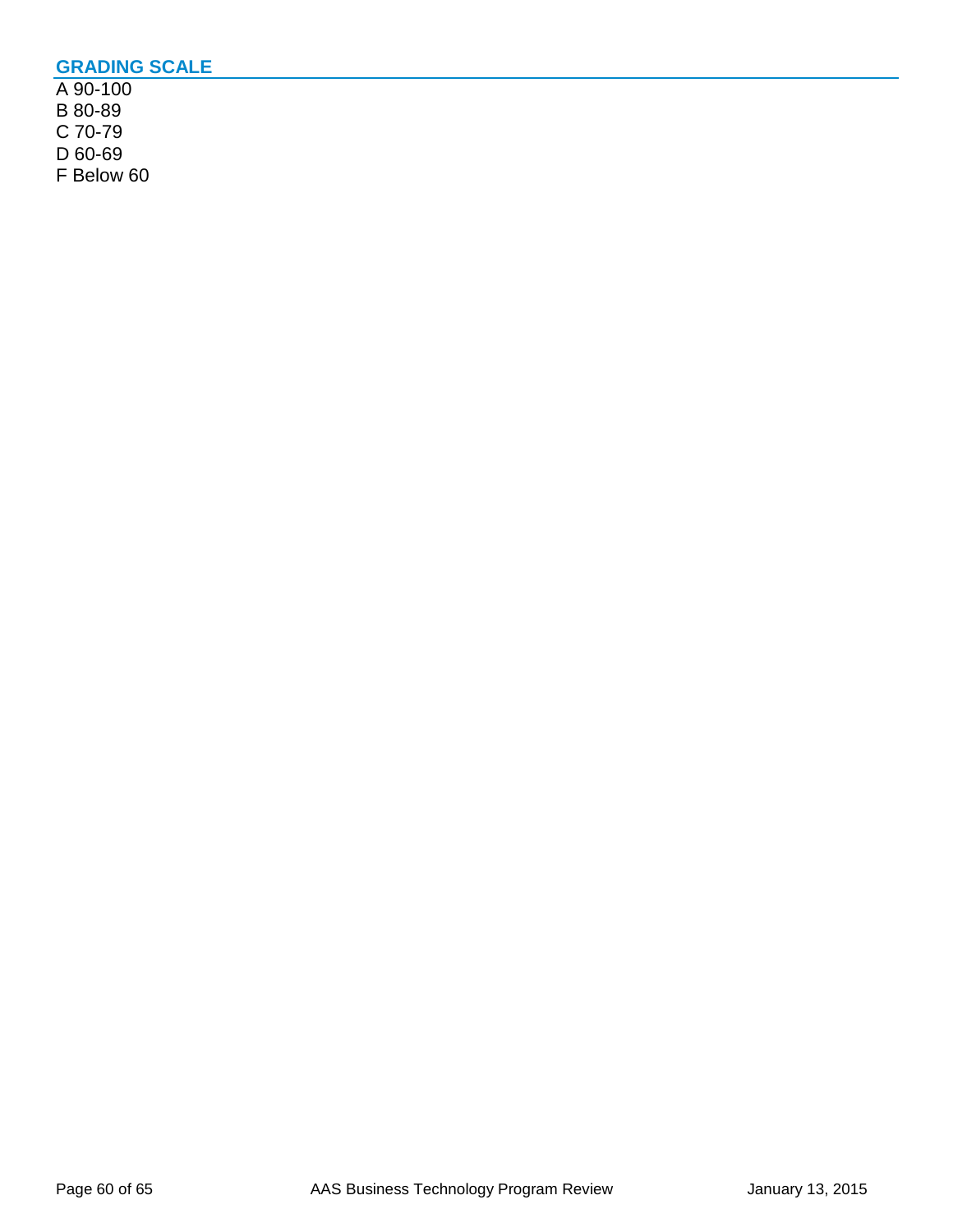# Appendix B

## Instructor Curriculum Vitae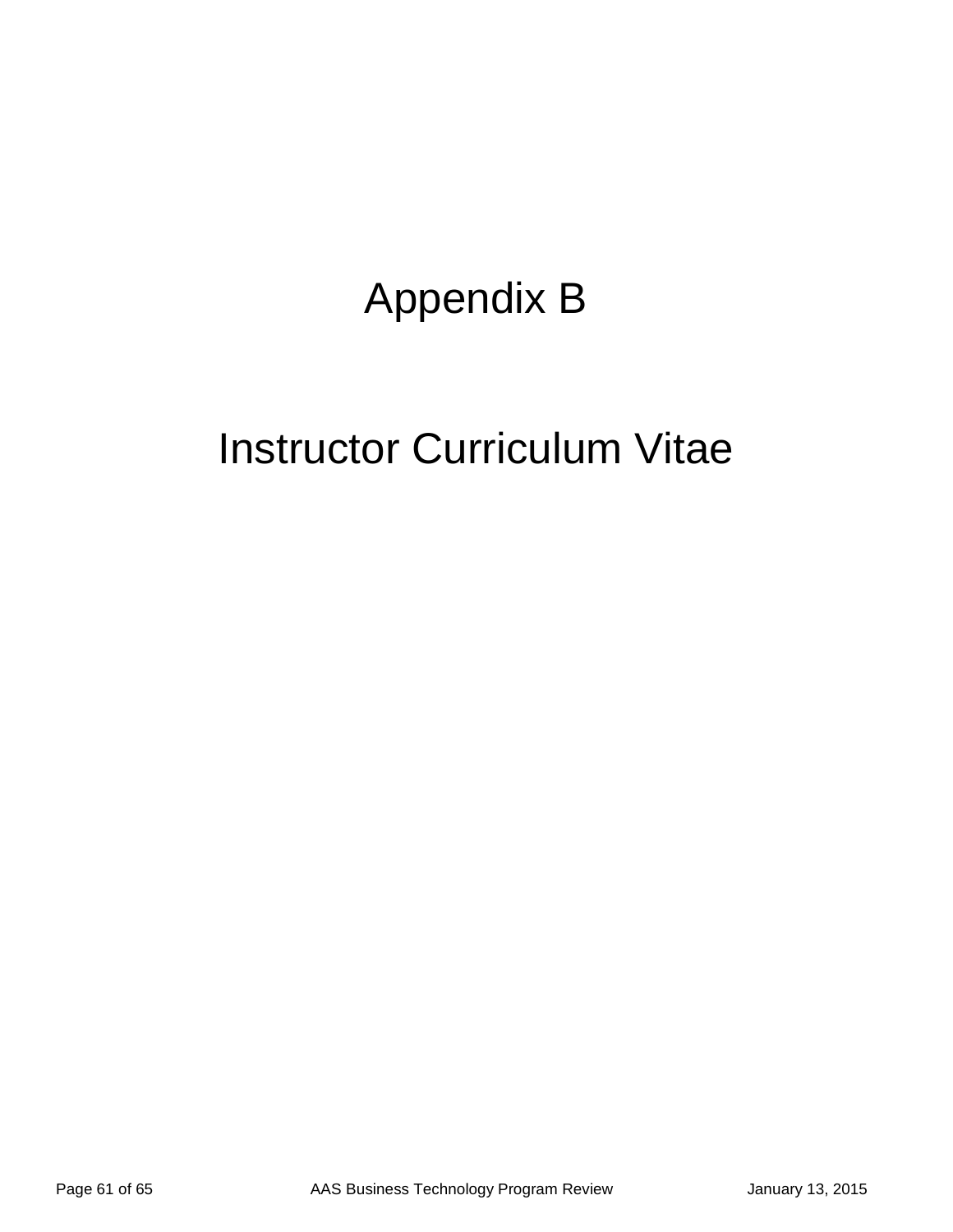## **BRAD HOLLAWAY**

54 College Drive, Melbourne, AR 72556 | (870) 368-2082 | bhollaway@ozarka.edu

| <b>EDUCATION</b>                                                                              |              |
|-----------------------------------------------------------------------------------------------|--------------|
| Arkansas College (now Lyon College), Batesville, AR<br><b>BS in Business Management</b>       | 1991         |
| University of Central Arkansas, Conway, AR<br><b>MBA in Business Administration</b>           | 1995         |
| TEACHING EXPERIENCE<br>Ozarka College, Melbourne, AR<br><b>Business Technology Instructor</b> | 1999-present |
| RELATED EXPERIENCE                                                                            |              |
| Wendy's Restaurant, Conway, AR<br>Assistant Manager                                           | 1997-1999    |
| Delta Express Truck Stop, Conway, AR<br>Assistant Manager                                     | 1995 - 1997  |
|                                                                                               |              |

#### MEMBERSHIPS

Arkansas Association of Two-Year Colleges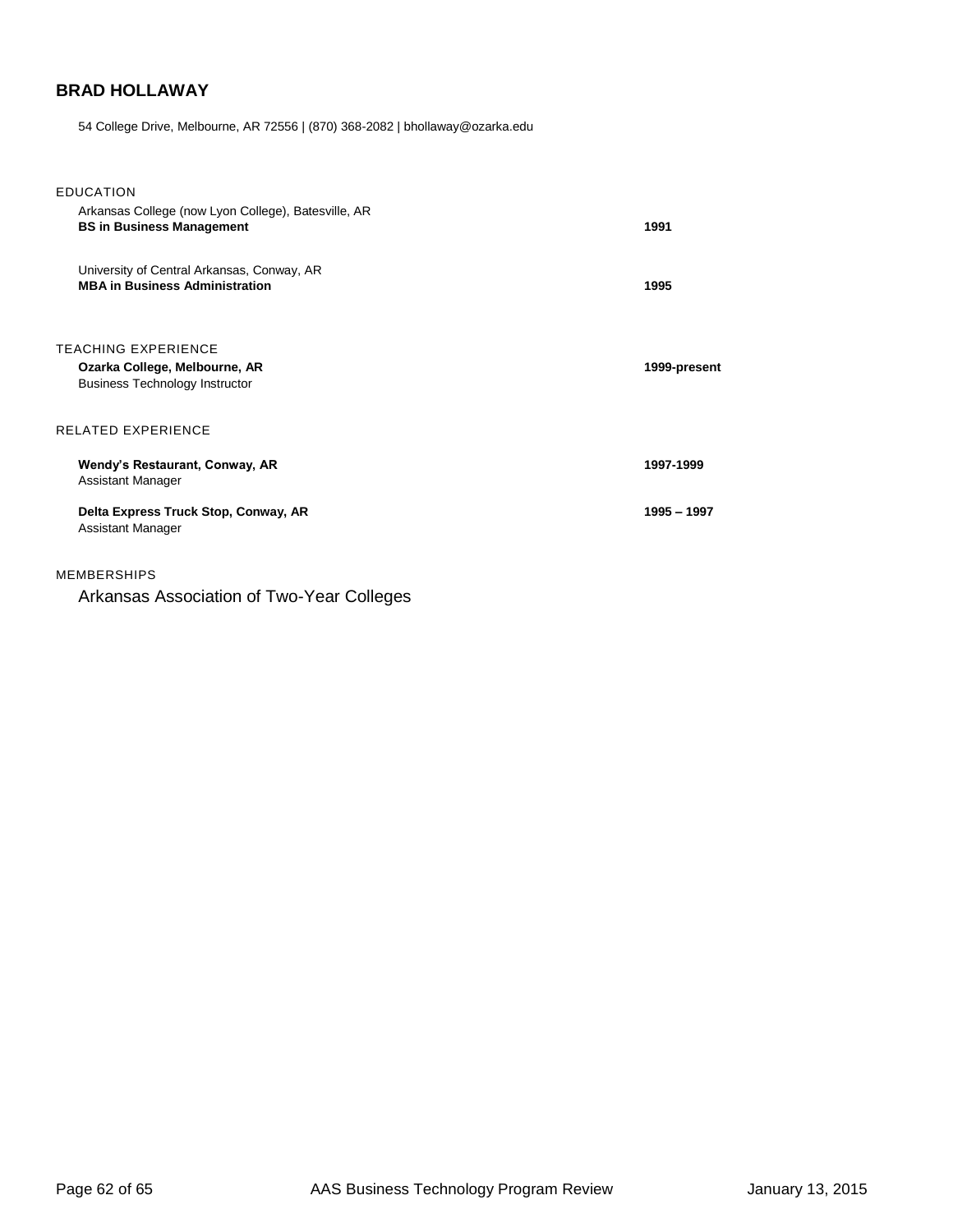## **STEPHEN BALTZ**

402 Stone Avenue, Mountain View, AR 72560 | (870) 269-5600 | sbaltz@ozarka.edu

| EDUCATION                                                                                      |              |
|------------------------------------------------------------------------------------------------|--------------|
| Arkansas State University, Jonesboro, AR<br><b>BS in Business Management</b>                   | 1991         |
| Arkansas State University, Jonesboro, AR<br><b>MBA in Business Administration</b>              | 1993         |
| Arkansas State University, Jonesboro, AR<br><b>EdS in Community College Teaching</b>           | 1994         |
| TEACHING EXPERIENCE                                                                            |              |
| Ozarka College, Melbourne, AR<br><b>Business Technology Instructor</b>                         | 1999-present |
| Ozarka College, Melbourne, AR<br>Adjunct Business Technology Instructor                        | 1997-1999    |
| University of Arkansas Community College, Batesville, AR<br><b>Adjunct Business Instructor</b> | 1995         |

#### MEMBERSHIPS

Arkansas Association of Two-Year Colleges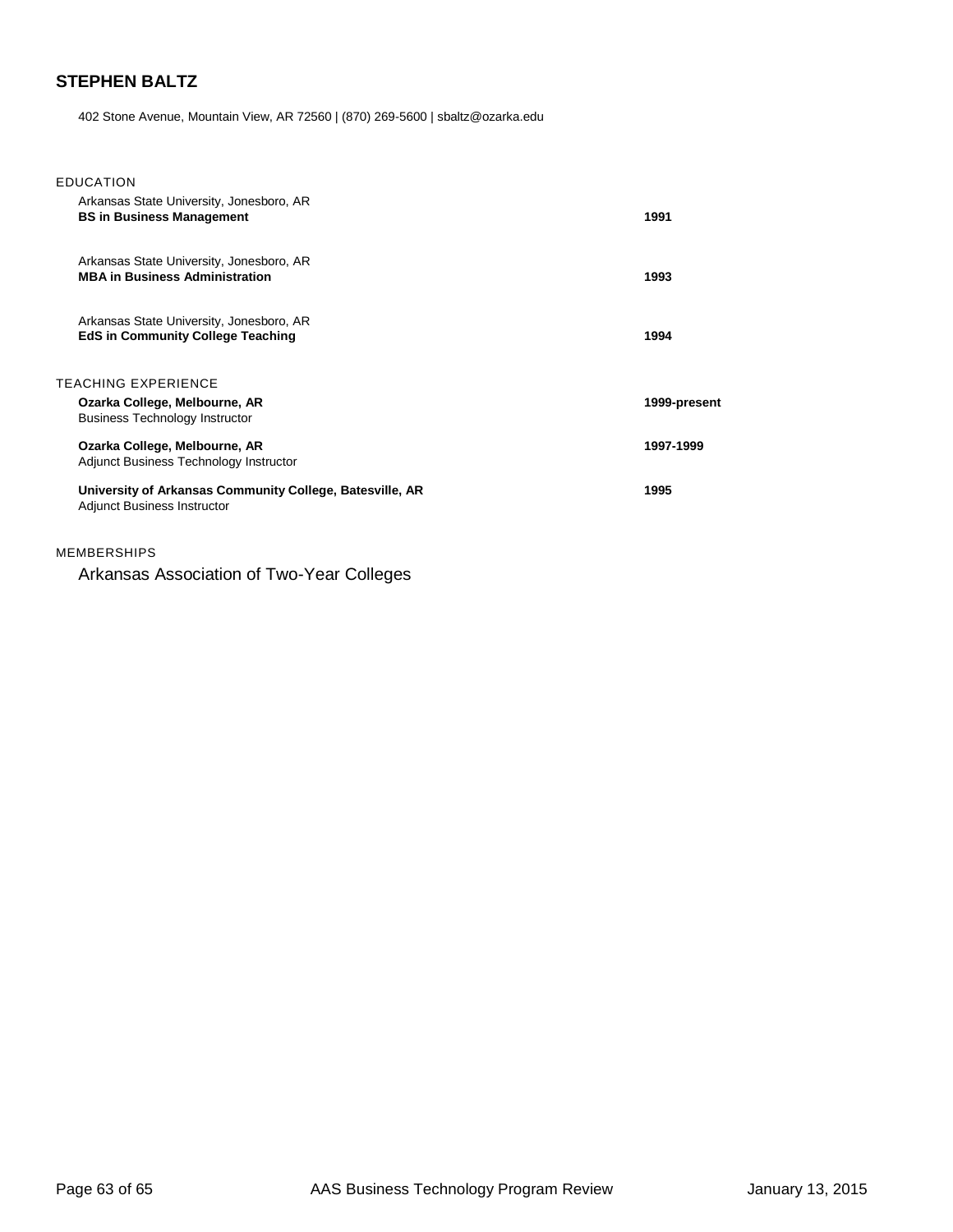## **KATHRYN LANGSTON**

7533 N. Central Avenue, Batesville, AR 72501 | (870) 368-2083 | klangston@ozarka.edu

| EDUCATION                                                                                                             |              |
|-----------------------------------------------------------------------------------------------------------------------|--------------|
| Lamar University, Beaumont, TX<br><b>BBA in Business Administration</b>                                               | 1972         |
| Stephen F. Austin State University, Nacogdoches, TX<br>MED in Secondary Education and Supervision                     | 1979         |
| University of Southwestern Louisiana, Lafayette, LA<br>30 higher level Accounting Courses in preparation for CPA Exam | 1981         |
|                                                                                                                       |              |
| <b>TEACHING EXPERIENCE</b>                                                                                            |              |
| Newton High School, Newton, TX<br><b>Business Administration Course Instructor</b>                                    | 1972 79      |
|                                                                                                                       |              |
| University of Southwestern Louisiana, Lafayette, LA                                                                   | 1980-85      |
| Full-time Business Administration Course Instructor                                                                   |              |
| <b>UACCB</b> and Ozarka College in Arkansas                                                                           | 1999-2000    |
| Adjunct Instructor for Accounting and Business Courses                                                                |              |
| Ozarka College, Melbourne, AR                                                                                         | 2000-present |
| Division Chair, Applied Science and Technology and Accounting Instructor                                              |              |
| <b>RELATED EXPERIENCE</b>                                                                                             |              |
| Shell Oil Company, Houston, TX<br><b>Consultant performing Hazard and Operability Studies Nationwide</b>              | 1986-1992    |
|                                                                                                                       |              |
| Pro-Dentec, Batesville, AR                                                                                            | 1994 - 1999  |
| <b>Assistant to President</b>                                                                                         |              |
| <b>MEMBERSHIPS</b>                                                                                                    |              |

Arkansas Association of Two-Year Colleges Association for Business and Technology for Community Colleges Teachers of Accounting at Two Year Colleges